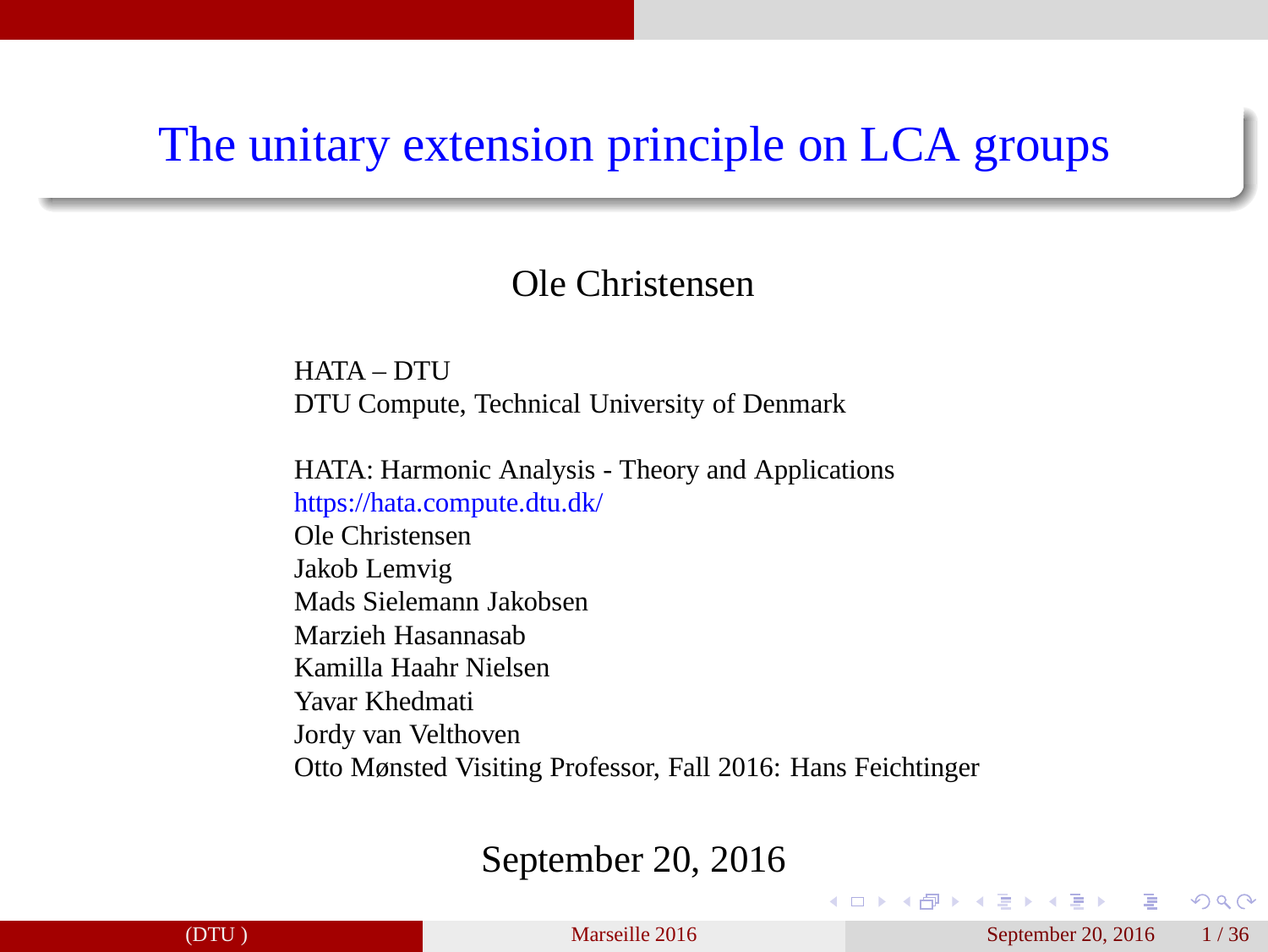#### Plan for the talk

• Frames: If a sequence  $\{f_k\}_{k=1}^{\infty}$  in a Hilbert spaces H is a tight frame with frame bound  $A = 1$ , then

$$
f = \sum_{k=1}^{\infty} \langle f, f_k \rangle f_k, \, f \in \mathcal{H}.
$$
 General dual frames:  $f = \sum_{k=1}^{\infty} \langle f, g_k \rangle f_k$ 

- Wavelet frames  $\{2^{j/2}\psi(2^jx k)\}_{j,k \in \mathbb{Z}}$  in  $L^2(\mathbb{R})$ 
	- The unitary extension principle by Ron & Shen;
- The unitary extension principle on locally compact abelian (LCA) groups, e.g.,  $\mathbb{R}, \mathbb{Z}, \mathbb{T}, \mathbb{Z}_N$ .
	- Explicit constructions, typically based on B-splines.

Key point: The unitary extension principle can be generalized to LCA groups, as well on the theoretical level as on the level of concrete constructions.

 $\Omega$ 

**K ロ K K 何 K K ヨ K K ヨ K**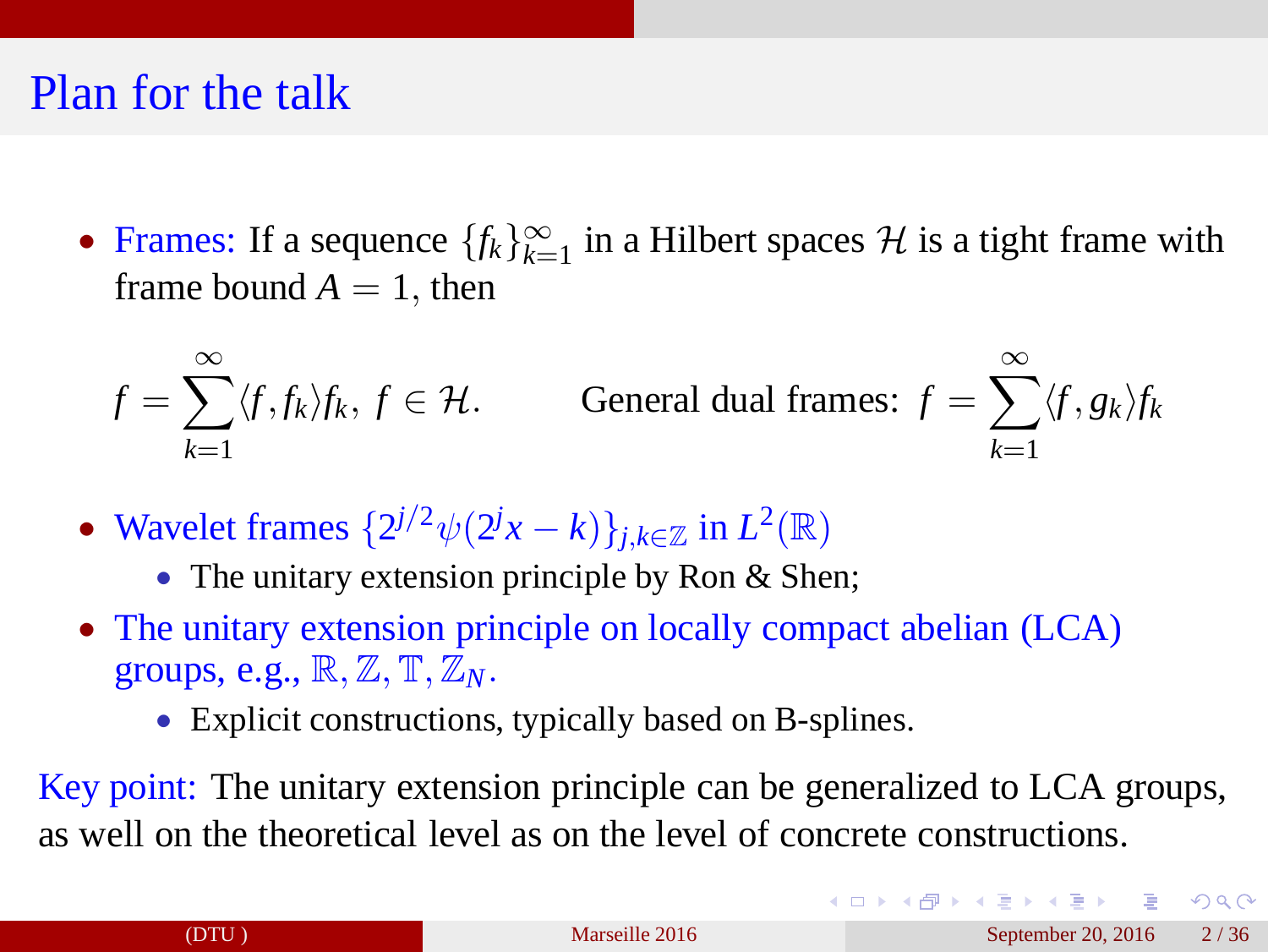#### Frames

Definition: A sequence  $\{f_k\}_{k=1}^{\infty}$  in H is a *frame* if

$$
\exists A,B>0:\ A\ ||f||^2\leq \sum_{k=1}^{\infty}|\langle f,f_k\rangle|^2\leq B\ ||f||^2,\ \forall f\in\mathcal{H}.
$$

• If  $\{f_k\}_{k=1}^{\infty}$  be a frame with frame operator  $S: \mathcal{H} \to \mathcal{H}$ ,  $Sf = \sum \langle f, f_k \rangle f_k$ ,

$$
f = \sum_{k=1}^{\infty} \langle f, S^{-1} f_k \rangle f_k, \ \forall f \in \mathcal{H}.
$$

• If the frame  $\{f_k\}_{k=1}^{\infty}$  is tight,  $A = B$ , then  $S = A I$  and

$$
f = \frac{1}{A} \sum_{k=1}^{\infty} \langle f, f_k \rangle f_k, \ \forall f \in \mathcal{H}.
$$

• If  $\{f_k\}_{k=1}^{\infty}$  is overcomplete, there exist frames  $\{g_k\}_{k=1}^{\infty}$  $\sum_{k=1}^{\infty} \neq \{S^{-1}f_k\}_{k=1}^{\infty}$  s.t.  $f = \sum \langle f, g_k \rangle f_k = \sum \langle f, S^{-1} f_k \rangle f_k, \ \forall f \in \mathcal{H}.$ **K ロ K K 何 K K ヨ K K ヨ K**  $\equiv$   $\cap$  a  $\cap$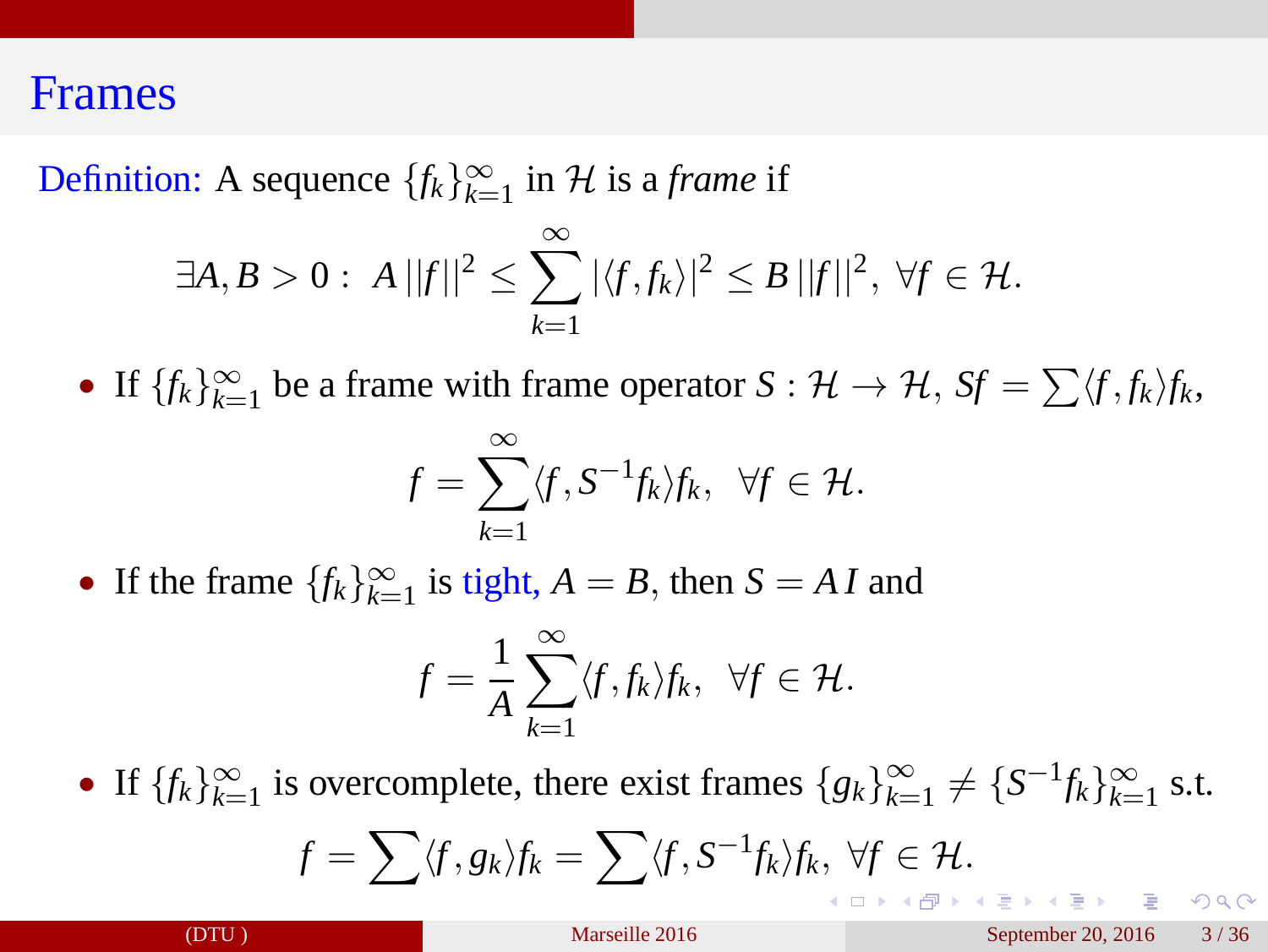#### Key tracks in frame theory:

- Frames in finite-dimensional spaces;
- Frames in general separable Hilbert spaces
- Concrete frames in concrete Hilbert spaces:
	- Gabor frames in  $L^2(\mathbb{R}), L^2(\mathbb{R}^d)$ ;
	- Wavelet frames;
	- Shift-invariant systems, generalized shift-invariant (GSI) systems;
	- Shearlets, etc.
- Frames in Banach spaces;
- (GSI) Frames on LCA groups
- Frames via integrable group representations, coorbit theory.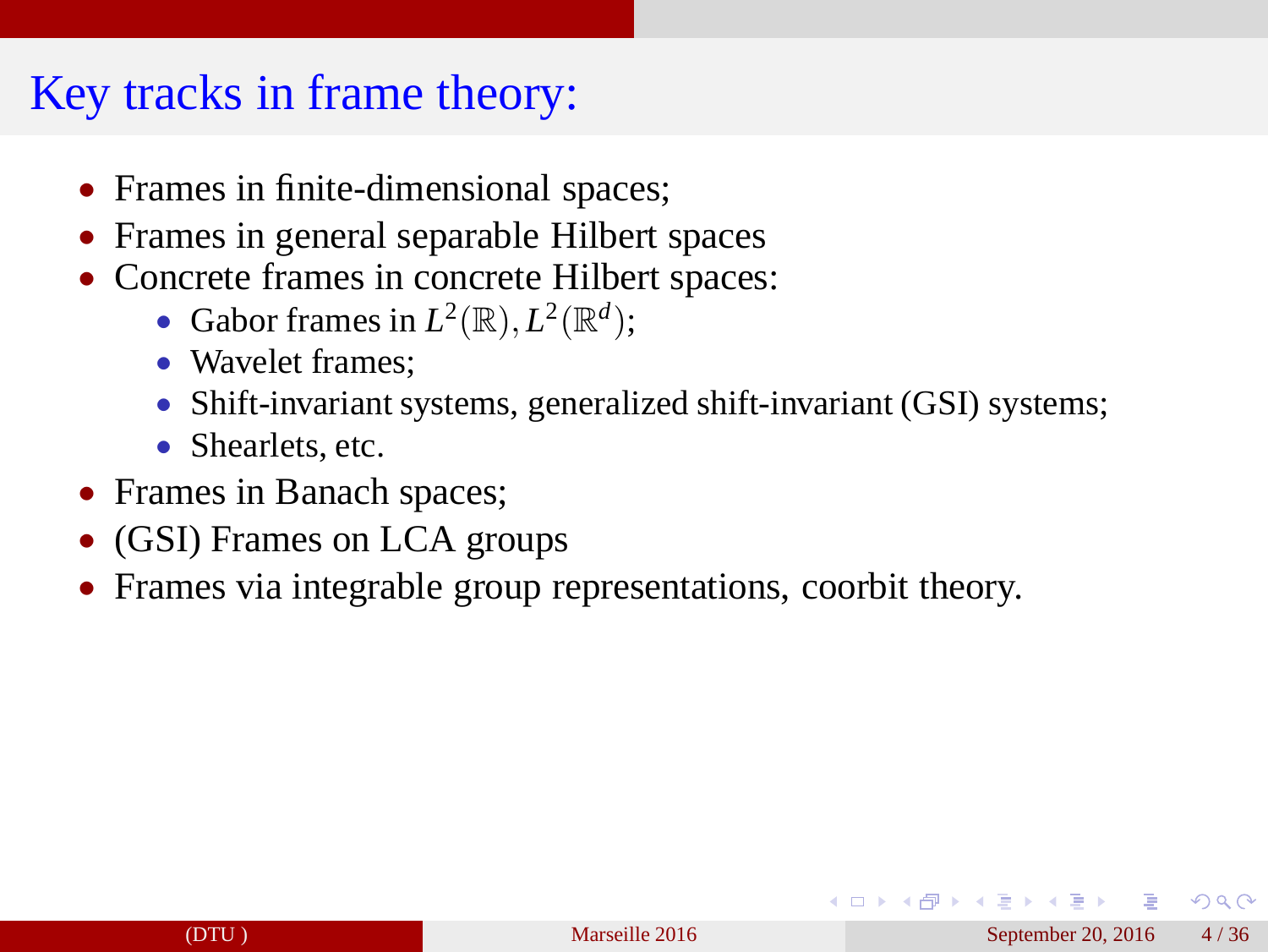#### Key tracks in frame theory:

- Frames in finite-dimensional spaces;
- Frames in general separable Hilbert spaces
- Concrete frames in concrete Hilbert spaces:
	- Gabor frames in  $L^2(\mathbb{R}), L^2(\mathbb{R}^d)$ ;
	- Wavelet frames;
	- Shift-invariant systems, generalized shift-invariant (GSI) systems;
	- Shearlets, etc.
- Frames in Banach spaces;
- (GSI) Frames on LCA groups
- Frames via integrable group representations, coorbit theory.

Research Group HATA DTU (Harmonic Analysis - Theory and Applications , Technical University of Denmark),

https://hata.compute.dtu.dk/

 $\Omega$ 

イロト イ押 トイヨ トイヨト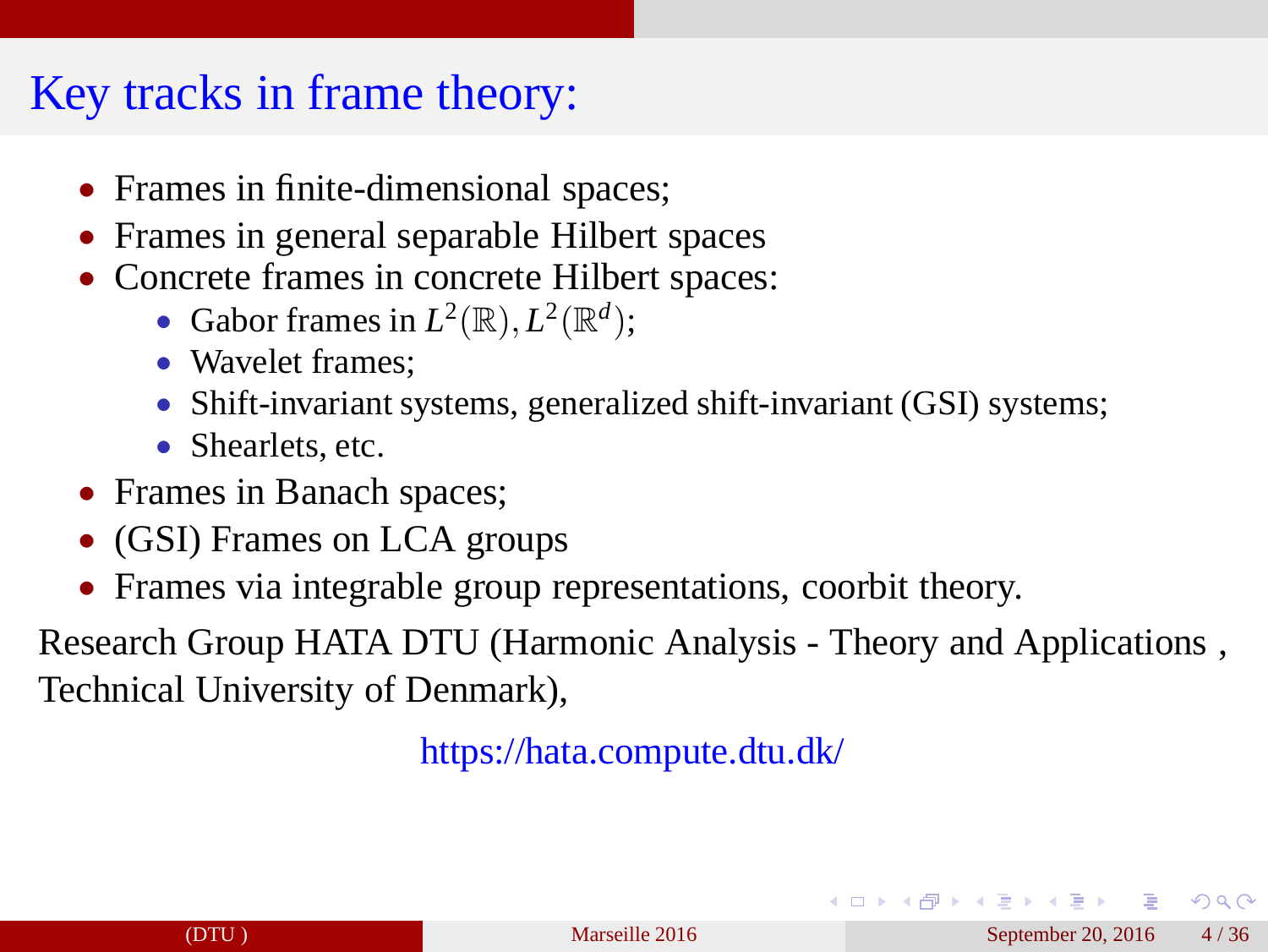#### <span id="page-5-0"></span>Key tracks in frame theory:

- Frames in finite-dimensional spaces;
- Frames in general separable Hilbert spaces
- Concrete frames in concrete Hilbert spaces:
	- Gabor frames in  $L^2(\mathbb{R}), L^2(\mathbb{R}^d)$ ;
	- Wavelet frames:
	- Shift-invariant systems, generalized shift-invariant (GSI) systems;
	- Shearlets, etc.
- Frames in Banach spaces;
- (GSI) Frames on LCA groups
- Frames via integrable group representations, coorbit theory.

Research Group HATA DTU (Harmonic Analysis - Theory and Applications , Technical University of Denmark),

https://hata.compute.dtu.dk/

An Introduction to Frames and Riesz bases, 2. edition, Birkhäuser 2016

 $\Omega$ 

**K ロ K K 何 K K ヨ K K ヨ K**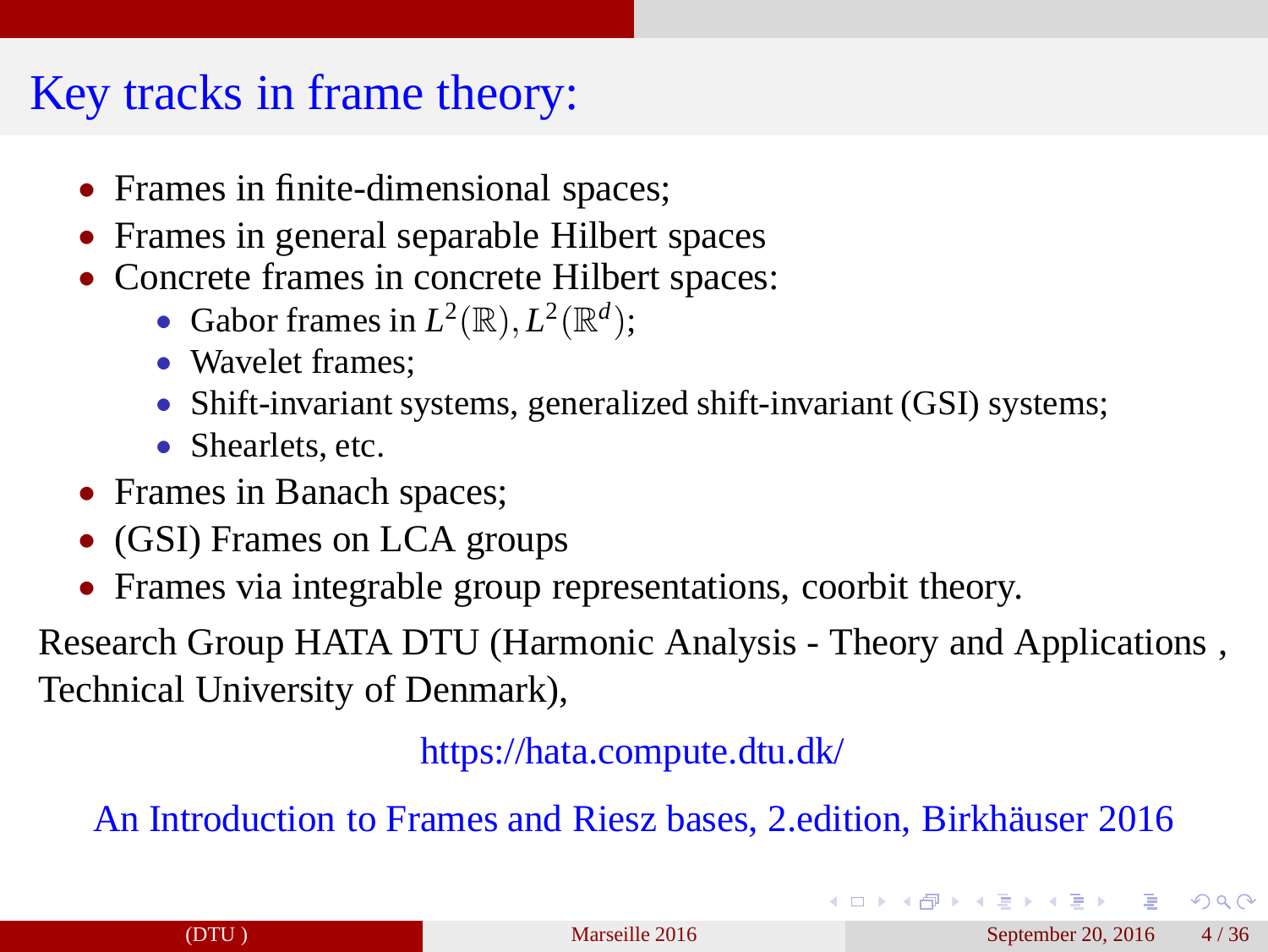# Operators on  $L^2(\mathbb{R})$

*Translation by*  $a \in \mathbb{R}$ *:*  $T_a: L^2(\mathbb{R}) \to L^2(\mathbb{R})$ ,  $(T_a f)(x) = f(x - a)$ . *Modulation by*  $b \in \mathbb{R}$ *:*  $E_b: L^2(\mathbb{R}) \to L^2(\mathbb{R})$ ,  $(E_b f)(x) = e^{2\pi i bx} f(x)$ . *Dyadic scaling:*  $D: L^2(\mathbb{R}) \to L^2(\mathbb{R})$ ,  $(Df)(x) = 2^{1/2}f(2x)$ . All these operators are unitary on  $L^2(\mathbb{R})$ , and

$$
T_a E_b = e^{-2\pi i b a} E_b T_a, \ T_{b/2} D = D T_b, \ DE_{b/2} = E_b D
$$

For  $f \in L^1(\mathbb{R})$ , the *Fourier transform* is defined by

$$
\mathcal{F}f(\gamma) = \hat{f}(\gamma) := \int_{-\infty}^{\infty} f(x)e^{-2\pi ix\gamma} dx, \ \gamma \in \mathbb{R}.
$$

The Fourier transform can be extended to a unitary operator on  $L^2(\mathbb{R})$ , and

$$
\mathcal{F}T_a = E_{-a}\mathcal{F}, \ \mathcal{F}E_a = T_a\mathcal{F},
$$
  
\n
$$
\mathcal{F}D^{-1} = D\mathcal{F}, \ \mathcal{F}D = D^{-1}\mathcal{F}.
$$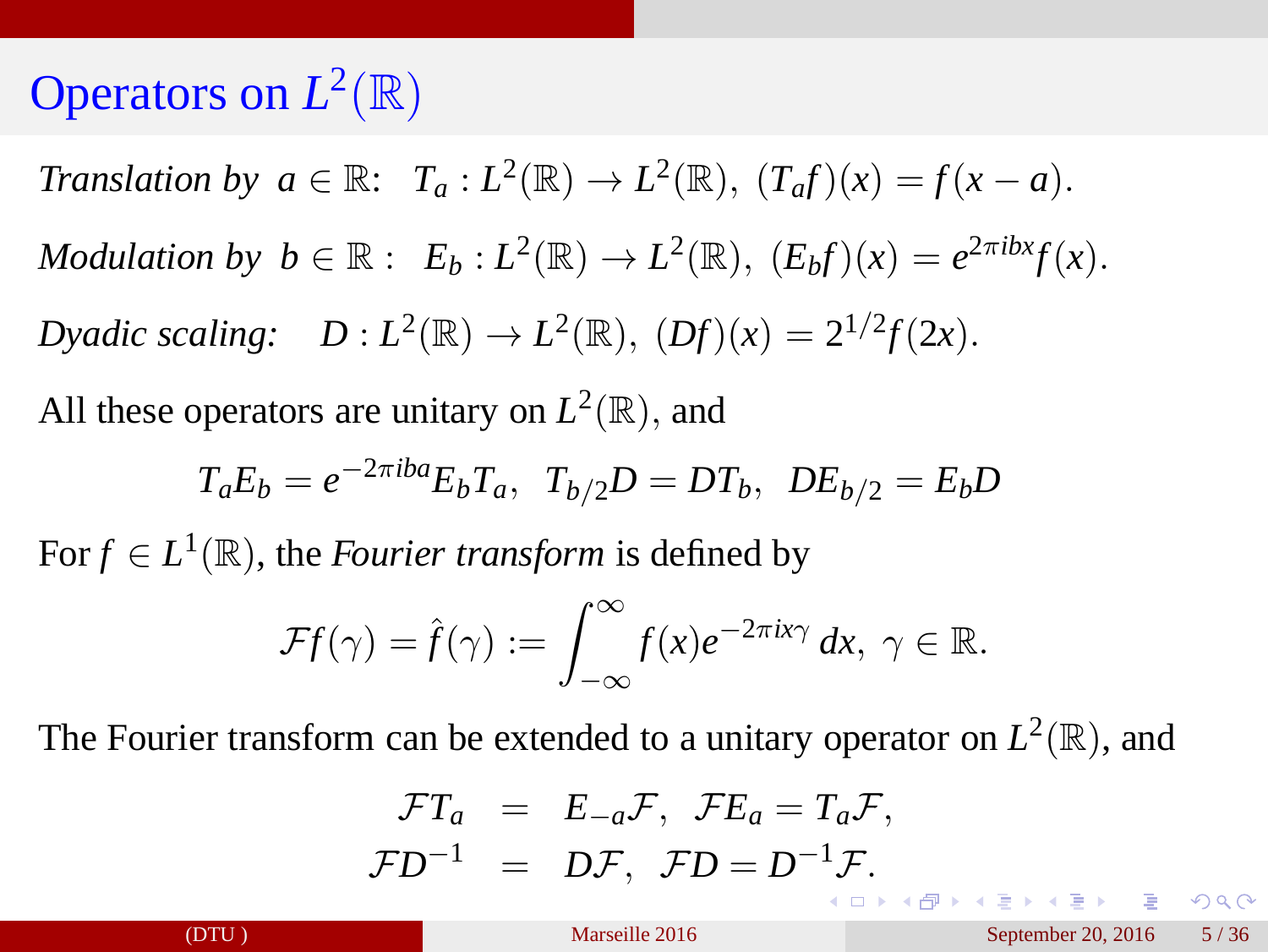#### <span id="page-7-0"></span>Construction of wavelet ONB via MRA

Theorem: Let  $\phi \in L^2(\mathbb{R})$ , and assume that the following conditions hold: (i)  $\inf_{\gamma \in ]-\epsilon,\epsilon[} |\hat{\phi}(\gamma)| > 0$  for some  $\epsilon > 0$ ; (ii) The scaling equation

 $\hat{\phi}(2\gamma) = H_0(\gamma)\hat{\phi}(\gamma),$ 

is satisfied for a bounded 1-periodic function  $H_0$ ;

(iii)  ${T_k \phi}_{k \in \mathbb{Z}}$  is an orthonormal system.

Then  $\phi$  generates a multiresolution analysis, and the function  $\psi$  given by

 $\widehat{\psi}(2\gamma) = H_1(\gamma)\widehat{\phi}(\gamma)$ 

(with  $H_1(\gamma) = \overline{H_0(\gamma + 1/2)} e^{-2\pi i \gamma}$ ) generates an orthonormal basis  $\{D^j T_k \psi\}_{j,k \in \mathbb{Z}} = \{2^{j/2} \psi(2^j x - k)\}_{j,k \in \mathbb{Z}}$ . Alternatively, for any  $j_0 \in \mathbb{Z}$ ,

 ${D^{j_0}T_k\phi}_{k∈\mathbb{Z}}$  ∪  ${D^jT_k\psi}_{k∈\mathbb{Z}, j≥j_0}$ 

is an ONB.

**KOD KAP KED KED E VAN**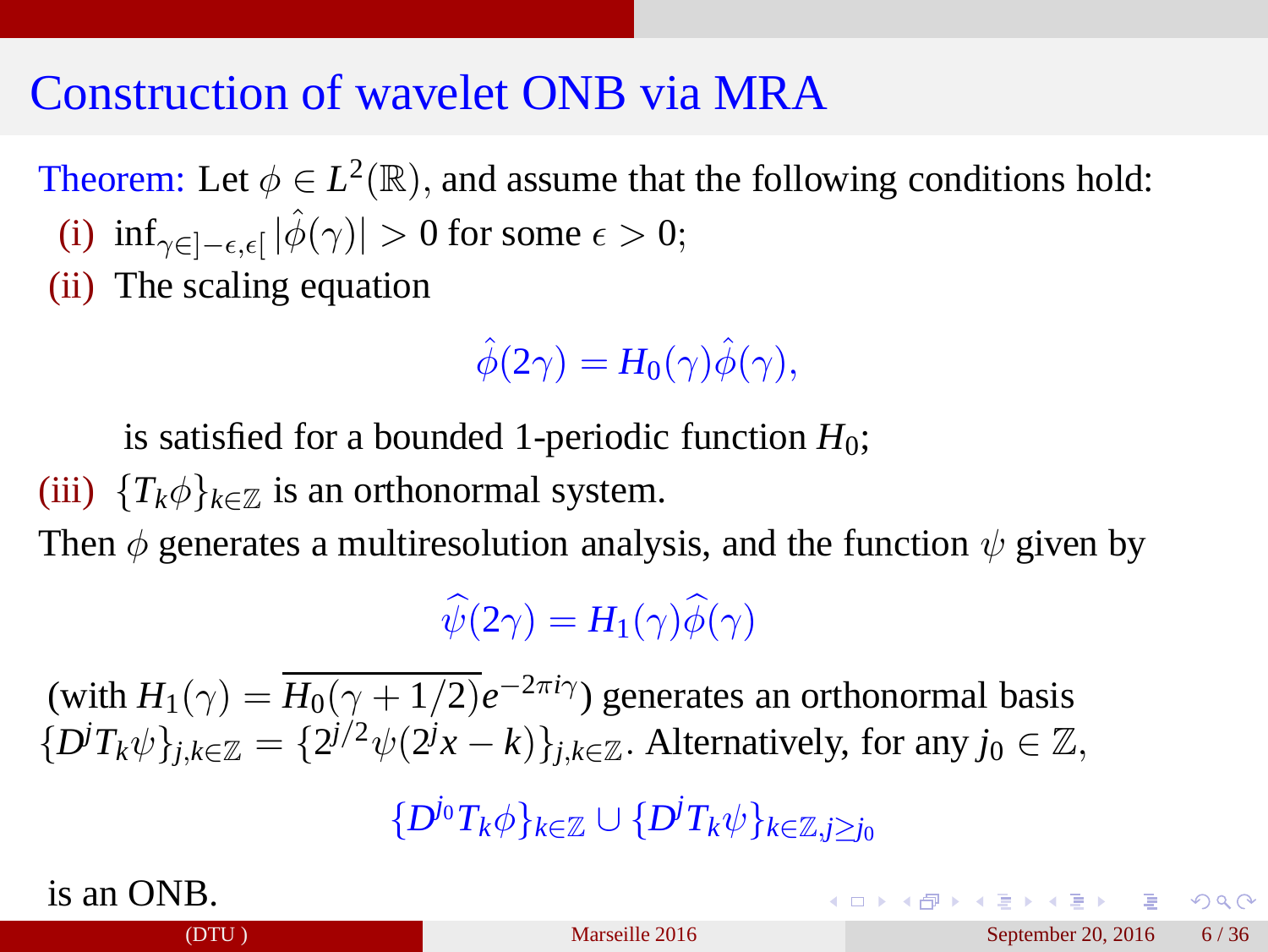#### Spline wavelets *B<sup>N</sup>*

• The B-splines  $B_N$ ,  $N \in \mathbb{N}$ , are given by

$$
B_1=\chi_{[-1/2,1/2]},\ \ B_{N+1}=B_N\ast B_1.
$$

• One can consider even order splines  $B_N$  and define associated multiresolution analyses, which leads to wavelets of the type

$$
\psi(x) = \sum_{k \in \mathbb{Z}} c_k B_N(2x + k).
$$

- These wavelets are called *Battle–Lemarie wavelets. ´*
- Only shortcoming: all coefficients  $c_k$  are non-zero, which implies that the wavelet  $\psi$  has support equal to  $\mathbb{R}$ .
- Chui & He & Stöckler: There does not exists an ONB or even a tight frame  $\{D^jT_k\psi\}_{j,k\in\mathbb{Z}}$  for  $L^2(\mathbb{R})$  generated by a finite linear combination

$$
\psi(x) = \sum c_k B_N(2x + k).
$$

 $209$ 

**≮ロト ⊀何 ト ⊀ ヨ ト ⊀ ヨ**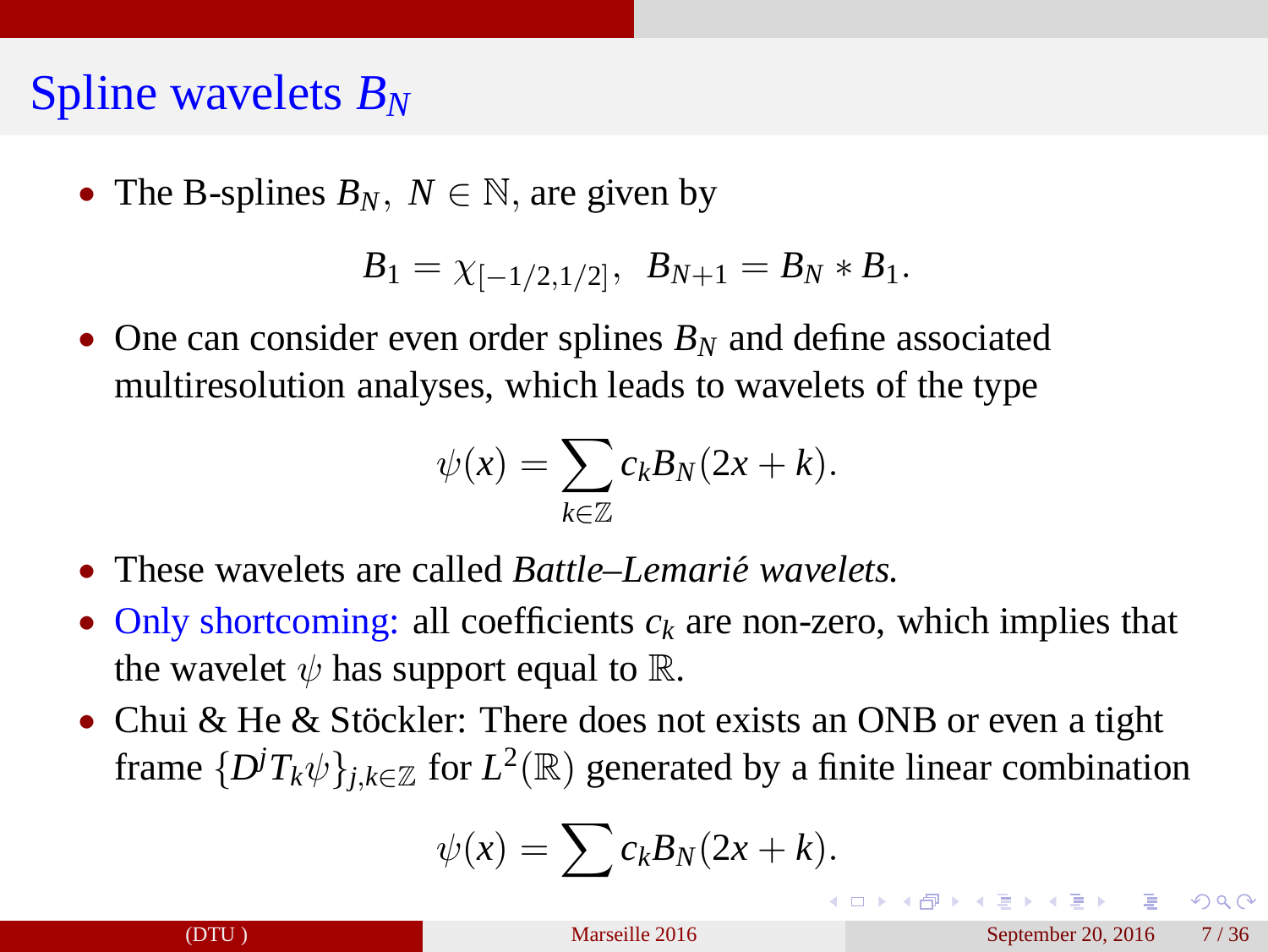#### The unitary extension principle by Ron & Shen (1997)

Solution: consider systems of the wavelet-type, but generated by more than one function.

Setup for construction of tight wavelet frames by Ron & Shen: Let  $\psi_0 \in L^2(\mathbb{R})$  and assume that

(i) There exists a function  $H_0 \n\in L^{\infty}(\mathbb{T})$  such that

 $\psi_0(2\gamma) = H_0(\gamma)\psi_0(\gamma).$ 

(ii)  $\lim_{\gamma \to 0} \psi_0(\gamma) = 1.$ Further, let  $H_1, \ldots, H_n \in L^{\infty}(\mathbb{T})$ , and define  $\psi_1, \ldots, \psi_n \in L^2(\mathbb{R})$  by

$$
\widehat{\psi_{\ell}}(2\gamma) = H_{\ell}(\gamma)\widehat{\psi}_0(\gamma), \ \ell = 1,\ldots,n.
$$

 $\Omega$ 

 $A \equiv \begin{pmatrix} 1 & 0 & 0 \\ 0 & 1 & 0 \\ 0 & 0 & 0 \end{pmatrix} \in A \Rightarrow A \equiv \begin{pmatrix} 1 & 0 & 0 \\ 0 & 1 & 0 \\ 0 & 0 & 0 \end{pmatrix} \in A$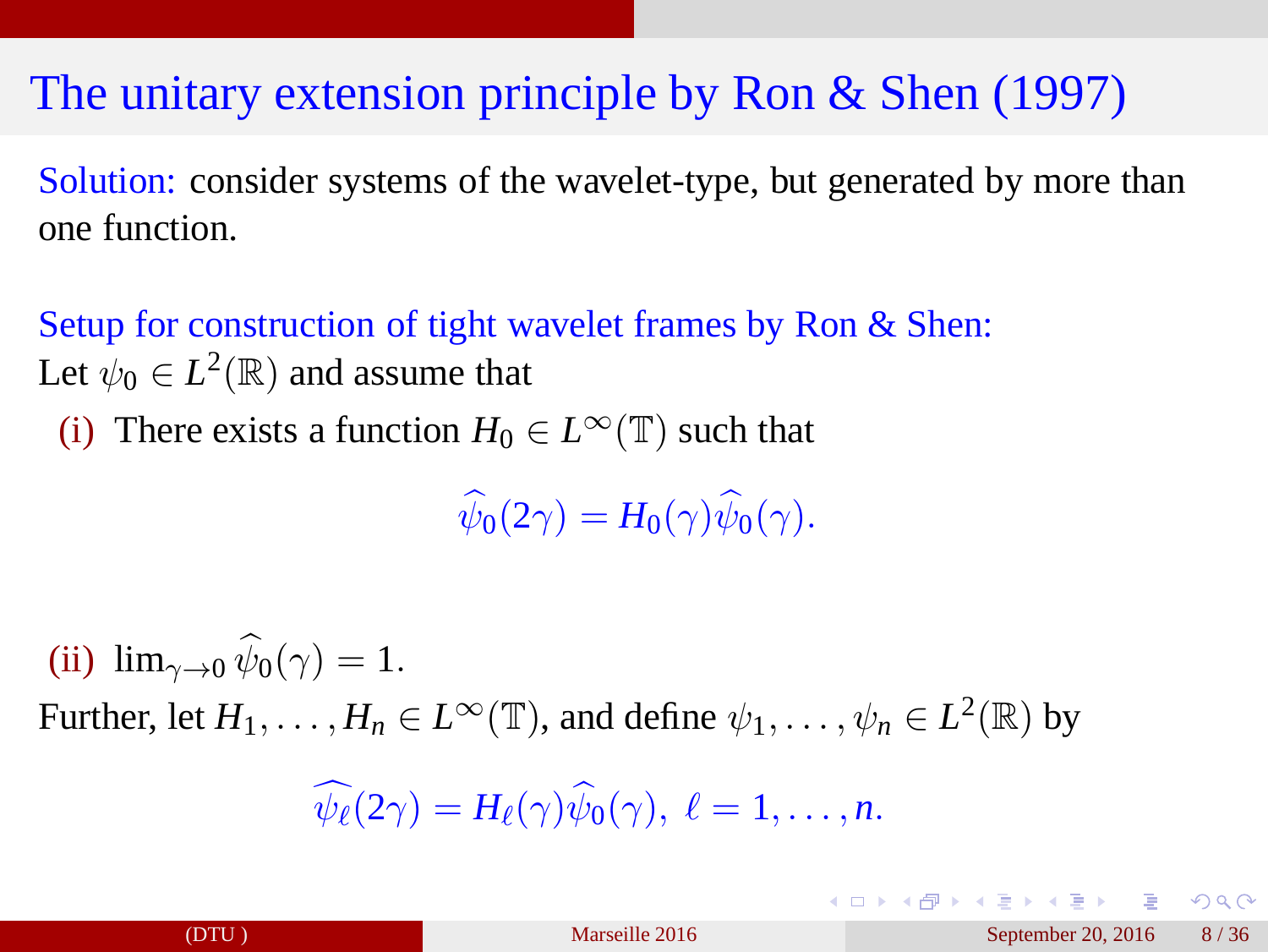#### The unitary extension principle

$$
\bullet\ \ \widehat{\psi}_0(2\gamma)=H_0(\gamma)\widehat{\psi}_0(\gamma).
$$

• 
$$
\widehat{\psi_{\ell}}(2\gamma) = H_{\ell}(\gamma)\widehat{\psi}_0(\gamma), \ \ell = 1,\ldots,n.
$$

• We want to find conditions on the functions  $H_1, \ldots, H_n$  such that  $\psi_1, \ldots, \psi_n$  generate a tight multiwavelet frame for  $L^2(\mathbb{R})$ .

• Then

$$
f = \sum_{\ell=1}^n \sum_{j,k \in \mathbb{Z}} \langle f, D^j T_k \psi_\ell \rangle D^j T_k \psi_\ell, \ \forall f \in L^2(\mathbb{R}).
$$

• Let *H* denote the  $(n + 1) \times 2$  matrix-valued function defined by

$$
H(\gamma) = \begin{pmatrix} H_0(\gamma) & H_0(\gamma + 1/2) \\ H_1(\gamma) & H_1(\gamma + 1/2) \\ \vdots & \vdots \\ H_n(\gamma) & H_n(\gamma + 1/2) \end{pmatrix}, \ \gamma \in \mathbb{R}.
$$

 $\Omega$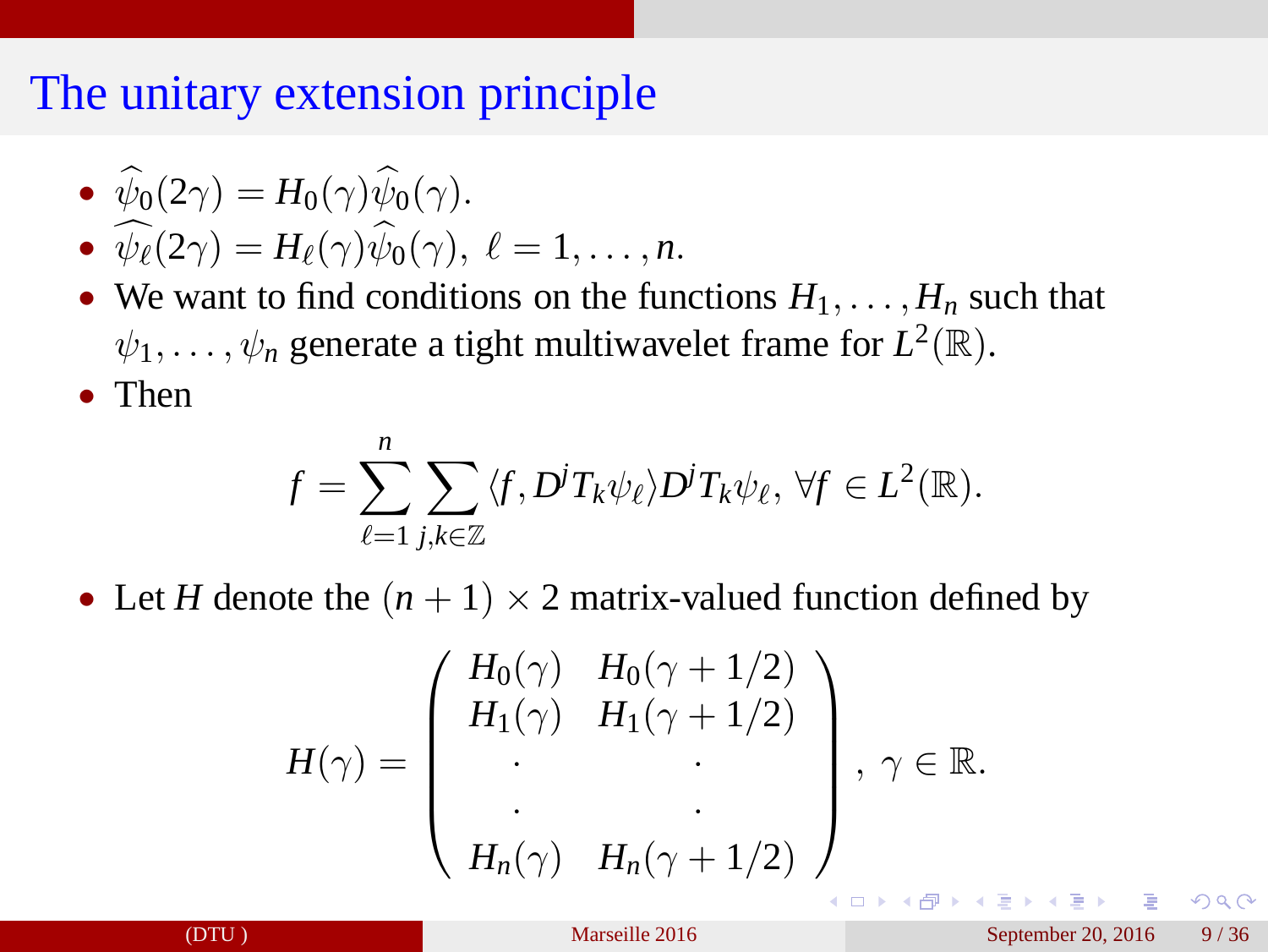#### <span id="page-11-0"></span>The unitary extension principle

Theorem (Ron and Shen, 1997): Let  $\{\psi_{\ell}, H_{\ell}\}_{\ell=0}^n$  be as in the general setup, and assume that  $H(\gamma)^*H(\gamma) = I$  for a.e.  $\gamma \in \mathbb{T}$ . Then the multiwavelet system  $\{D^jT_k\psi_\ell\}_{j,k\in\mathbb{Z},\ell=1,\ldots,n}$  constitutes a tight frame for  $L^2(\mathbb{R})$  with frame bound *equal to* 1*. Alternatively, for any*  $j_0 \in \mathbb{Z}$ *,* 

$$
\{D^{j_0}T_k\psi_0\}_{k\in\mathbb{Z}}\cup\{D^jT_k\psi_\ell\}_{k\in\mathbb{Z},\ell=1,\ldots,n,j\ge j_0}
$$

*is a tight frame with frame bound 1.*

Oblique extension principle (2001): equivalent to the UEP, but provides more natural constructions of frames with high approximation orders and optimal number of vanishing moments. Developed by

Daubechies & Han & Ron & Shen, and Chui & He & Stöckler

 $\Omega$ 

**K ロ ト K 何 ト K ヨ ト K ヨ**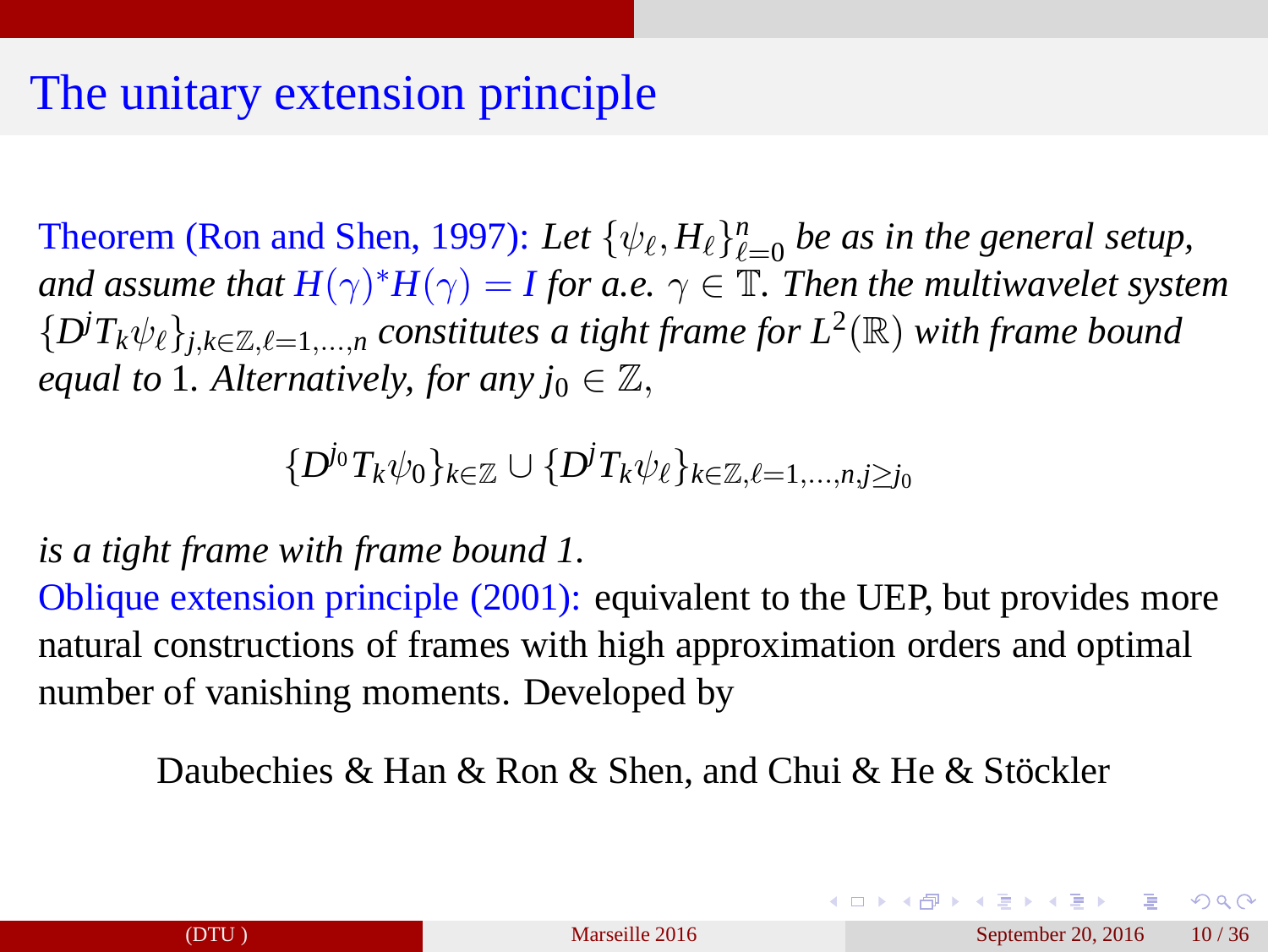#### The unitary extension principle and B-splines

Exmple: For any  $m = 1, 2, \ldots$ , we consider the (centered) *B*-spline

$$
\psi_0:=B_{2m}
$$

of order 2*m*. Then

$$
\widehat{\psi}_0(\gamma) = \left(\frac{\sin(\pi \gamma)}{\pi \gamma}\right)^{2m}, \ \lim_{\gamma \to 0} \widehat{\psi}_0(\gamma) = 1, \ \widehat{\psi}_0(2\gamma) = \cos^{2m}(\pi \gamma) \widehat{\psi}_0(\gamma).
$$

The condition  $H(\gamma)^* H(\gamma) = I$  is satisfied with

$$
H_{\ell}(\gamma)=\sqrt{\left(\begin{array}{c}2m\\ \ell\end{array}\right)}\sin^{\ell}(\pi\gamma)\cos^{2m-\ell}(\pi\gamma), \ell=1,\ldots,2m.
$$

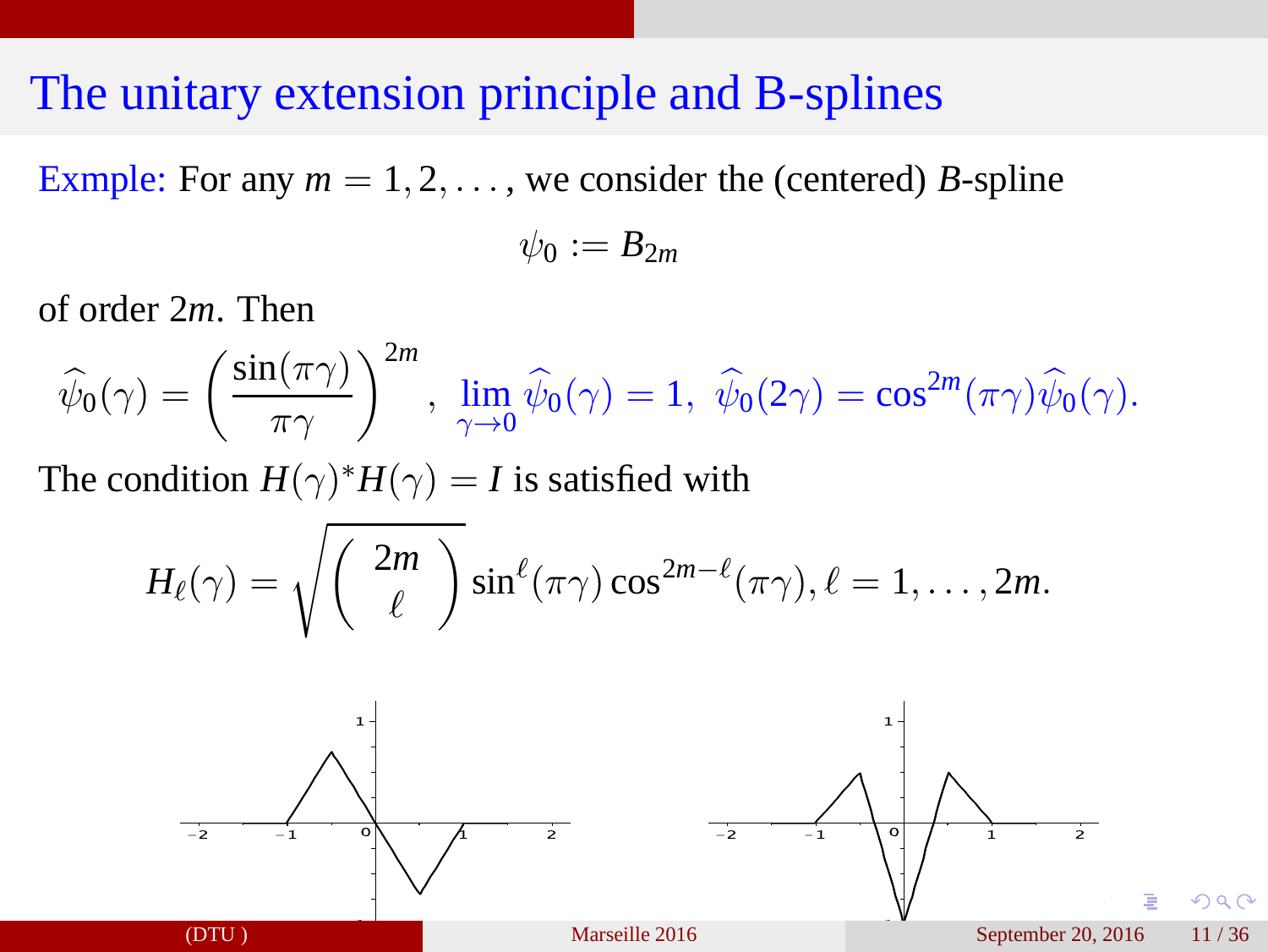<span id="page-13-0"></span>Applications to image analysis (restoring, deblurring, inpainting) by Cai, Osher & Shen (2009-2015).

- Cai, J. F., Osher, S., and Shen, Z.: *Split Bregman methods and frame based image restoration.* Multiscale Model. Simul., **8** (2009), 337–369.
- Cai, J. F., Dong, B., Osher, S., and Shen, Z.: *Image restoration: Total variation, wavelet frames, and beyond.* J. Amer. Math. Soc. **25** (2012), 1033–1089.

 $QQ$ 

イロト イ押 トイヨ トイヨト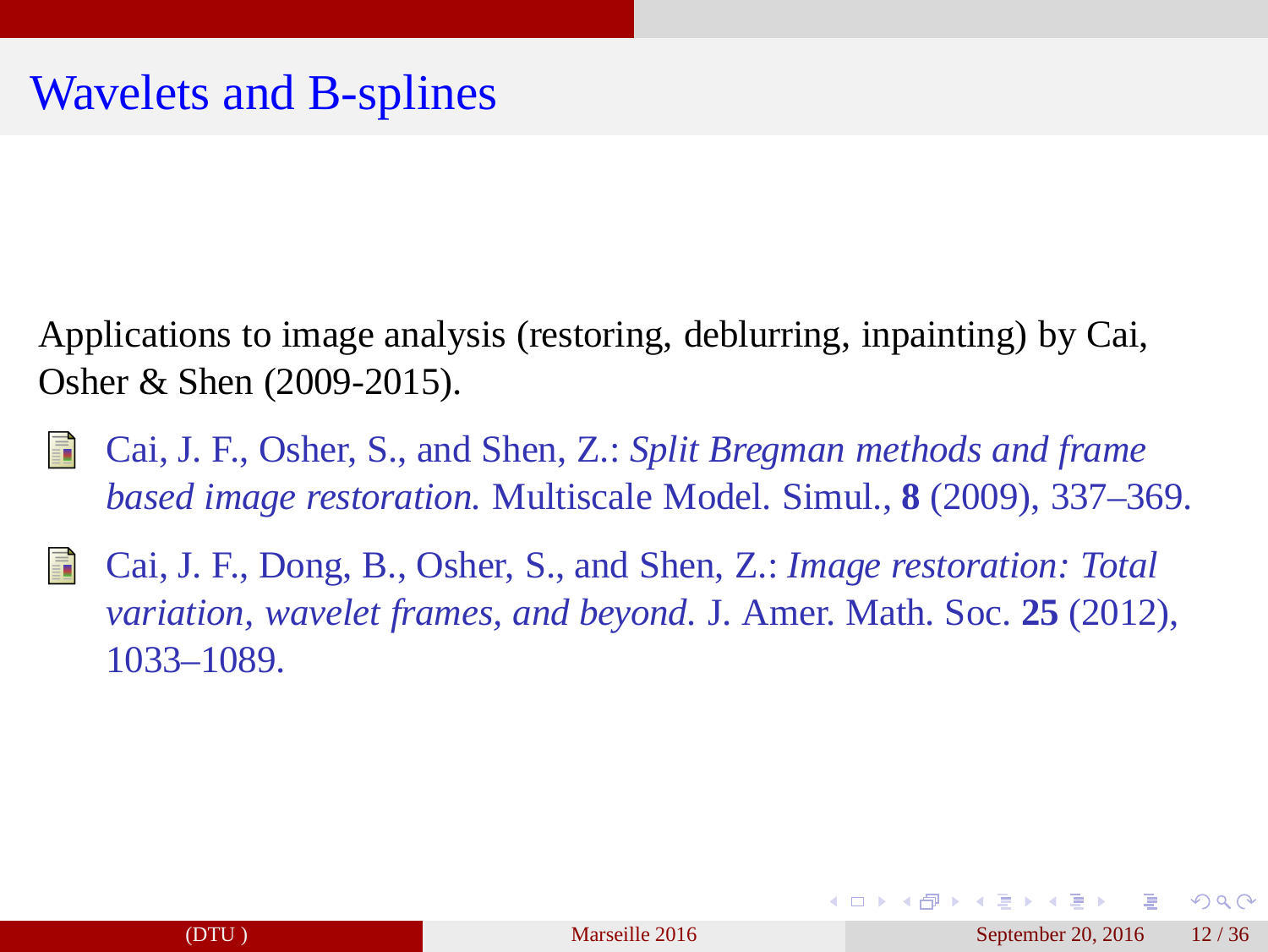#### Pseudosplines

Pseudosplines (Daubechies & Han & Ron & Shen): based on the filter

$$
H_0(\gamma) := (\cos^2)^m \pi \gamma \sum_{k=0}^{\ell} \binom{m+\ell}{k} \sin^{2k} \pi \gamma \cos^{2(\ell-k)} \pi \gamma, \ \gamma \in \mathbb{R},
$$

where  $\ell < m$  are nonnegative integers. and the associated refinable function  $\psi_0$  such that

$$
\widehat{\psi_0}(2\gamma) = H_0(\gamma)\widehat{\psi_0}(\gamma).
$$

Generalization to Complex pseudosplines (Massopust & Forster & C., 2015), by replacing  $m \in \mathbb{N}$  by  $z \in \mathbb{C}$  with  $\alpha := Re(z) \geq 1$  and  $0 \leq \ell \leq |\alpha| - 1$ . Wavelet frames can be obtained in a similar fashion via the UEP.

Motivation for the generalization (B. Forster): Real-valued transforms can only provide a symmetric spectrum and are therefore unable to separate positive and negative frequency bands. Moreover, real-valued transforms are not applicable in the context of phase retrieval. Here, complex-valued transforms and frames are indispensably needed. **I DI KAI KEI KEI DI PIAN**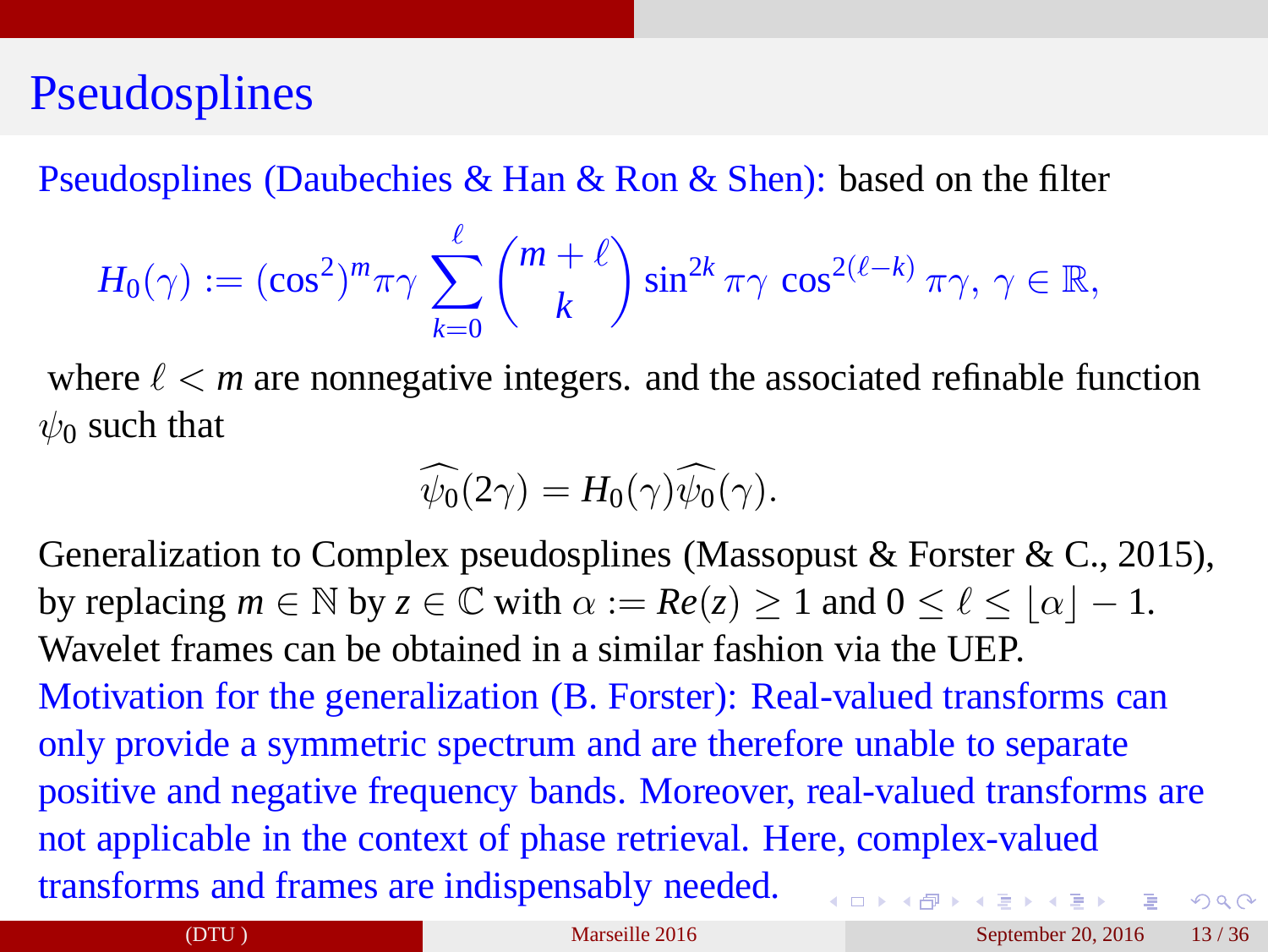• The unitary extension principle provides conditions for a set of functions

$$
\{D^{j}T_{k}\psi_{\ell}\}_{j,k\in\mathbb{Z},\ell=1,...,n}=\{2^{j/2}\psi_{\ell}(2^{j}x-k)\}_{j,k\in\mathbb{Z},\ell=1,...,n}
$$

to form a tight frame for  $L^2(\mathbb{R})$ .

- Let *G* be a locally compact abelian (LCA) group with Haar measure  $\mu$ .
	- Typical examples:  $\mathbb{R}, \mathbb{R}^s, \mathbb{Z}, \mathbb{T}, \mathbb{Z}_N$ ;
	- The operator  $T_a$  immediately generalizes to  $L^2(G)$ ;  $T_a f(x) = f(x a)$
	- The operator  $E_b$  has a generalization to  $L^2(G)$ ;
	- The operator *D*<sup>*j*</sup> is not well defined for  $j < 0$  :  $D^{-1}f(x) = 2^{-1/2}f(x/2)$ ???

How can the unitary extension principle be generalized to LCA groups?

 $\Omega$ 

す口をす 個々す 差をす 差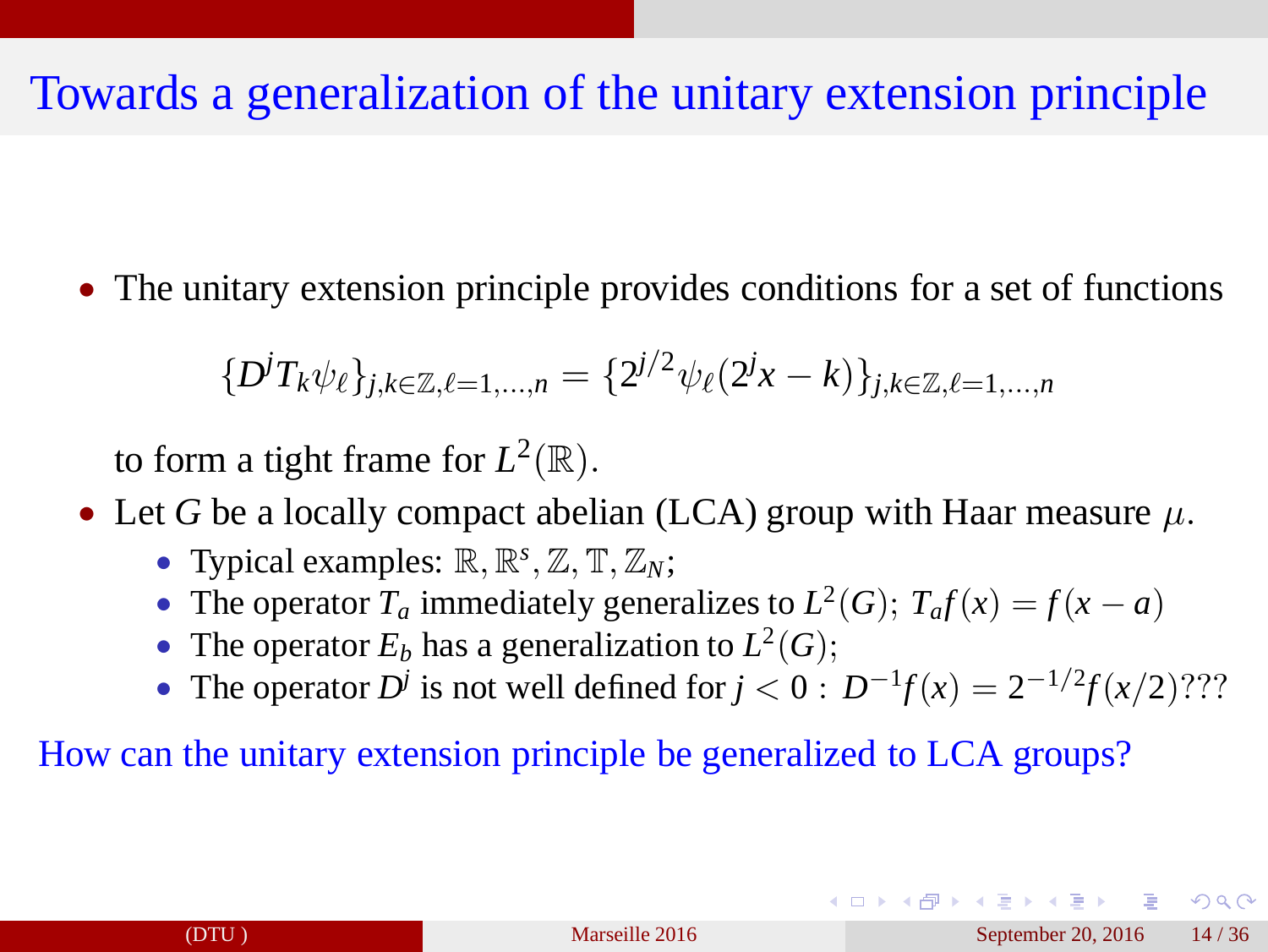## Frames on LCA groups

#### Advantages of the LCA approach:

- Applying various groups  $(\mathbb{R}, \mathbb{T}, \mathbb{Z}, \mathbb{Z}_N)$ , frames in  $L^2(\mathbb{R}), \ell^2(\mathbb{Z}), L^2(0, 1)$ and  $\mathbb{C}^N$  are obtained as manifestations of a single theory.
- Wavelet frames on  $L^2(\mathbb{R})$  and periodic wavelet frames are covered by the same approach
- The group  $\mathbb Z$  is covered, which leads to frames in  $\ell^2(\mathbb Z)$ .
- Generalizations to higher dimensions are provided without any additional notational complication.
- [Gabor case: uniform treatment of various cases treated separatly in the literature]

 $\equiv$   $\cap$  a  $\cap$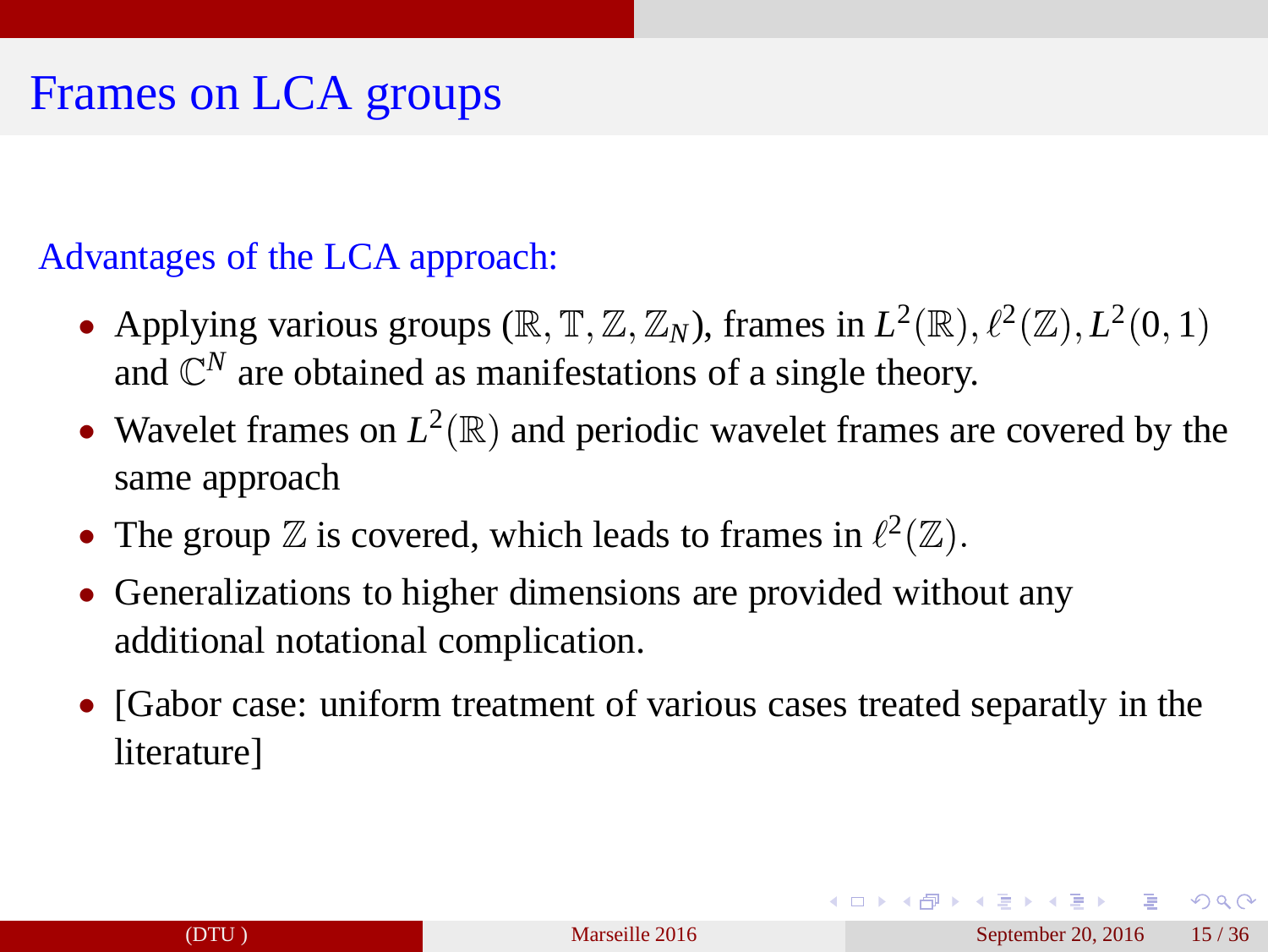• Assume that  $\{D^jT_k\psi_\ell\}_{j,k\in\mathbb{Z},\ell=1,\ldots,n}$  is a frame. Applying the Fourier transform we obtain the frame

$$
\{\mathcal{F}D^{j}T_{k}\psi_{\ell}\}_{j,k\in\mathbb{Z},\ell=1,\ldots,n}=\{E_{k/2j}\mathcal{F}D^{j}\psi_{\ell}\}_{j,k\in\mathbb{Z},\ell=1,\ldots,n}.
$$

Letting  $\Lambda_j := 2^{-j}\mathbb{Z}, \Psi_j^{\ell} := \mathcal{F}D^j\psi_{\ell}$ , we arrive at the frame

$$
\begin{array}{rcl}\n\{\mathcal{F}D^jT_k\psi_\ell\}_{j,k\in\mathbb{Z},\ell=1,\ldots,n} & = & \{E_\lambda\Psi_j^\ell\}_{\lambda\in\Lambda_j,j\in\mathbb{Z},\ell=1,\ldots,n} \\
& = & \{E_\lambda\Psi_k^\ell\}_{\lambda\in\Lambda_k,k\in\mathbb{Z},\ell=1,\ldots,n}.\n\end{array}
$$

• This form can be generalized to LCA groups: indeed, the sets  $\Lambda_k = 2^{-k} \mathbb{Z}$  are lattices in the LCA group  $\mathbb{R}$ , and multiplication with  $E_{\lambda}$ is a special case of multiplication with a character.

**KORK EXTERN EL MAG**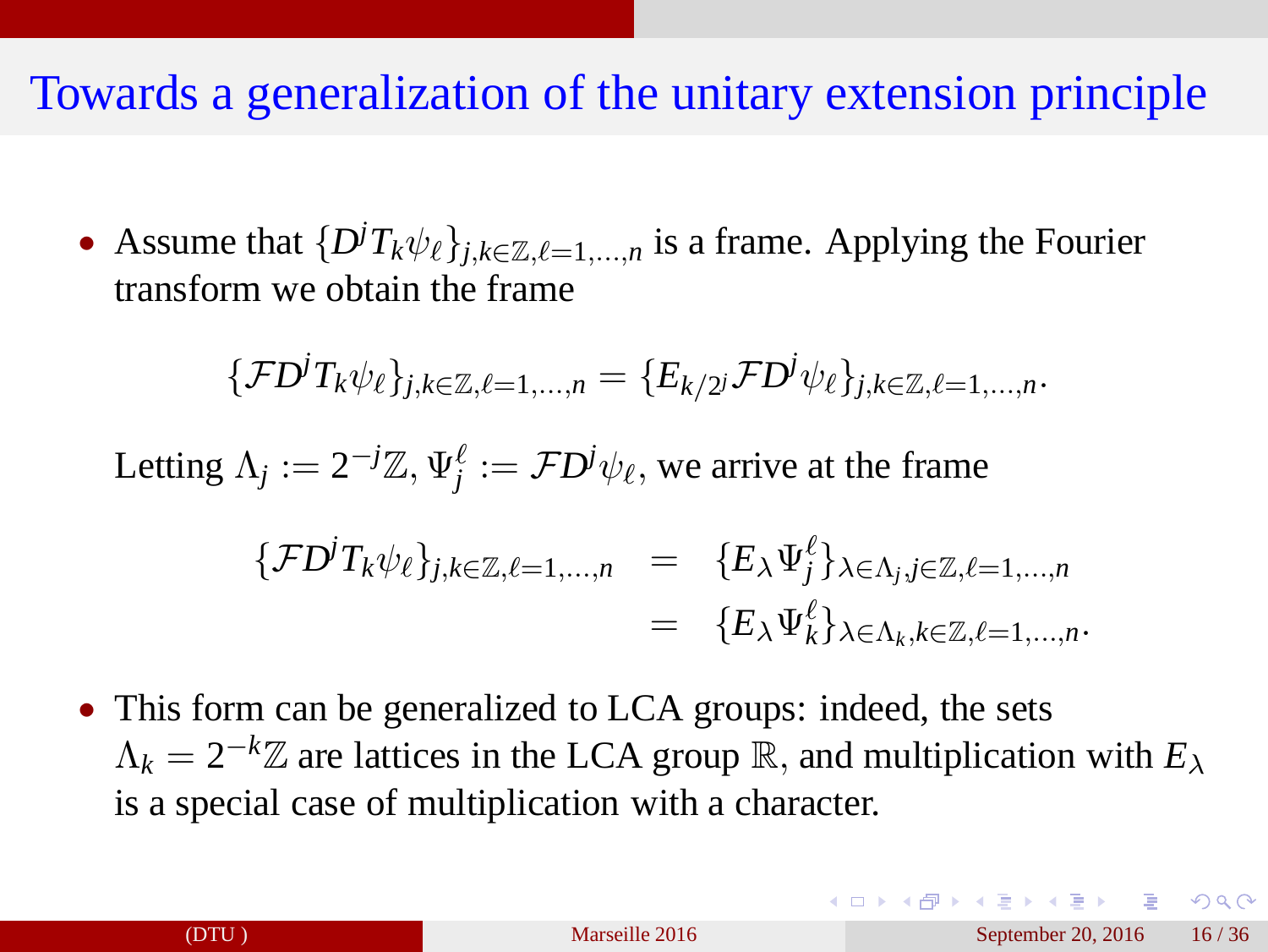• Let *G* denote a locally compact abelian (LCA) group, with group operation denoted by " $+$ ." Assume that *G* is a countable union of compact sets and metrizable, which implies that  $L^2(G)$  is separable.

 $2990$ 

K ロ K K 伊 K K ヨ K K ヨ K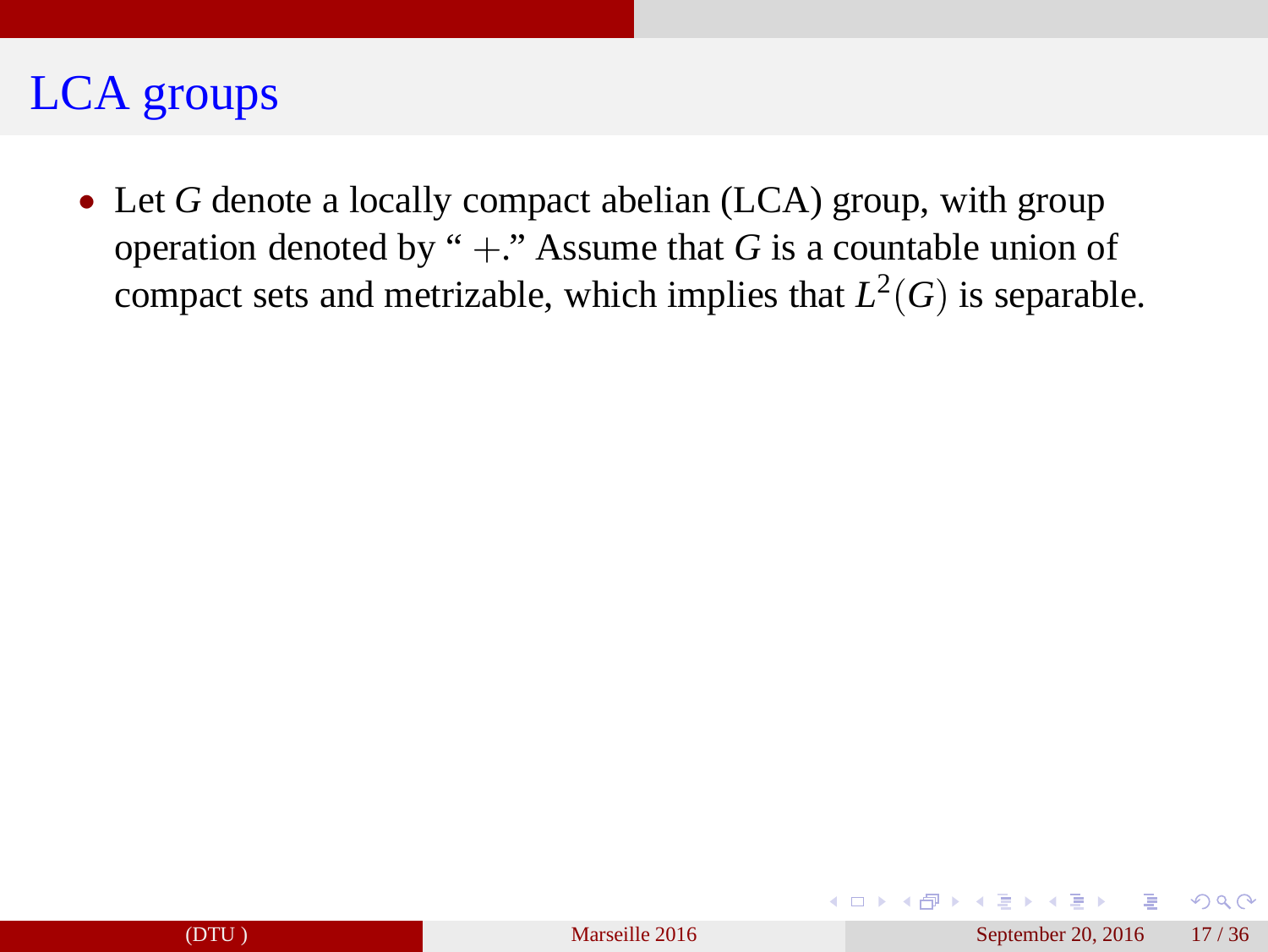• Let *G* denote a locally compact abelian (LCA) group, with group operation denoted by " $+$ ." Assume that *G* is a countable union of compact sets and metrizable, which implies that  $L^2(G)$  is separable. Examples:  $\mathbb{R}, \mathbb{Z}, \mathbb{T}, \mathbb{Z}_N$ , the *p*-adic numbers

 $QQ$ 

K ロ K K 個 K K 差 K K 差 K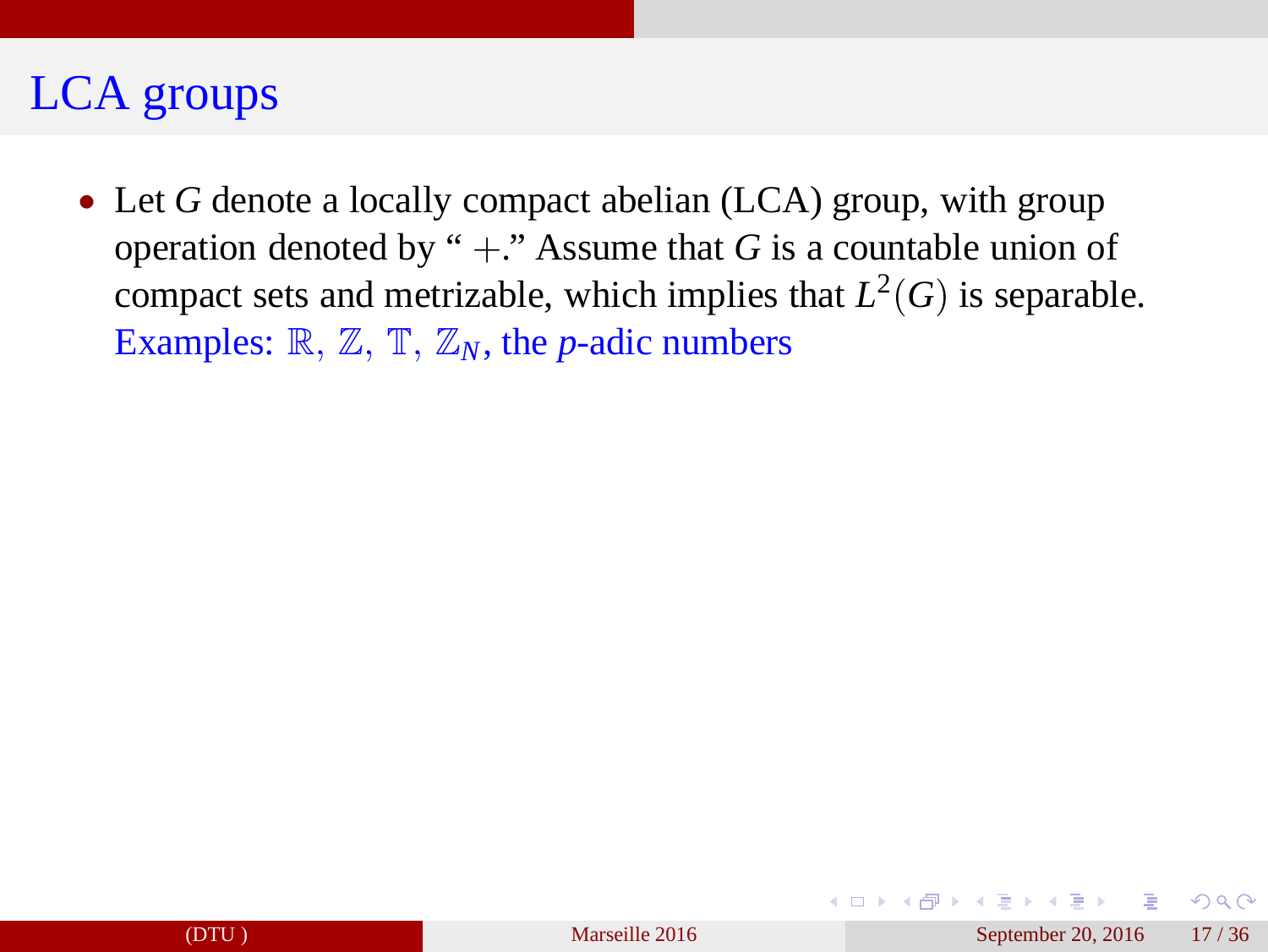- Let *G* denote a locally compact abelian (LCA) group, with group operation denoted by " $+$ ." Assume that *G* is a countable union of compact sets and metrizable, which implies that  $L^2(G)$  is separable. Examples:  $\mathbb{R}, \mathbb{Z}, \mathbb{T}, \mathbb{Z}_N$ , the *p*-adic numbers
- A *character* on *G* is a function  $\gamma : G \to \mathbb{T} := \{z \in \mathbb{C} \mid |z| = 1\}$ , for which  $\gamma(x + y) = \gamma(x)\gamma(y)$ ,  $\forall x, y \in G$ .

 $\Omega$ 

イロト イ押ト イヨト イヨト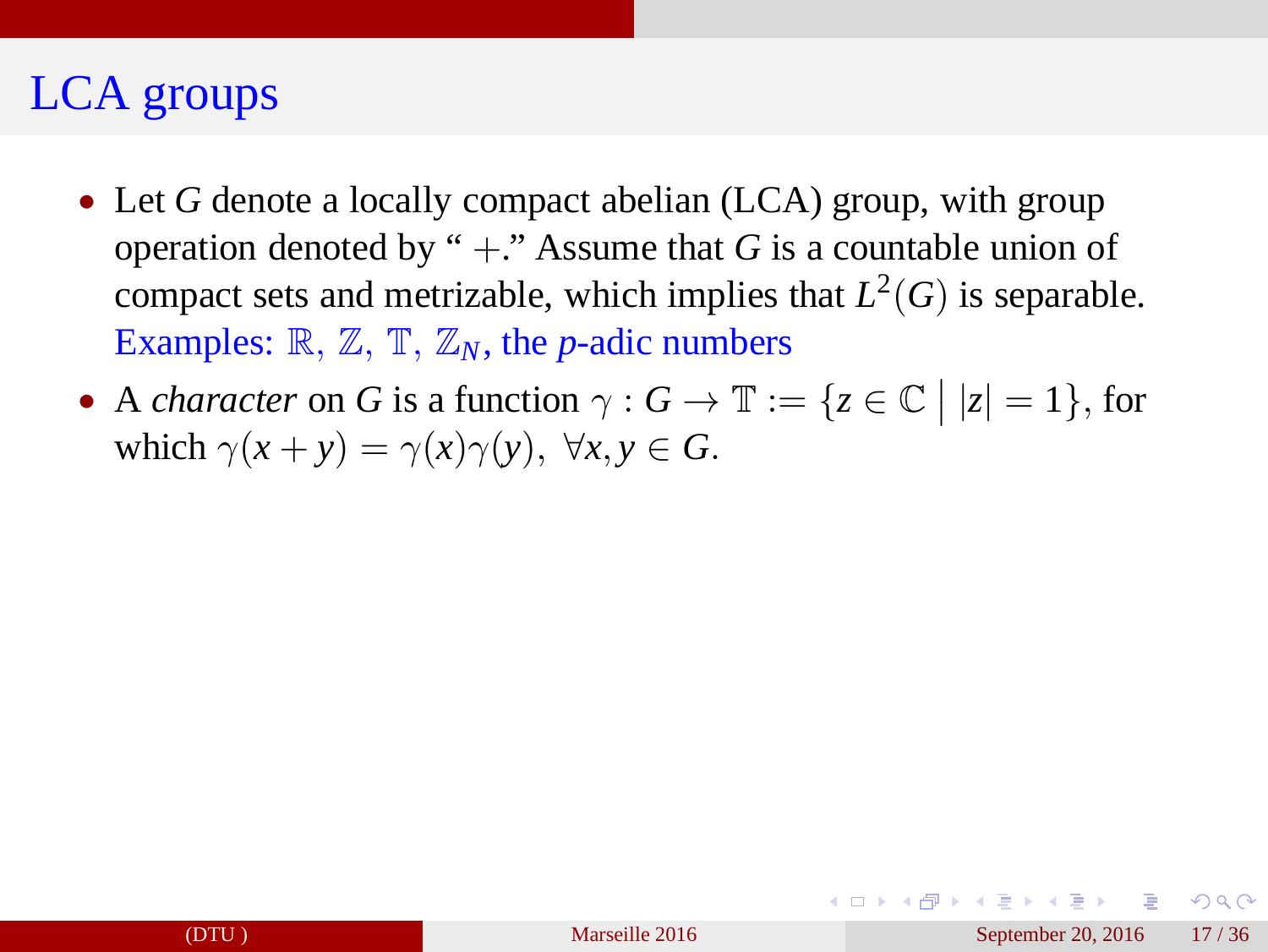- Let *G* denote a locally compact abelian (LCA) group, with group operation denoted by " $+$ ." Assume that *G* is a countable union of compact sets and metrizable, which implies that  $L^2(G)$  is separable. Examples:  $\mathbb{R}, \mathbb{Z}, \mathbb{T}, \mathbb{Z}_N$ , the *p*-adic numbers
- A *character* on *G* is a function  $\gamma : G \to \mathbb{T} := \{z \in \mathbb{C} \mid |z| = 1\}$ , for which  $\gamma(x + y) = \gamma(x)\gamma(y)$ ,  $\forall x, y \in G$ . Example: for  $G = \mathbb{R}, \gamma(x) = e^{2\pi ibx}, b \in \mathbb{R} \quad [b \in \mathbb{T} \text{ if } G = \mathbb{Z}]$

**KOD KAP KED KED E VAN**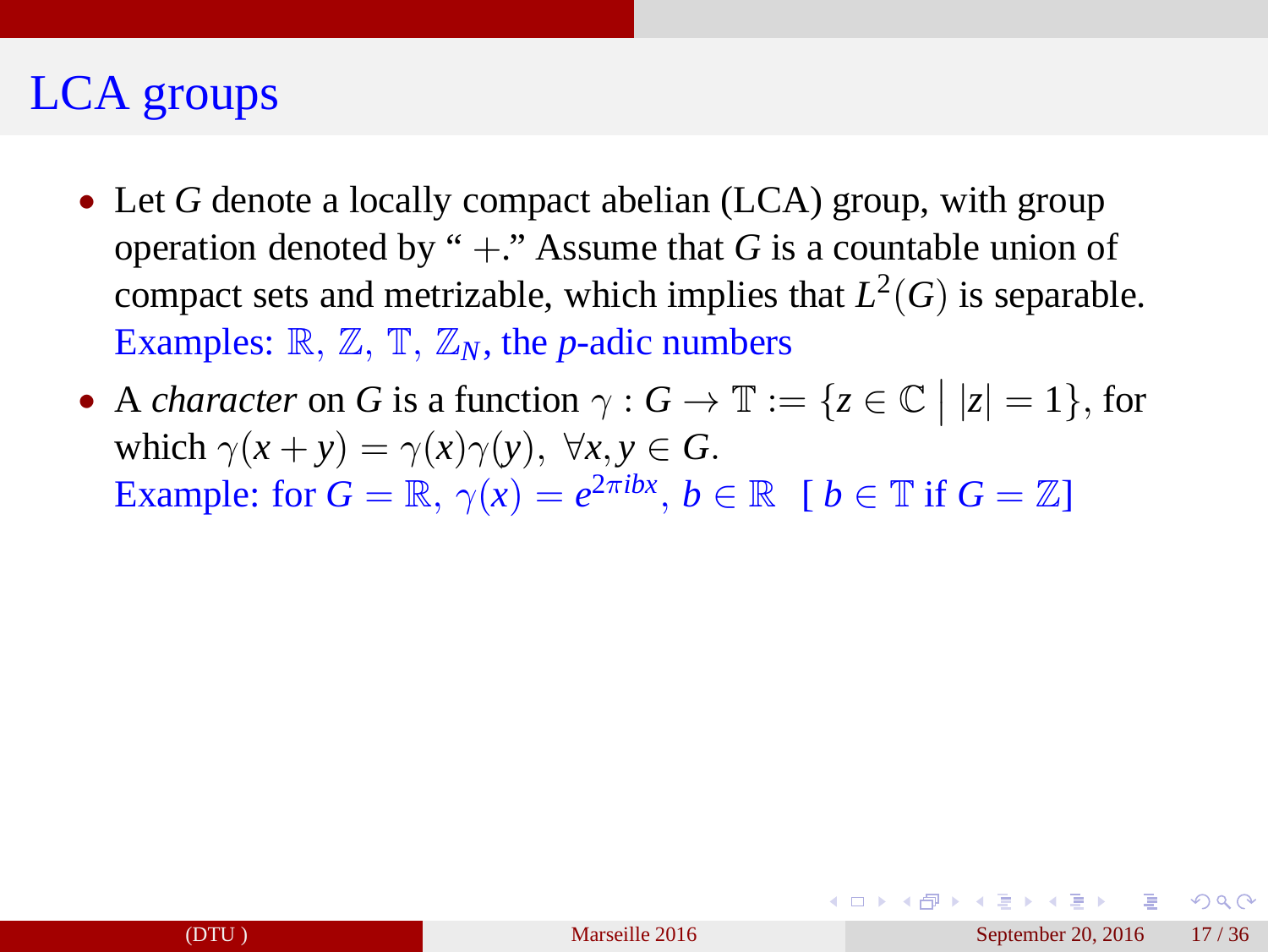- Let *G* denote a locally compact abelian (LCA) group, with group operation denoted by " $+$ ." Assume that *G* is a countable union of compact sets and metrizable, which implies that  $L^2(G)$  is separable. Examples:  $\mathbb{R}, \mathbb{Z}, \mathbb{T}, \mathbb{Z}_N$ , the *p*-adic numbers
- A *character* on *G* is a function  $\gamma : G \to \mathbb{T} := \{z \in \mathbb{C} \mid |z| = 1\}$ , for which  $\gamma(x + y) = \gamma(x)\gamma(y)$ ,  $\forall x, y \in G$ . Example: for  $G = \mathbb{R}, \gamma(x) = e^{2\pi ibx}, b \in \mathbb{R} \quad [b \in \mathbb{T} \text{ if } G = \mathbb{Z}]$
- The set of continuous characters is denoted by  $\hat{G}$ , and also forms a LCA group, the *dual group* of *G*, when equipped with an appropriate topology and the composition

$$
(\gamma + \gamma')(x) := \gamma(x)\gamma'(x), \ \gamma, \gamma' \in \widehat{G}, x \in G.
$$

- 3

 $\Omega$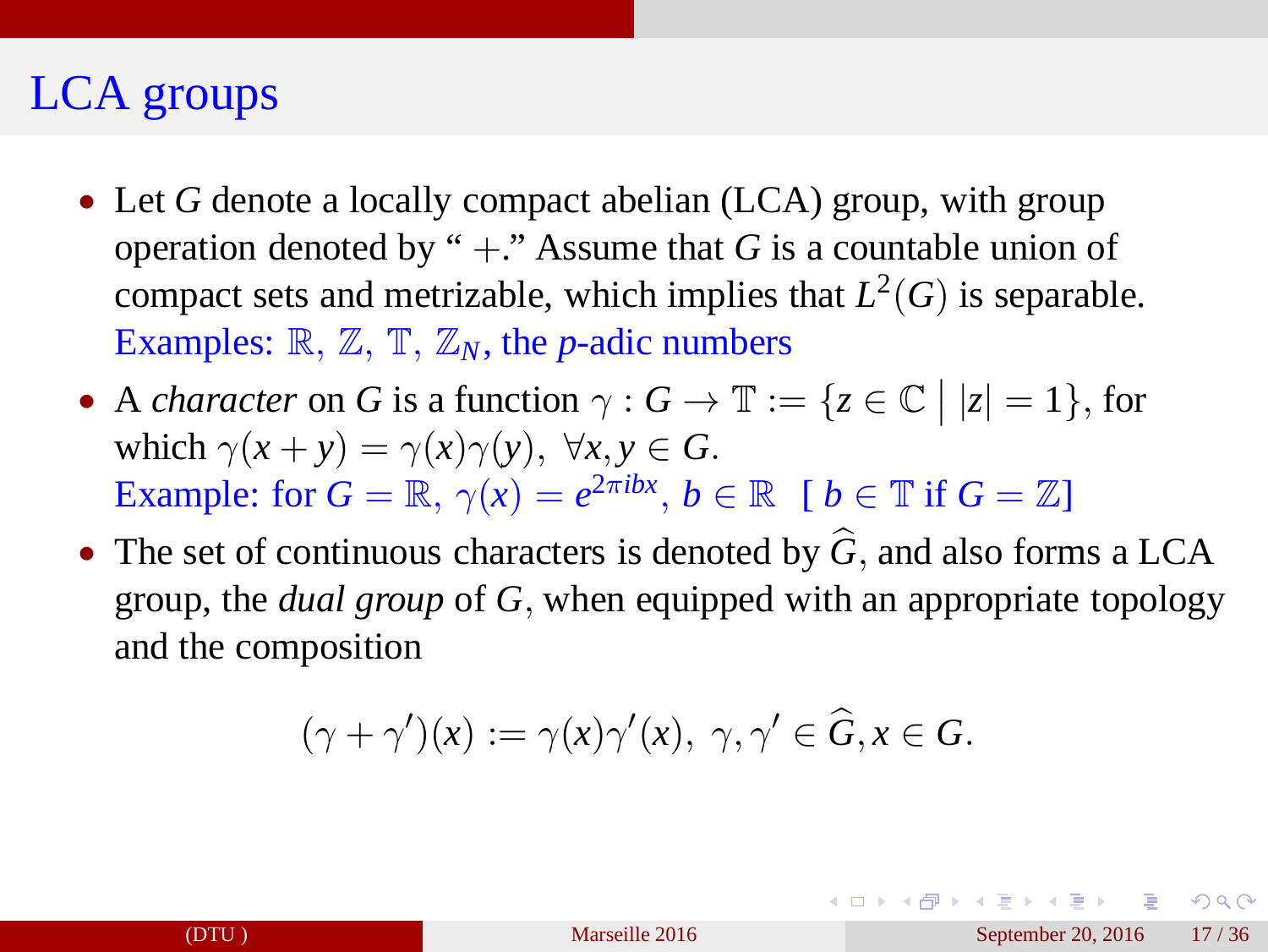- <span id="page-23-0"></span>• Let *G* denote a locally compact abelian (LCA) group, with group operation denoted by " $+$ ." Assume that *G* is a countable union of compact sets and metrizable, which implies that  $L^2(G)$  is separable. Examples:  $\mathbb{R}, \mathbb{Z}, \mathbb{T}, \mathbb{Z}_N$ , the *p*-adic numbers
- A *character* on *G* is a function  $\gamma : G \to \mathbb{T} := \{z \in \mathbb{C} \mid |z| = 1\}$ , for which  $\gamma(x + y) = \gamma(x)\gamma(y)$ ,  $\forall x, y \in G$ . Example: for  $G = \mathbb{R}, \gamma(x) = e^{2\pi ibx}, b \in \mathbb{R} \quad [b \in \mathbb{T} \text{ if } G = \mathbb{Z}]$
- The set of continuous characters is denoted by  $\hat{G}$ , and also forms a LCA group, the *dual group* of *G*, when equipped with an appropriate topology and the composition

$$
(\gamma + \gamma')(x) := \gamma(x)\gamma'(x), \ \gamma, \gamma' \in \widehat{G}, x \in G.
$$

Example:  $\widehat{\mathbb{R}} = \mathbb{R}$ , and  $\widehat{\mathbb{Z}} = \mathbb{T}$ .

 $\Omega$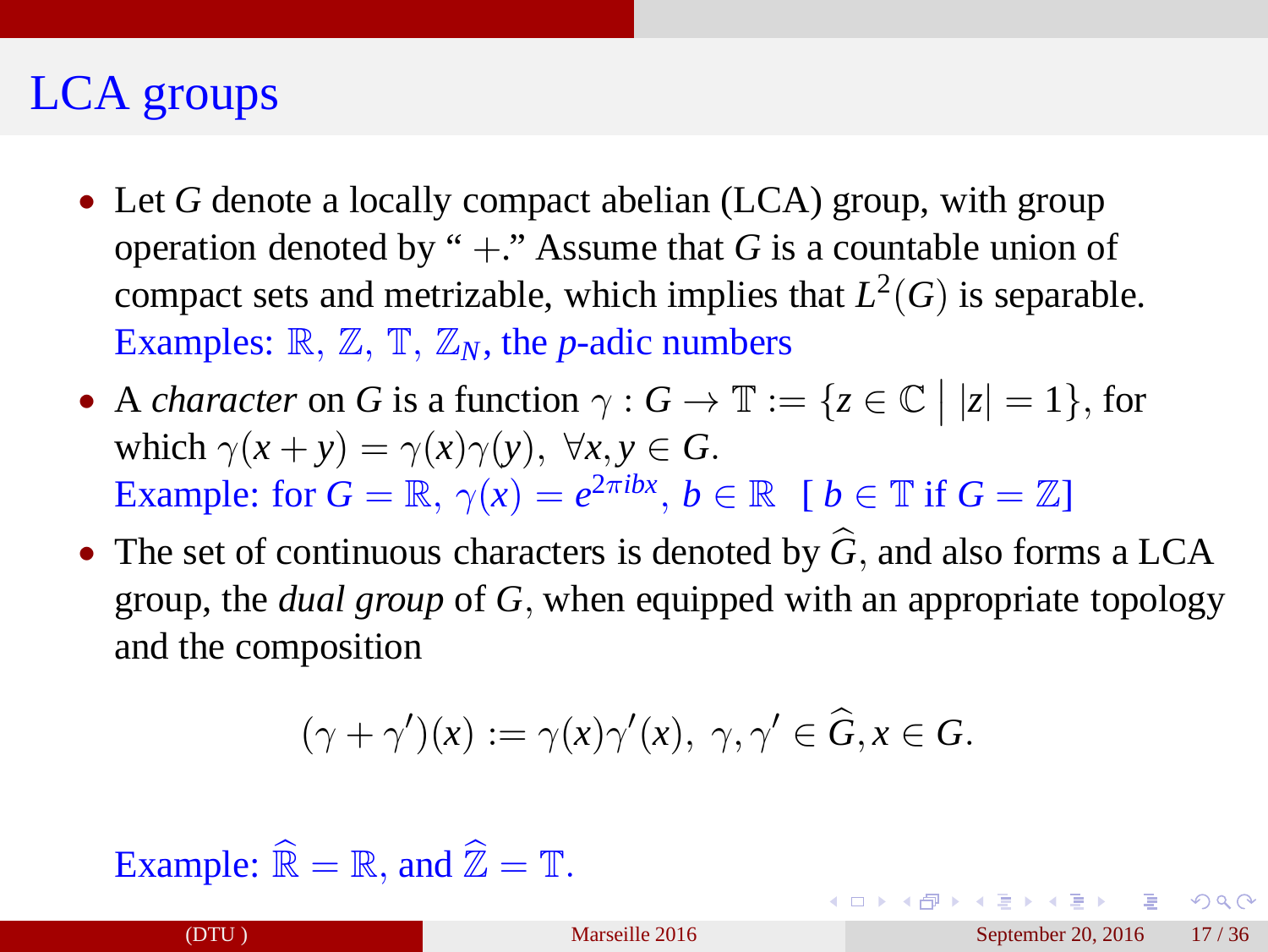<span id="page-24-0"></span>• Can prove:  $\hat{\hat{G}} = G$ .

•  $\gamma(x)$  can either be interpreted as the action of  $\gamma \in \hat{G}$  on  $x \in G$ , or as the action of  $x \in G = G$  on  $\gamma \in G$ ; thus, we will use the notation

$$
(x,\gamma) := \gamma(x), \ x \in G, \ \gamma \in \widehat{G}.
$$

Example: for  $G = \mathbb{R}$ ,  $(x, y) = e^{2\pi ixy}$ ,  $x, y \in \mathbb{R}$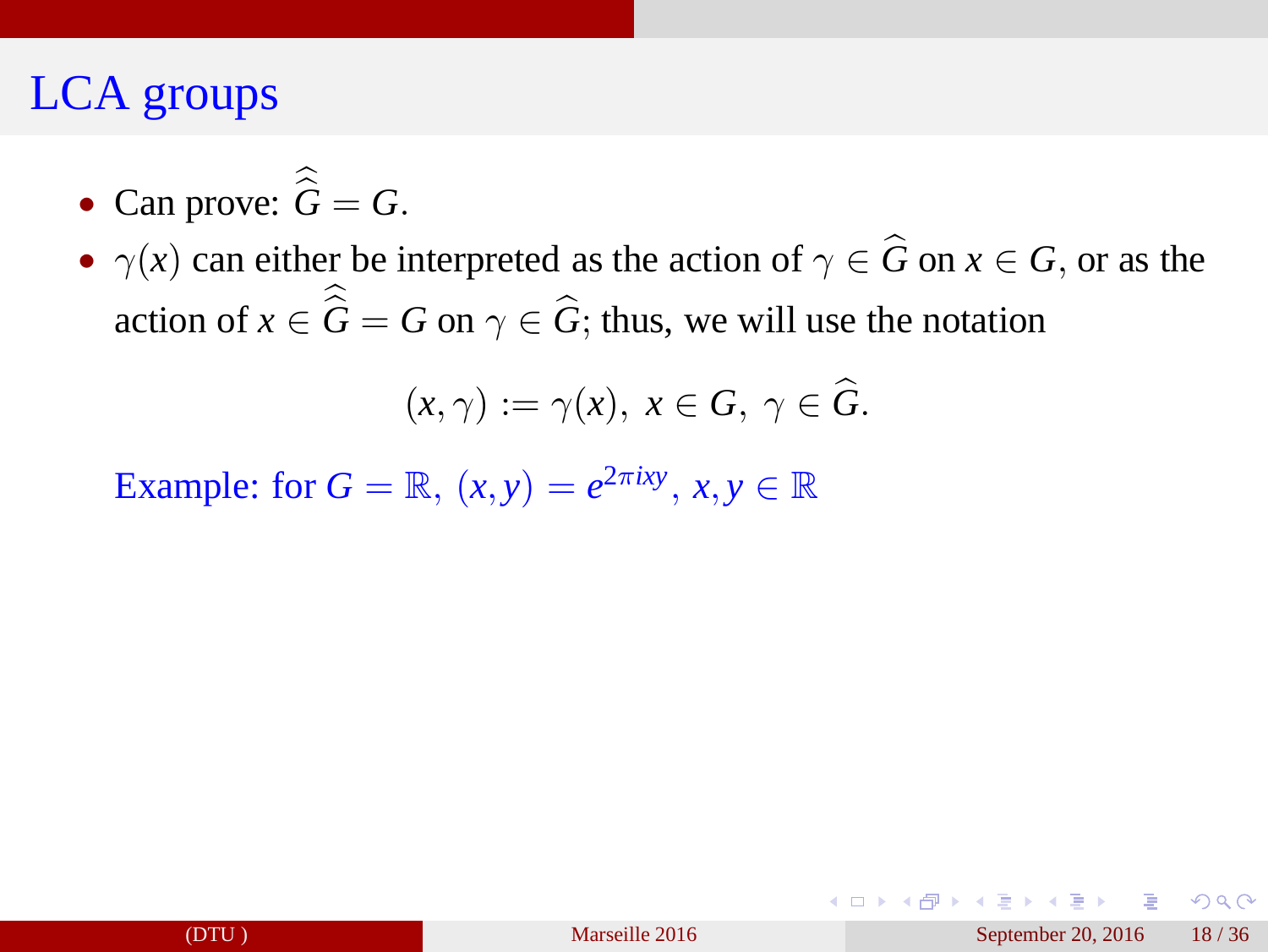• Can prove:  $\hat{\hat{G}} = G$ .

•  $\gamma(x)$  can either be interpreted as the action of  $\gamma \in \widehat{G}$  on  $x \in G$ , or as the action of  $x \in G = G$  on  $\gamma \in G$ ; thus, we will use the notation

$$
(x,\gamma) := \gamma(x), \ x \in G, \ \gamma \in \widehat{G}.
$$

Example: for  $G = \mathbb{R}$ ,  $(x, y) = e^{2\pi ixy}$ ,  $x, y \in \mathbb{R}$ 

• A *lattice* in *G* is a discrete subgroup Λ for which *G*/Λ is compact.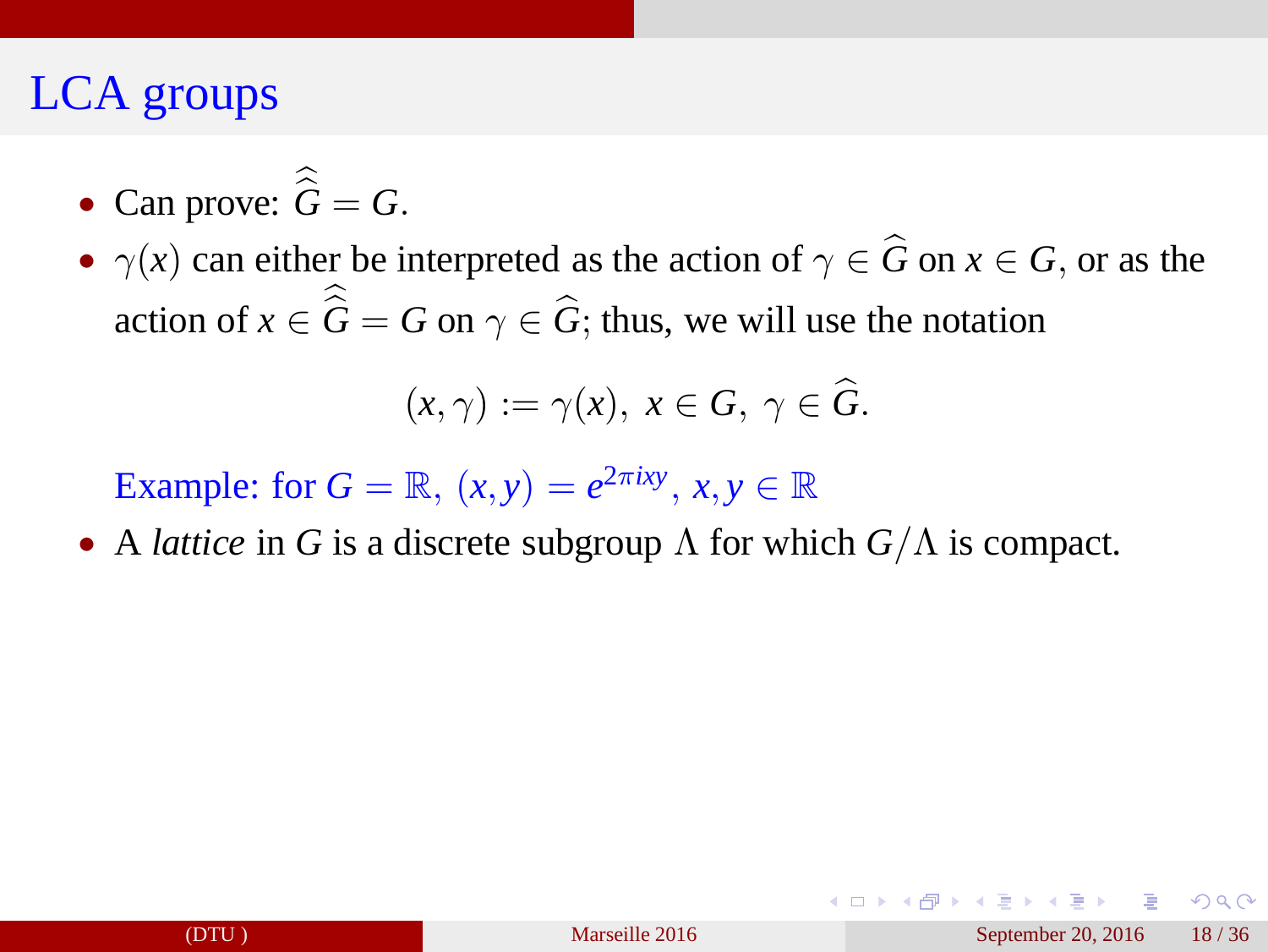• Can prove:  $\hat{\hat{G}} = G$ .

•  $\gamma(x)$  can either be interpreted as the action of  $\gamma \in \widehat{G}$  on  $x \in G$ , or as the action of  $x \in G = G$  on  $\gamma \in G$ ; thus, we will use the notation

$$
(x,\gamma) := \gamma(x), \ x \in G, \ \gamma \in \widehat{G}.
$$

Example: for  $G = \mathbb{R}$ ,  $(x, y) = e^{2\pi ixy}$ ,  $x, y \in \mathbb{R}$ 

• A *lattice* in *G* is a discrete subgroup  $\Lambda$  for which  $G/\Lambda$  is compact. Example: for  $G = \mathbb{R}, \Lambda = b\mathbb{Z}, b > 0$  [ $b \in \mathbb{N}$  if  $G = \mathbb{Z}$ ]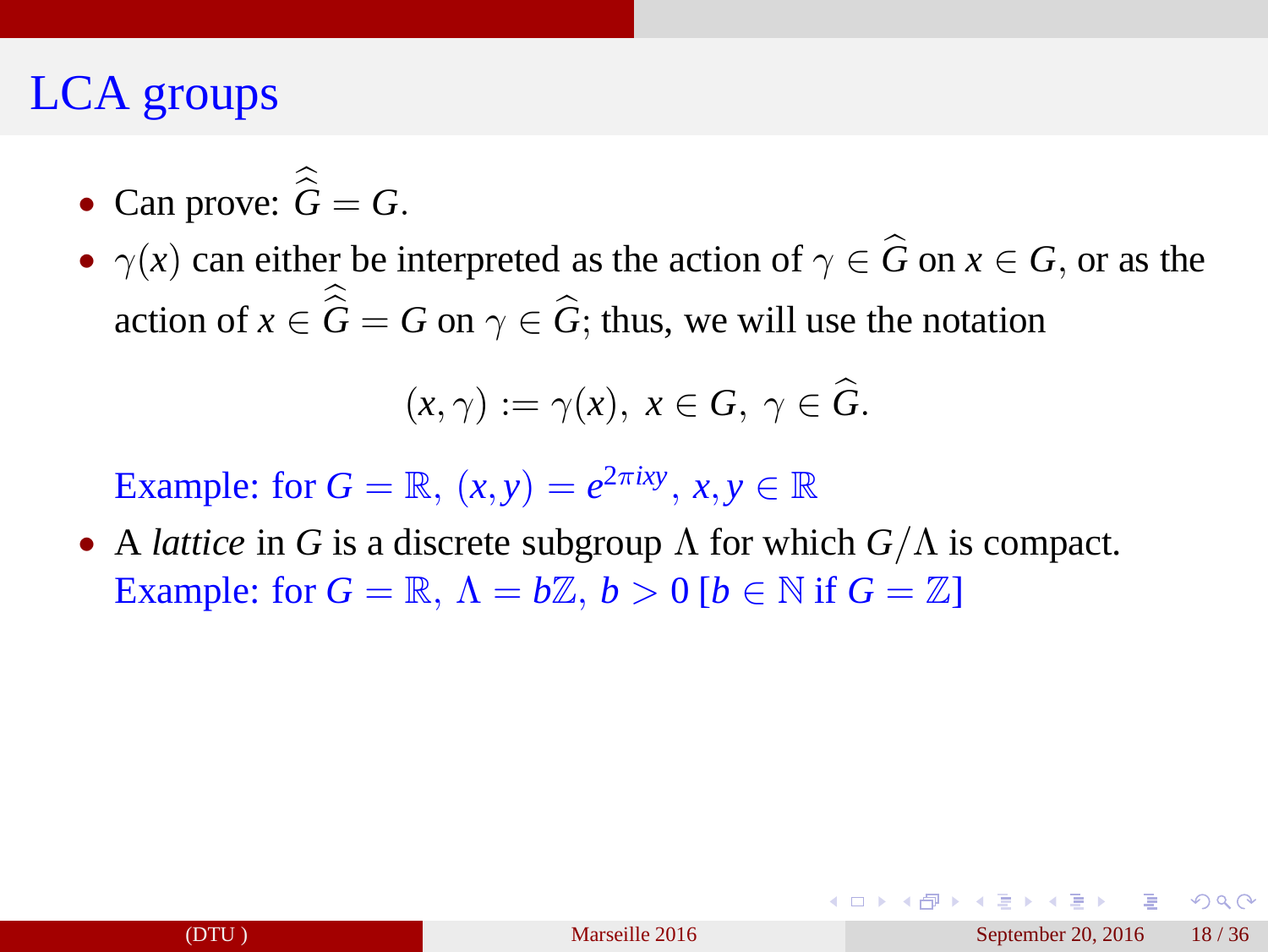<span id="page-27-0"></span>• Can prove:  $\hat{\hat{G}} = G$ .

•  $\gamma(x)$  can either be interpreted as the action of  $\gamma \in \widehat{G}$  on  $x \in G$ , or as the action of  $x \in G = G$  on  $\gamma \in G$ ; thus, we will use the notation

$$
(x,\gamma) := \gamma(x), \ x \in G, \ \gamma \in \widehat{G}.
$$

Example: for  $G = \mathbb{R}$ ,  $(x, y) = e^{2\pi ixy}$ ,  $x, y \in \mathbb{R}$ 

- A *lattice* in *G* is a discrete subgroup  $\Lambda$  for which  $G/\Lambda$  is compact. Example: for  $G = \mathbb{R}, \Lambda = b\mathbb{Z}, b > 0$  [ $b \in \mathbb{N}$  if  $G = \mathbb{Z}$ ]
- The *annihilator*  $\Lambda^{\perp}$  of  $\Lambda$  is defined by

$$
\Lambda^{\perp} := \{ \gamma \in \widehat{G} \mid (x, \gamma) = 1, \ \forall x \in \Lambda \}.
$$

The annihilator  $\Lambda^{\perp}$  is a closed subgroup of  $\widehat{G}$ .

 $QQQ$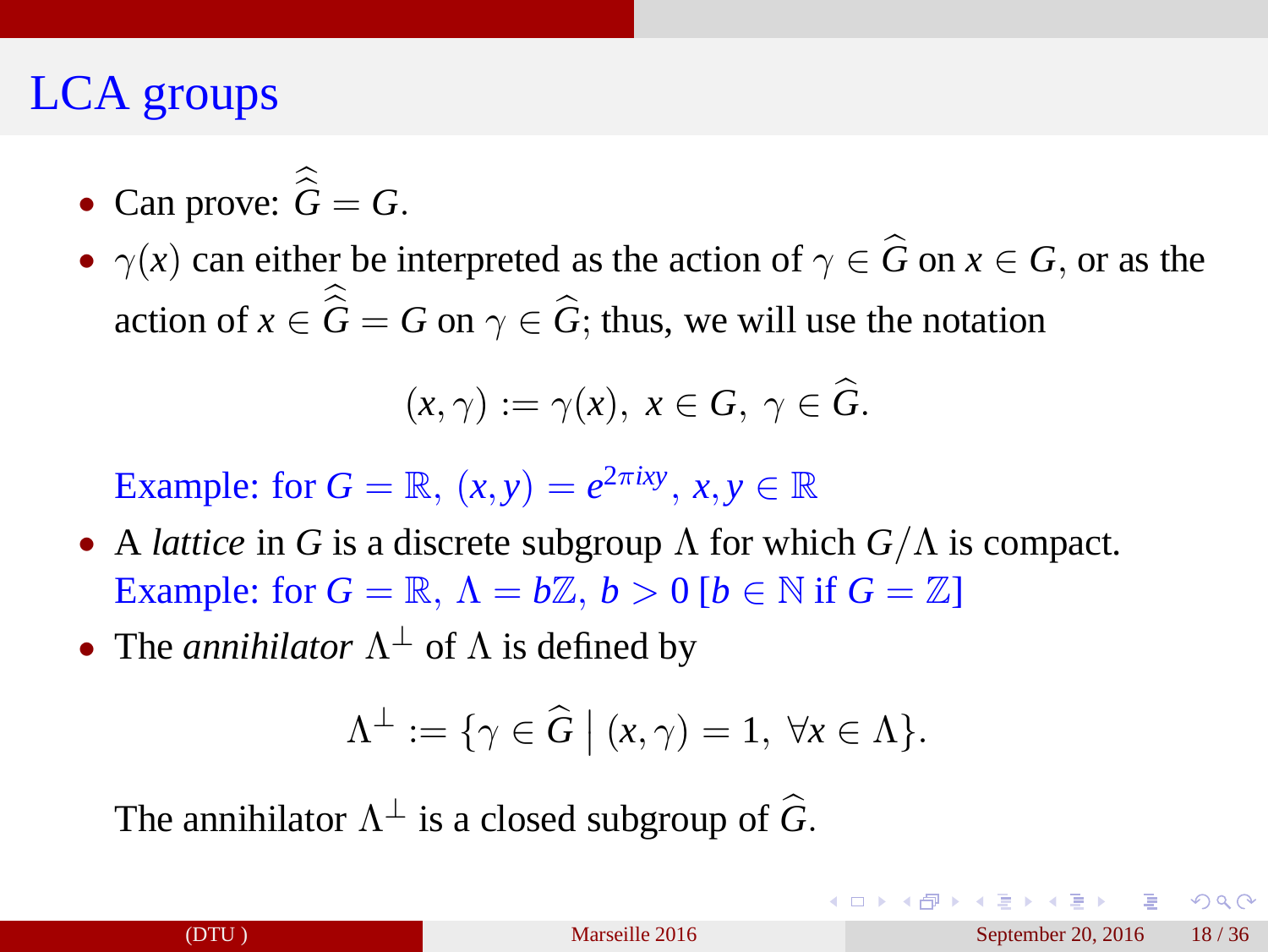• Can prove:  $\hat{\hat{G}} = G$ .

•  $\gamma(x)$  can either be interpreted as the action of  $\gamma \in \widehat{G}$  on  $x \in G$ , or as the action of  $x \in G = G$  on  $\gamma \in G$ ; thus, we will use the notation

$$
(x,\gamma) := \gamma(x), \ x \in G, \ \gamma \in \widehat{G}.
$$

Example: for  $G = \mathbb{R}$ ,  $(x, y) = e^{2\pi ixy}$ ,  $x, y \in \mathbb{R}$ 

- A *lattice* in *G* is a discrete subgroup Λ for which *G*/Λ is compact. Example: for  $G = \mathbb{R}, \Lambda = b\mathbb{Z}, b > 0$  [ $b \in \mathbb{N}$  if  $G = \mathbb{Z}$ ]
- The *annihilator*  $\Lambda^{\perp}$  of  $\Lambda$  is defined by

$$
\Lambda^{\perp} := \{ \gamma \in \widehat{G} \mid (x, \gamma) = 1, \ \forall x \in \Lambda \}.
$$

The annihilator  $\Lambda^{\perp}$  is a closed subgroup of  $\widehat{G}$ . Example: for  $G = \mathbb{R}$  $G = \mathbb{R}$  $G = \mathbb{R}$  $G = \mathbb{R}$  $G = \mathbb{R}$ , and  $\Lambda = b\mathbb{Z}$ , we have  $\Lambda^{\perp} = b^{-1}\mathbb{Z}$ 

 $\Omega$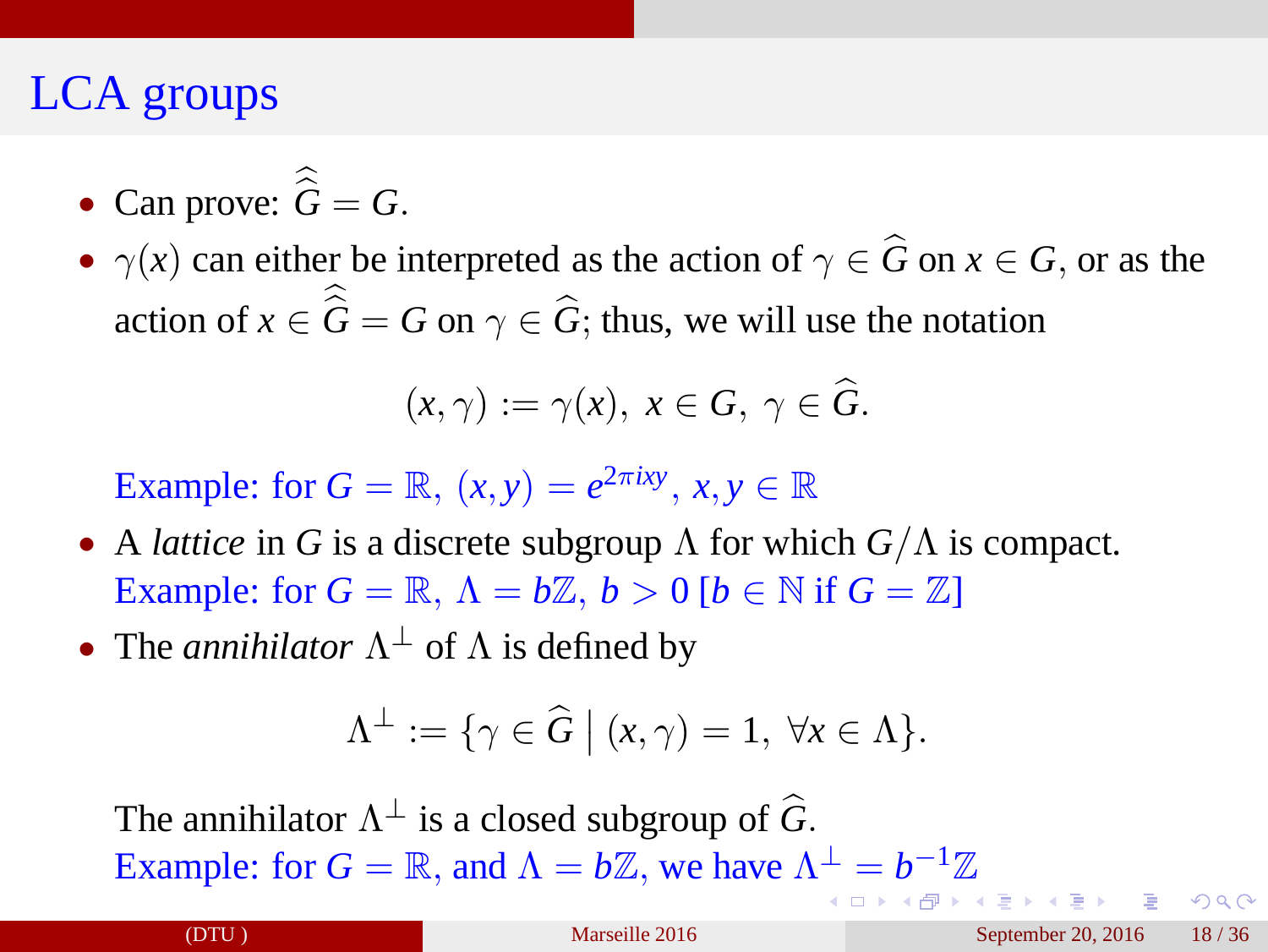<span id="page-29-0"></span>Recall: Via the Fourier transform, a frame  $\{D^jT_k\psi_\ell\}_{j,k\in\mathbb{Z},\ell=1,\ldots,n}$  was turned into the frame

$$
\{\mathcal{F}D^{j}T_{k}\psi_{\ell}\}_{j,k\in\mathbb{Z},\ell=1,\ldots,n}=\{E_{\lambda}\Psi_{k}^{\ell}\}_{\lambda\in\Lambda_{k},k\in\mathbb{Z},\ell=1,\ldots,n},
$$

where

$$
\Lambda_k = 2^{-k}\mathbb{Z}, \Psi_k^{\ell} = \mathcal{F}D^k\psi_{\ell}.
$$

Interpretation: The operators  $E_{\lambda}$  are multiplications with characters in the LCA group  $\mathbb{R}$ , and the sets  $\Lambda_k$  are lattices!

More generally: exactly the same procedure turns a frame

$$
\{D^{j_0}T_k\psi_0\}_{k\in\mathbb{Z}}\cup\{D^jT_k\psi_\ell\}_{j,k\in\mathbb{Z},\ell=1,\ldots,n,j\ge j_0}
$$

into a frame  $\{E_{\lambda}\Phi_{k_0}\}_{\lambda \in \Lambda_{k_0}} \cup \{E_{\lambda}\Psi_k^{\ell}\}_{\lambda \in \Lambda_k, k \geq k_0, \ell = 1, ..., n}$ , where

$$
\Phi_k = \mathcal{F}D^k\psi_0.
$$

 $\Omega$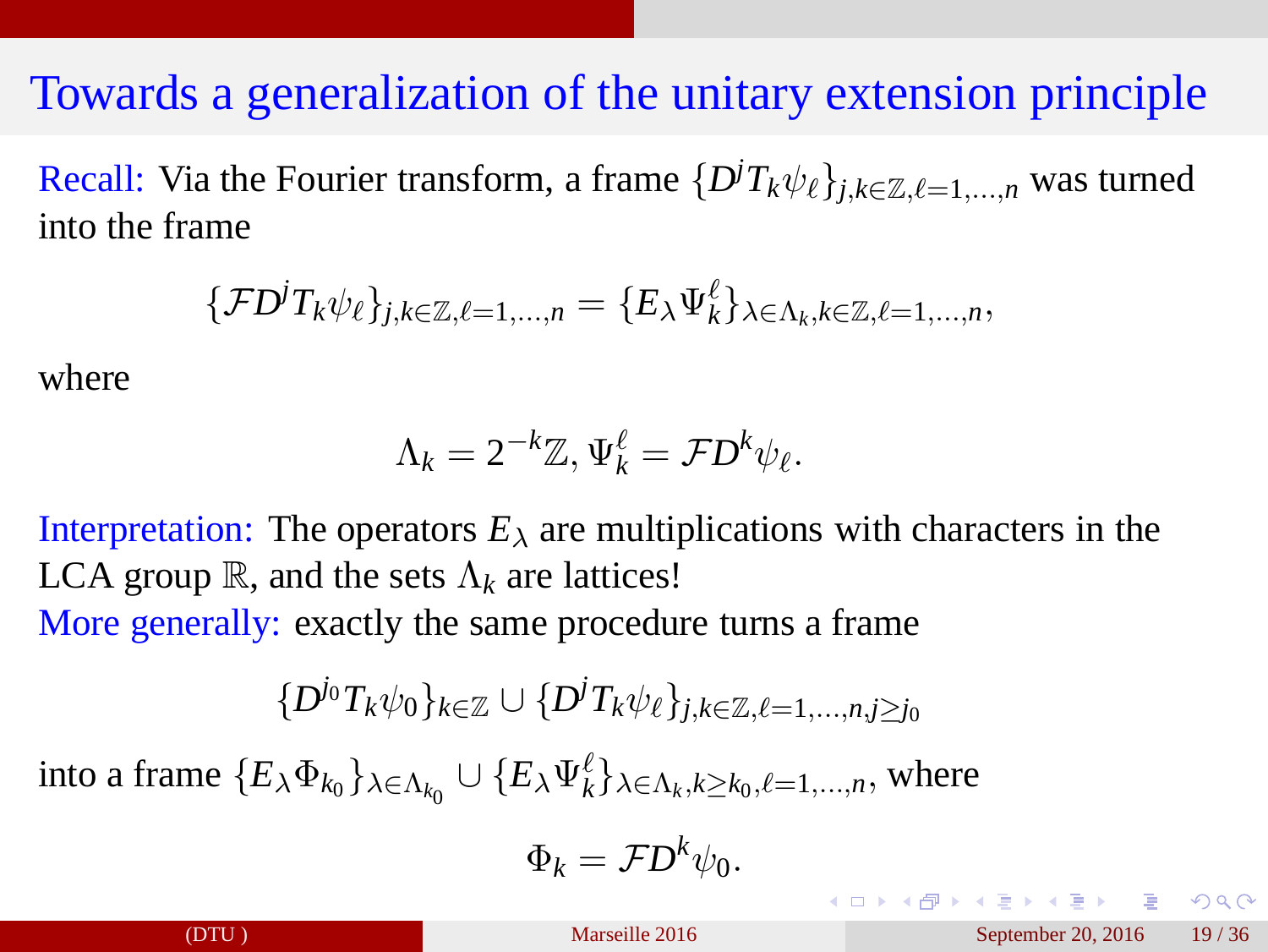Note: by the scaling equation  $D\psi_0(\gamma) = 2^{1/2}H_0(\gamma)\psi_0(\gamma)$ , so

$$
\Phi_k(\gamma) = D^{-k} \mathcal{F} \psi_0(\gamma) = D^{-k-1} D \widehat{\psi_0}(\gamma) = 2^{1/2} D^{-k-1} \left( H_0 \widehat{\psi_0} \right)(\gamma)
$$
  
=  $H_{k+1}(\gamma) \Phi_{k+1}(\gamma),$ 

where  $H_{k+1}(\gamma) := 2^{1/2} H_0(\gamma/2^{k+1})$  satisfies that

$$
H_{k+1}(\gamma+\omega)=H_{k+1}(\gamma),\,\omega\in 2^{k+1}\mathbb{Z}.
$$

Interpretation: The function  $H_k$  is periodic with respect to the lattice  $2^k \mathbb{Z} = \Lambda_k^{\perp}$ , the annihilator of the lattice  $\Lambda_k = 2^{-k} \mathbb{Z}$  indexing the frame

$$
\{E_{\lambda}\Phi_{k_0}\}_{\lambda\in\Lambda_{k_0}}\cup\{E_{\lambda}\Psi_{k}^{\ell}\}_{\lambda\in\Lambda_k,k\geq k_0,\ell=1,\ldots,n},
$$

i.e.,

$$
H_{k+1}(\gamma+\omega)=H_{k+1}(\gamma),\,\omega\in\Lambda_{k+1}^{\perp}.
$$

 $\Omega$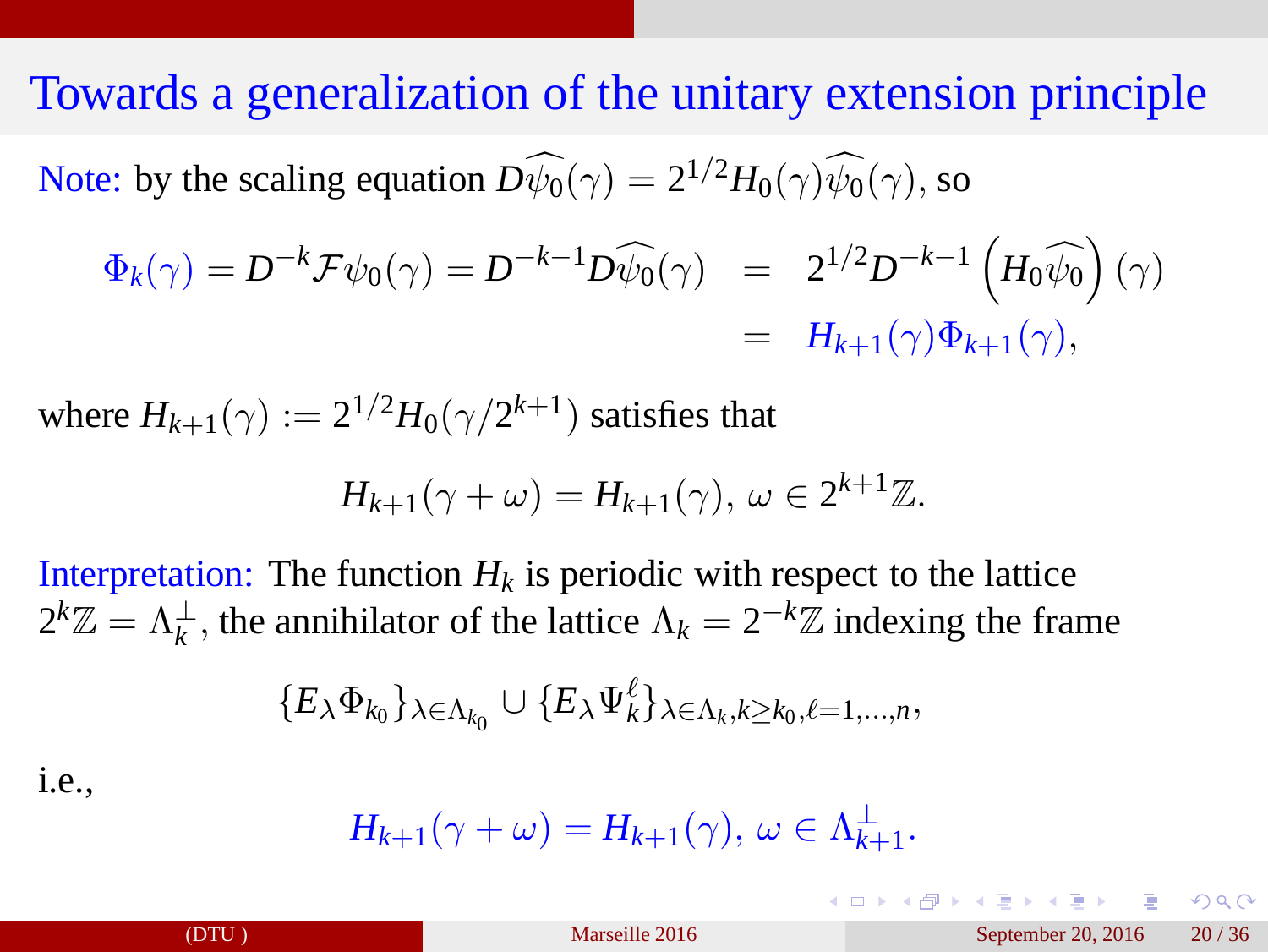- Consider the space  $L^2(\widehat{G})$ , where the integration is with respect to the Haar measure  $\mu_{\widehat{G}}$  on *G*.
- For  $\lambda \in G$ , consider the unitary operator

$$
\mathcal{M}_{\lambda}: L^{2}(\widehat{G}) \to L^{2}(\widehat{G}), \, (\mathcal{M}_{\lambda}f)(\gamma) := (\lambda, \gamma) f(\gamma).
$$

The operator  $\mathcal{M}_{\lambda}$  generalizes the modulation operator

$$
E_b: L^2(\mathbb{R}) \to L^2(\mathbb{R}), E_b f(x) = e^{2\pi i bx} f(x).
$$

 $QQQ$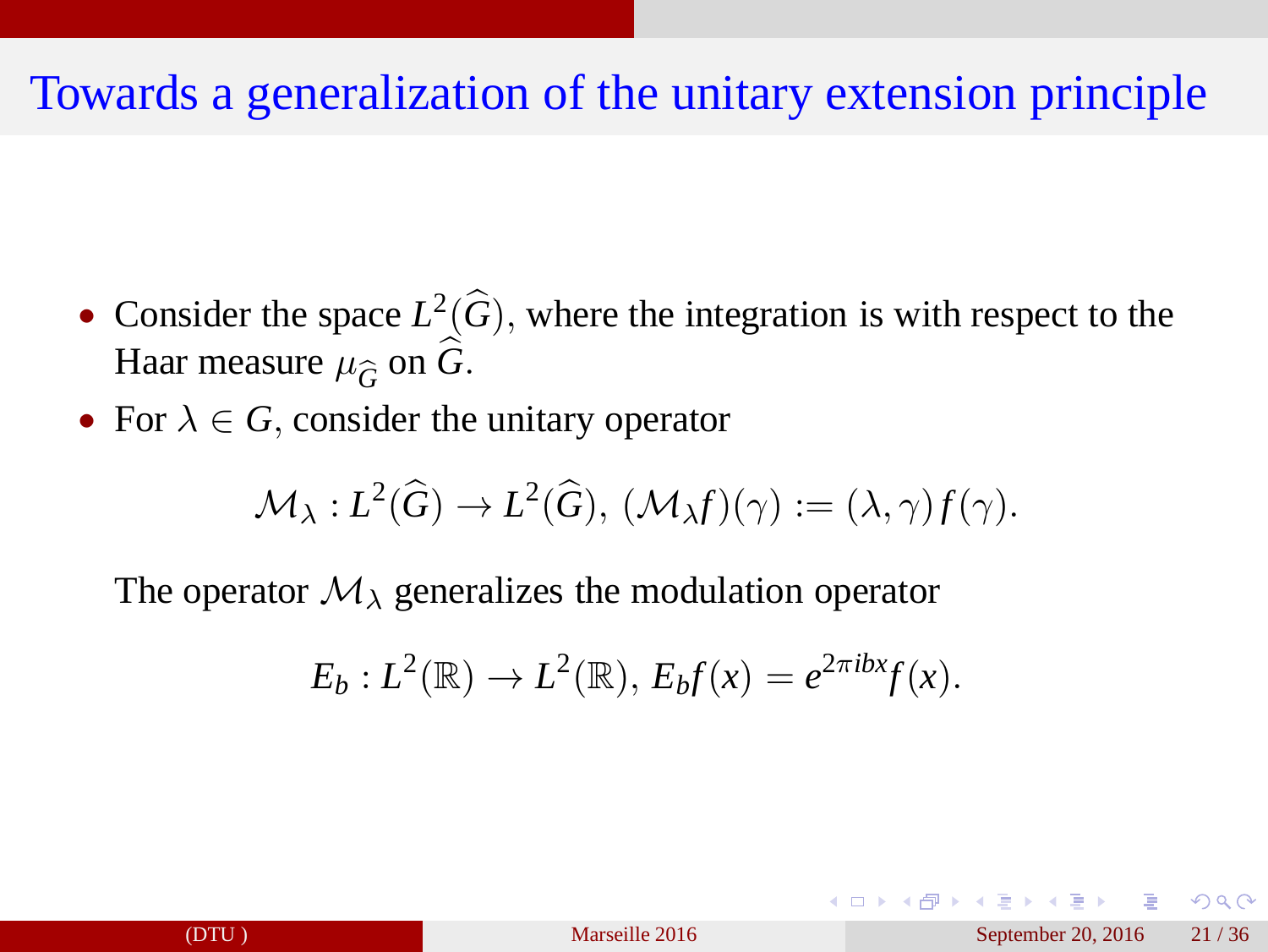**General setup:**

• Let  $\{\Lambda_k\}_{k=k_0}^{\infty}$  be a nested sequence of lattices in *G*, i.e.,

$$
\Lambda_k\subset \Lambda_{k+1},\ \forall k\geq k_0.
$$

• Let  $V_k$  denote a fundamental domain associated with the lattice  $\Lambda_k^{\perp}$  in  $\widehat{G}_k$ , i.e., we have

$$
\widehat{G} = \bigcup_{\omega \in \Lambda_k^{\perp}} (\omega + V_k), \quad (\omega + V_k) \cap (\omega' + V_k) = \emptyset \text{ for } \omega \neq \omega', \, \omega, \omega' \in \Lambda_k^{\perp}.
$$

• Let  $\{\Phi_k\}_{k=k_0}^{\infty}$  be a sequence of functions in  $L^2(\widehat{G})$  (the "scaling functions"). For the UEP on  $\mathbb R$  we had  $\Phi_k = \mathcal{F}D^k\psi_0$ , but now the functions  $\Phi_k$  might not be related, i.e., the nonstationary case is included.

 $209$ 

**K ロ ト K 何 ト K ヨ ト K**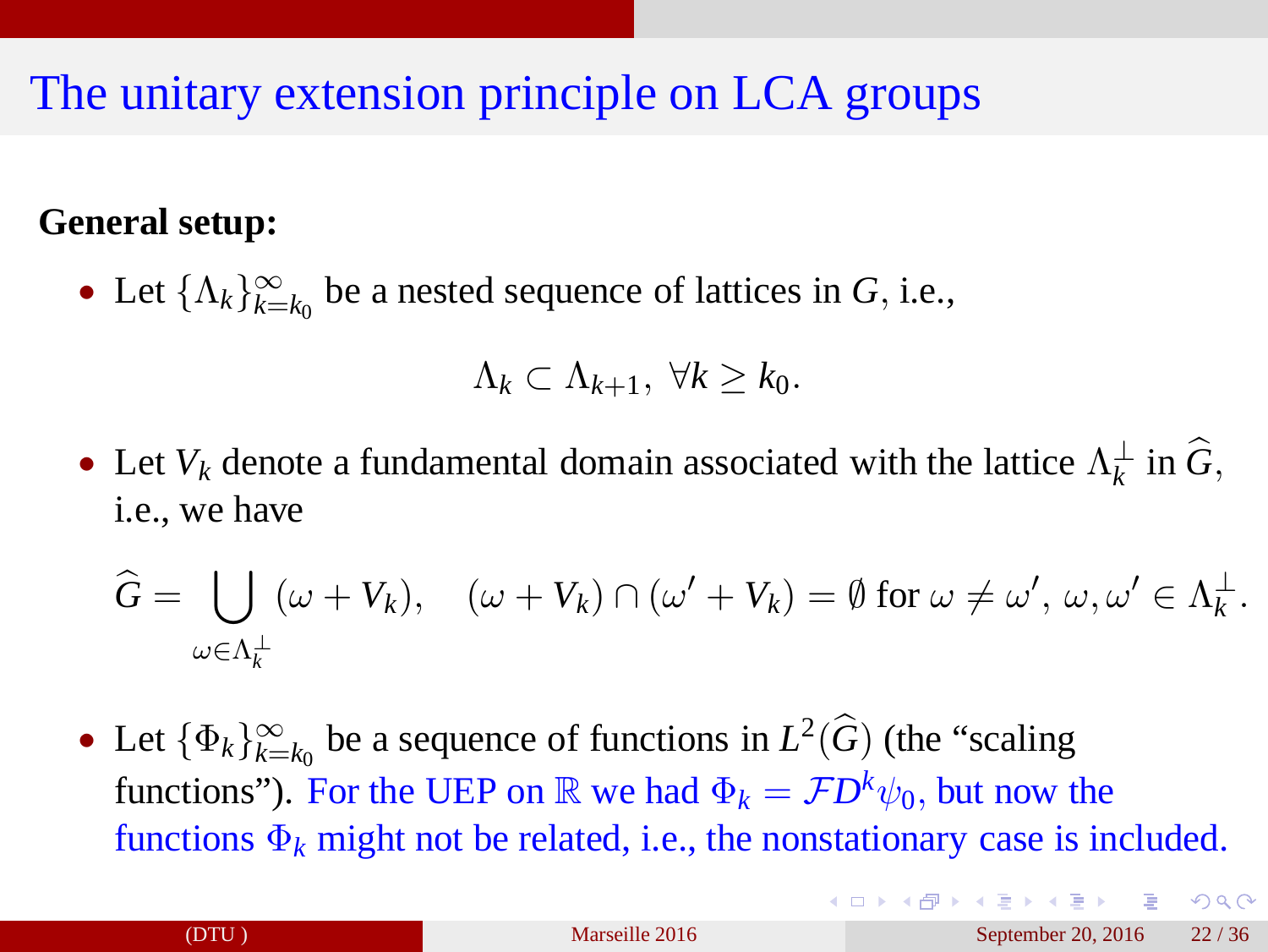Assume that for some periodic functions  $H_{k+1} \in L^{\infty}(V_{k+1})$  (with  $H_{k+1}(\gamma+\omega)=H(\gamma) \text{ for } \gamma\in \widehat{G}, \ \omega\in \Lambda_{k+1}^{\perp}$ ),

 $\Phi_k(\gamma) = H_{k+1}(\gamma) \Phi_{k+1}(\gamma), \ \gamma \in \widehat{G}.$ 

Given periodic functions  $G_{k+1}^{(m)} \in L^{\infty}(V_{k+1}), m = 1, \ldots, \rho_k$ , define the functions  $\Psi_k^{(m)} \in L^2(\widehat{G}), m = 1, \ldots, \rho_k$ , by

$$
\Psi_k^{(m)}(\gamma) := G_{k+1}^{(m)}(\gamma) \, \Phi_{k+1}(\gamma), \ \gamma \in \widehat{G}.\tag{1}
$$

Our goal is to identify conditions on the filters  $H_k$  and  $G_k^{(m)}$  $k^{(m)}$  such that the functions

$$
\{\mathcal{M}_{\lambda}\Phi_{k_0}\}_{\lambda\in\Lambda_{k_0}}\bigcup\{\mathcal{M}_{\lambda}\Psi_k^{(m)}\}_{k\geq k_0,\,\lambda\in\Lambda_k,m=1,\dots,\rho_k}
$$
 (2)

form a tight frame for  $L^2(\widehat{G})$  with frame bound 1.

KID KA KERKER E VOLO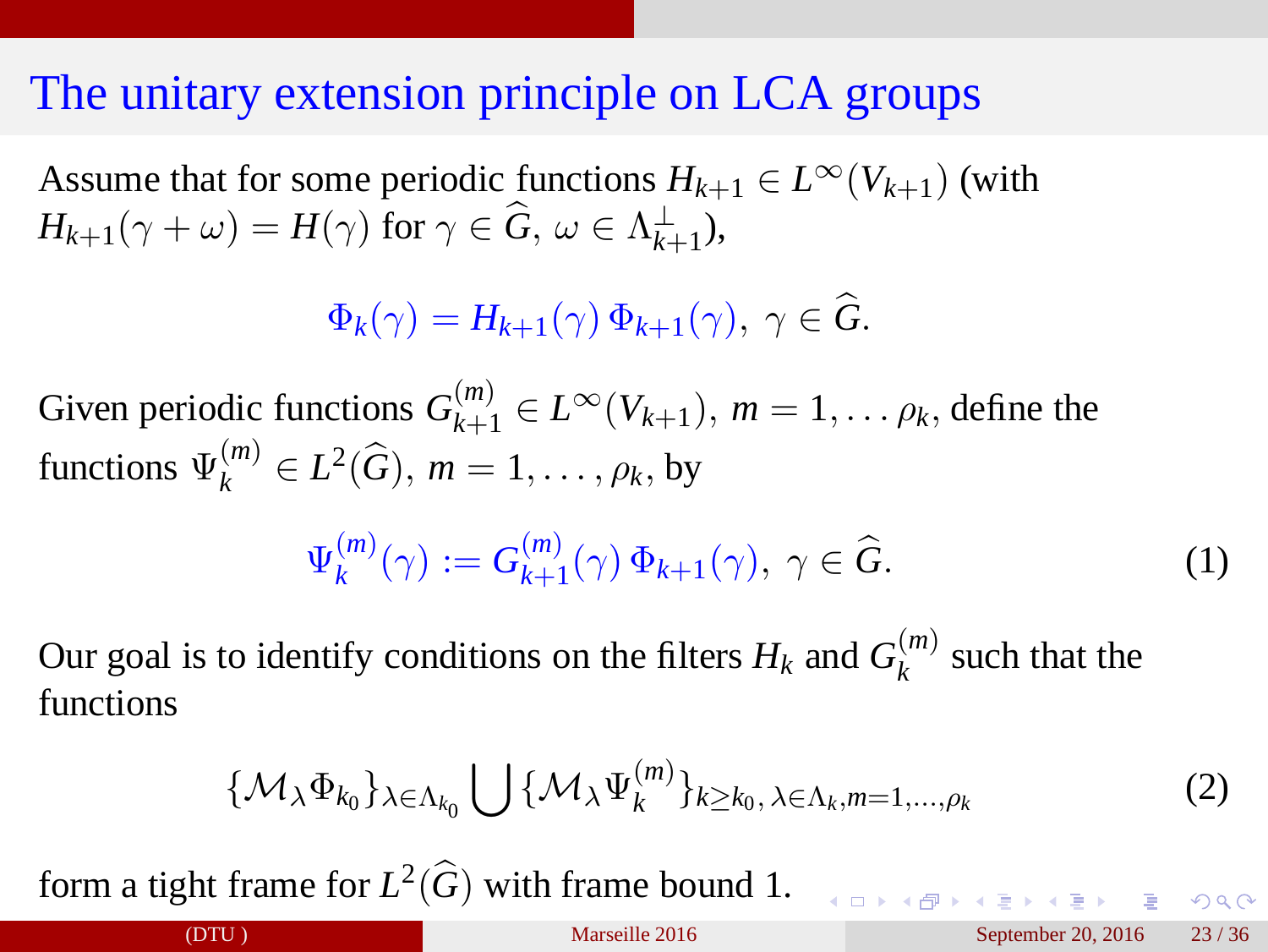Technical conditions: For every compact set *S*  $\subset \widehat{G}$  and any  $\epsilon > 0$  there exists *K* such that for all  $k \geq K$ ,

$$
|\mu(V_k)|\Phi_k(\gamma)|^2-1|\leq \epsilon, \,\forall \gamma\in S.
$$

and

$$
\operatorname{card}\{(\Lambda_k^{\perp} + \gamma) \cap S\} \le 1, \,\forall \,\gamma \in V_k.
$$

 $QQ$ 

**K ロ ト K 何 ト K ヨ ト K**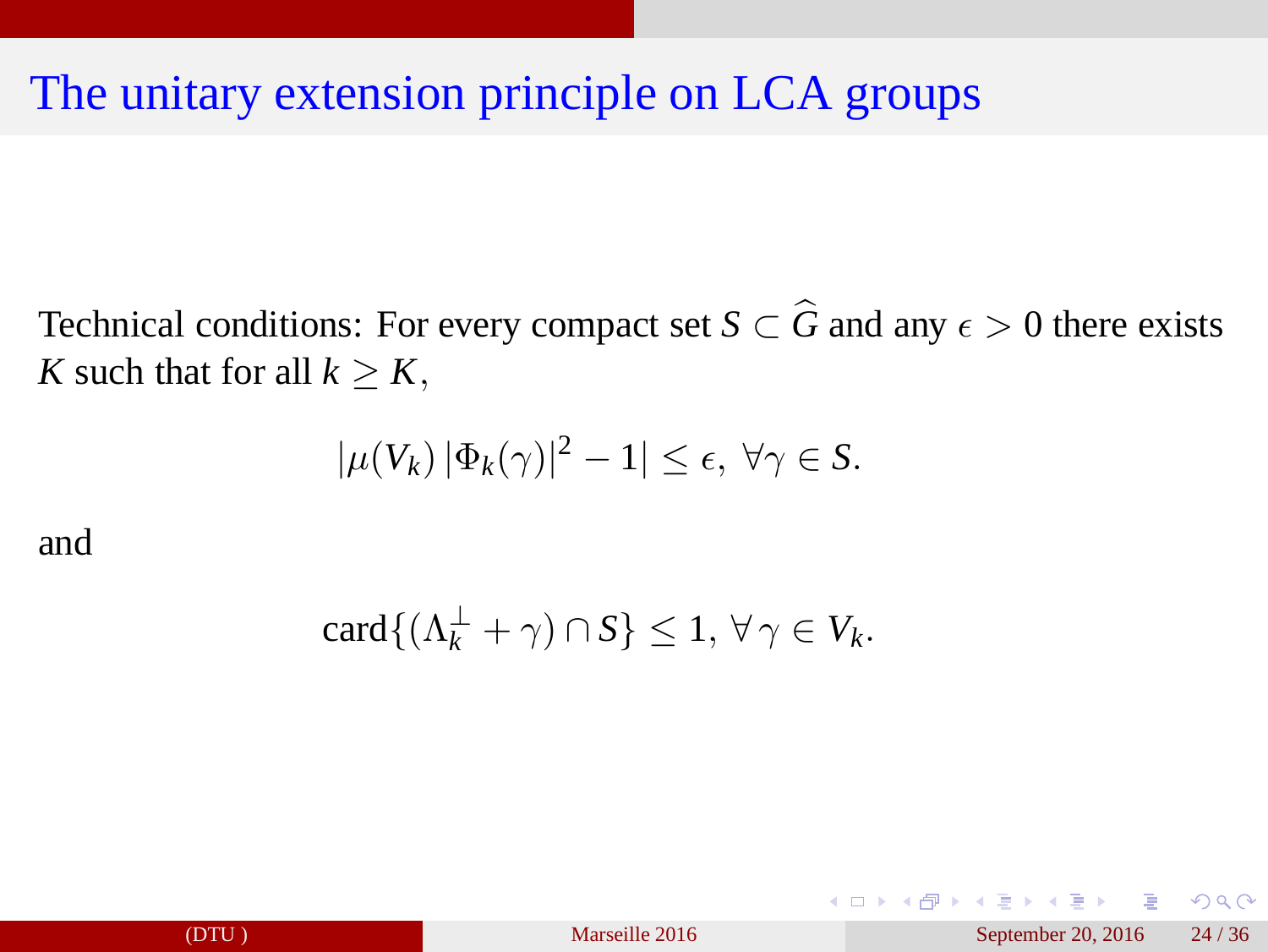Note:

• The assumption

 $\Lambda_0 \subset \Lambda_1 \subset \Lambda_2 \subset \cdots$ 

implies that

$$
\cdots \Lambda_2^{\perp} \subset \Lambda_1^{\perp} \subset \Lambda_0^{\perp}.
$$

• For each  $k \geq k_0$  we can choose a sequence  $\{\nu_{k,\ell}\}_{\ell=1,\dots,d_k} \subset \widehat{G}$  such that  $\nu_{k,1} = 0$  and

$$
\Lambda_k^{\perp} = \bigcup_{\ell=1}^{d_k} (\nu_{k,\ell} + \Lambda_{k+1}^{\perp}), \ (\nu_{k,\ell} + \Lambda_{k+1}^{\perp}) \cap (\nu_{k,\ell'} + \Lambda_{k+1}^{\perp}) = \emptyset \text{ for } \ell \neq \ell'.
$$

 $\Omega$ 

イロト イ何 トイヨ トイヨ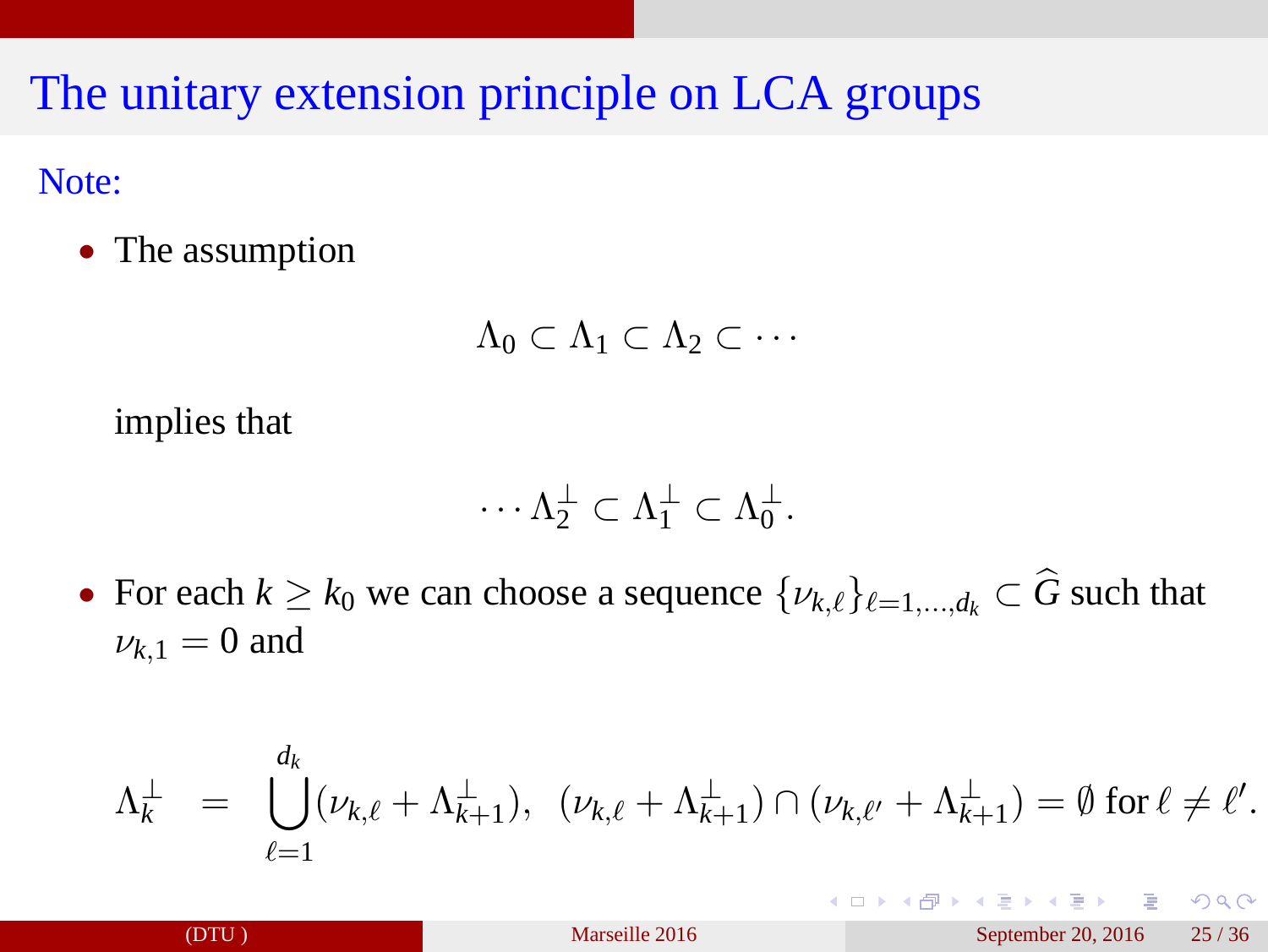For  $k \geq k_0$ , consider the  $(\rho_k + 1) \times d_k$  matrix-valued function  $P_k$  defined by

$$
P_k(\gamma) := \begin{pmatrix} H_{k+1}(\gamma + \nu_{k,1}) & \cdots & H_{k+1}(\gamma + \nu_{k,d_k}) \\ G_{k+1}^{(1)}(\gamma + \nu_{k,1}) & \cdots & G_{k+1}^{(1)}(\gamma + \nu_{k,d_k}) \\ \vdots & \vdots & \ddots & \vdots \\ G_{k+1}^{(\rho_k)}(\gamma + \nu_{k,1}) & \cdots & G_{k+1}^{(\rho_k)}(\gamma + \nu_{k,d_k}) \end{pmatrix}, \ \gamma \in V_k.
$$

Theorem: (C. & Goh, 2014–2016) In addition to the general setup, assume that for  $k > k_0$ , the matrix-valued function  $P_k$  satisfies that

$$
P_k(\gamma)^* P_k(\gamma) = \frac{\mu(V_{k+1})}{\mu(V_k)} I_{d_k}, a.e. \gamma \in V_k.
$$

Then the collection

$$
\{\mathcal{M}_{\lambda}\Phi_{k_0}\}_{\lambda\in\Lambda_{k_0}}\bigcup\{\mathcal{M}_{\lambda}\Psi_k^{(m)}\}_{k\geq k_0,\lambda\in\Lambda_k,m=1,\dots,\rho_k}
$$

form a tight frame for  $L^2(\widehat{G})$  with frame bound 1.

 $= 990$ 

**K ロ ト K 個 ト K ミ ト K ミ ト**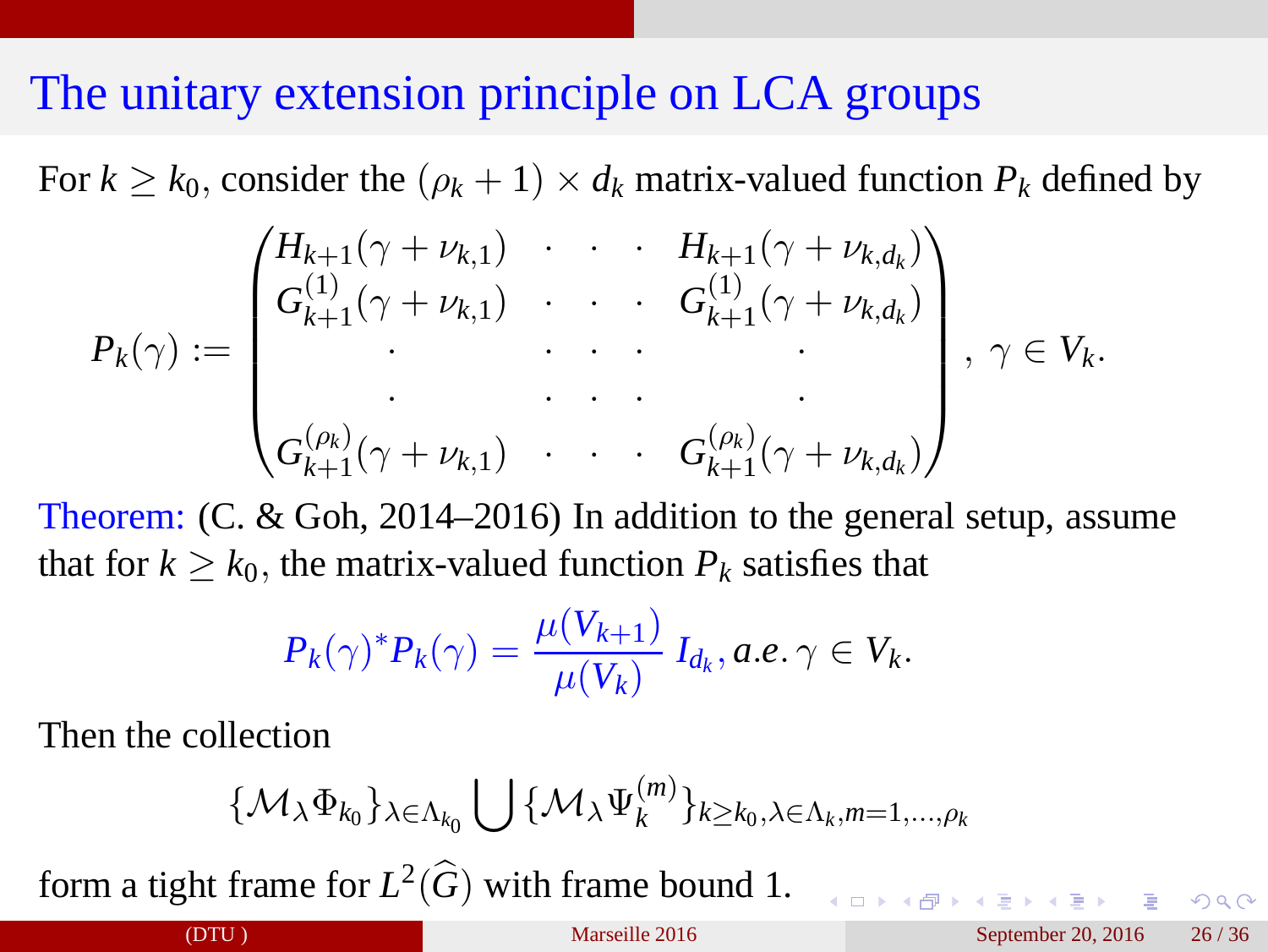Alternatively, the generalized shift-invariant system

$$
\{T_{\lambda}\mathcal{F}^{-1}\Phi_{k_0}\}_{\lambda\in\Lambda_{k_0}}\bigcup\{T_{\lambda}\mathcal{F}^{-1}\Psi_k^{(m)}\}_{k\geq k_0,\lambda\in\Lambda_k,m=1,\dots,\rho_k}
$$

forms a tight frame for  $L^2(G)$  with frame bound 1.

 $\Omega$ 

**K ロ ト K 何 ト K ヨ ト K**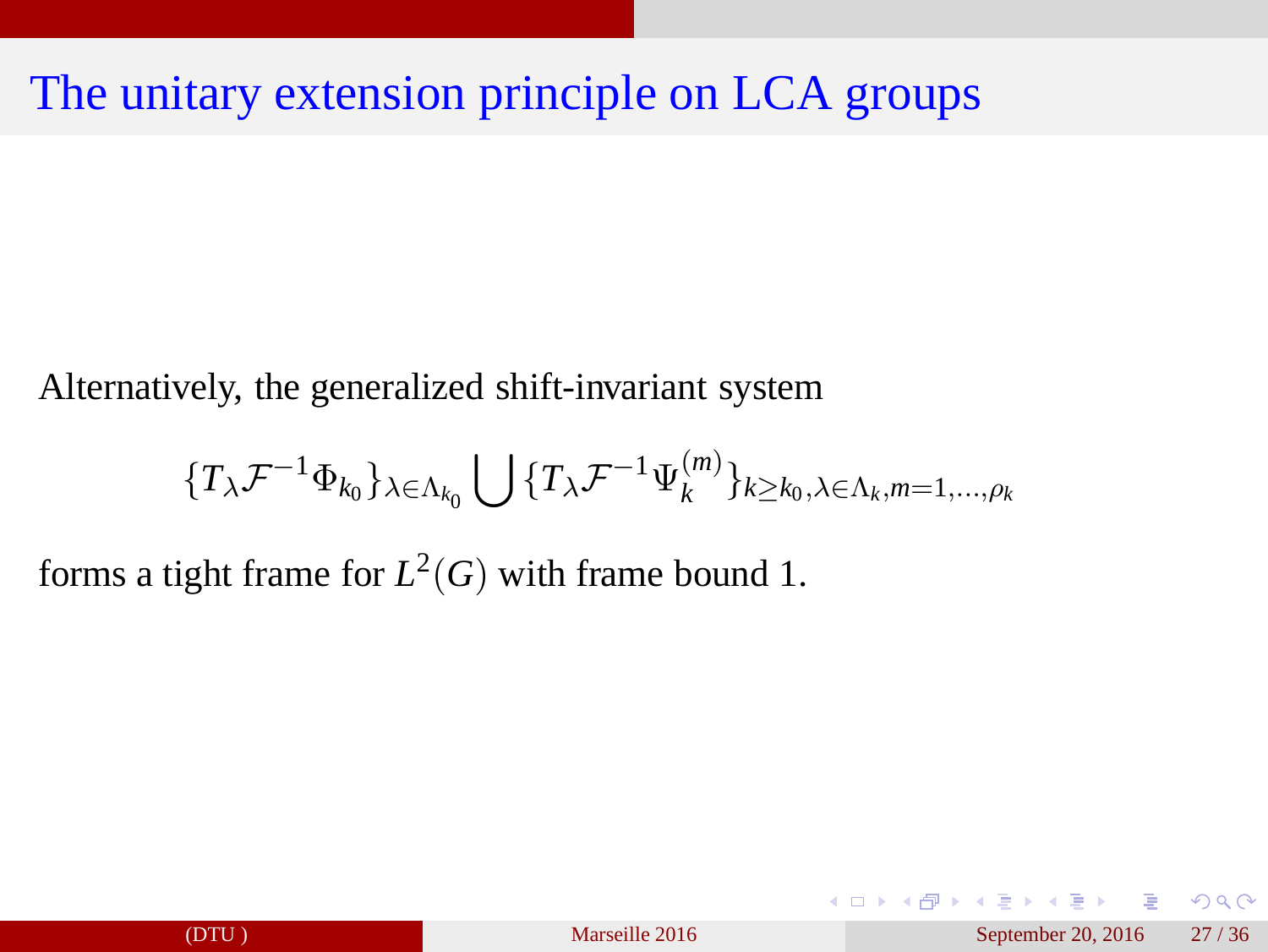#### Key steps in the proof of the UEP

Lemma For any  $F \in C_c(\widehat{G})$  and any  $\epsilon > 0$ , there is a  $K \in \mathbb{N}$  such that for  $k > K$ ,

$$
(1-\epsilon)\|F\|^2 \leq \sum_{\lambda \in \Lambda_{k+1}} |\langle F, \mathcal{M}_{\lambda} \Phi_k \rangle|^2 \leq (1+\epsilon)\|F\|^2.
$$

Lemma In addition to the general setup, assume that for some  $k \geq k_0$ , the matrix-valued function  $P_k$  satisfies that

$$
P_k(\gamma)^* P_k(\gamma) = \frac{\mu(V_{k+1})}{\mu(V_k)} I_{d_k}, \, a.e. \, \gamma \in V_k.
$$

Then for all  $F \in C_c(\widehat{G})$ ,

$$
\sum_{\lambda \in \Lambda_{k+1}} |\langle F, \mathcal{M}_{\lambda} \Phi_{k+1} \rangle|^2 = \sum_{\lambda \in \Lambda_k} |\langle F, \mathcal{M}_{\lambda} \Phi_k \rangle|^2 + \sum_{m=1}^{\rho_k} \sum_{\lambda \in \Lambda_k} |\langle F, \mathcal{M}_{\lambda} \Psi_k^{(m)} \rangle|^2.
$$

 $Q \cap R$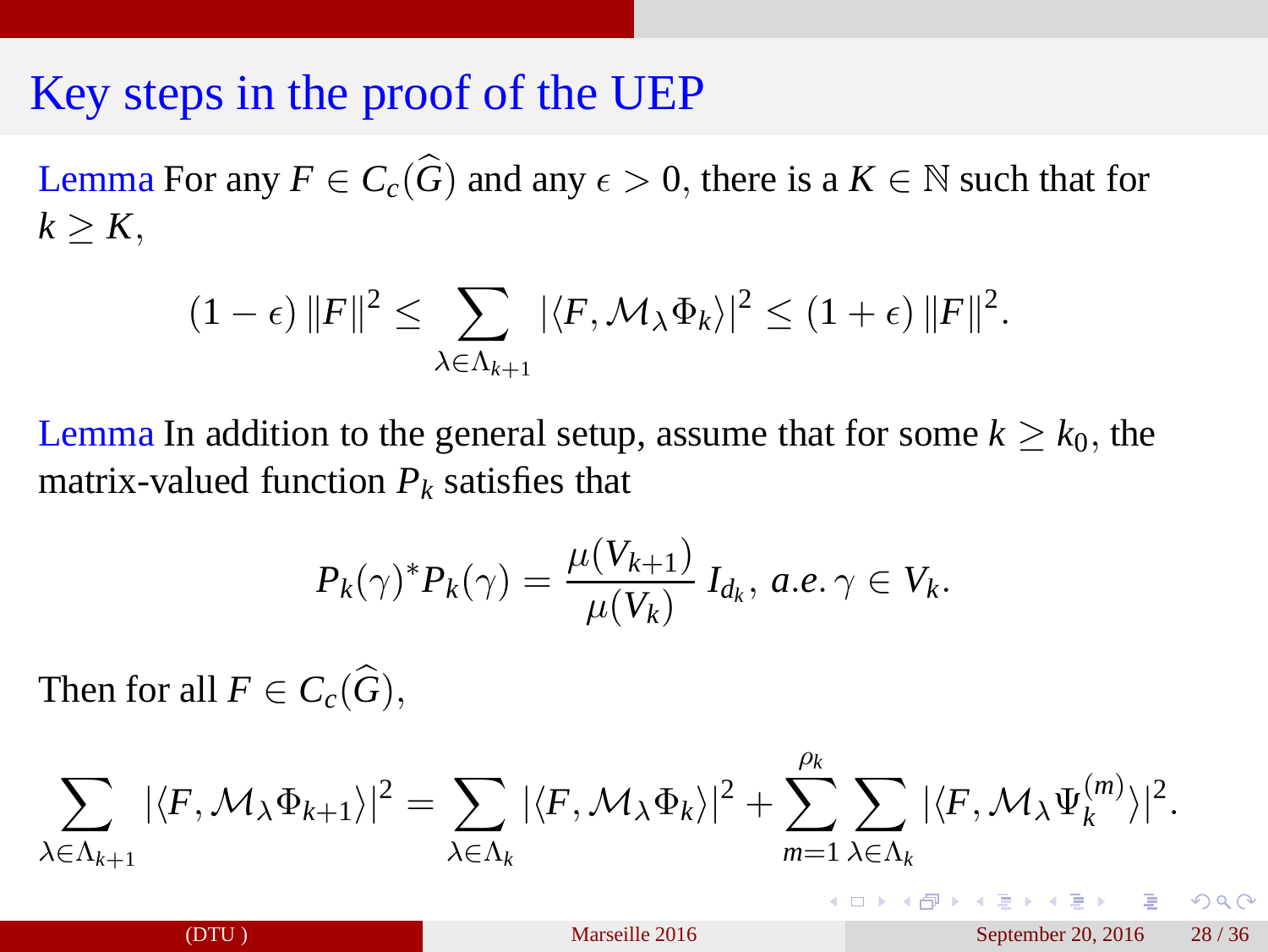#### B-splines on LCA groups

- Dahlke, Tikhomirov, 1994: definition of B-splines on LCA-groups.
- Extension to a definition of weighted splines (C. & Goh, 2014)

Definition Let Λ denote a lattice in the LCA group *G*, with associated fundamental domain *Q*, i.e.,

$$
G = \bigcup_{\lambda \in \Lambda} (\lambda + Q) \text{ and } (\lambda + Q) \cap (\lambda' + Q) = \emptyset, \ \lambda \neq \lambda'.
$$

Let  $r \in \mathbb{N}$ . Given functions  $g_1, \ldots, g_r \in L^2(Q)$  the function defined by the *r*-fold convolution

$$
W_r := g_1 \chi_Q * g_2 \chi_Q * \cdots * g_r \chi_Q
$$

is called a *weighted B-spline of order r*.

 $\Omega$ 

イロト イ何 トイヨ トイヨ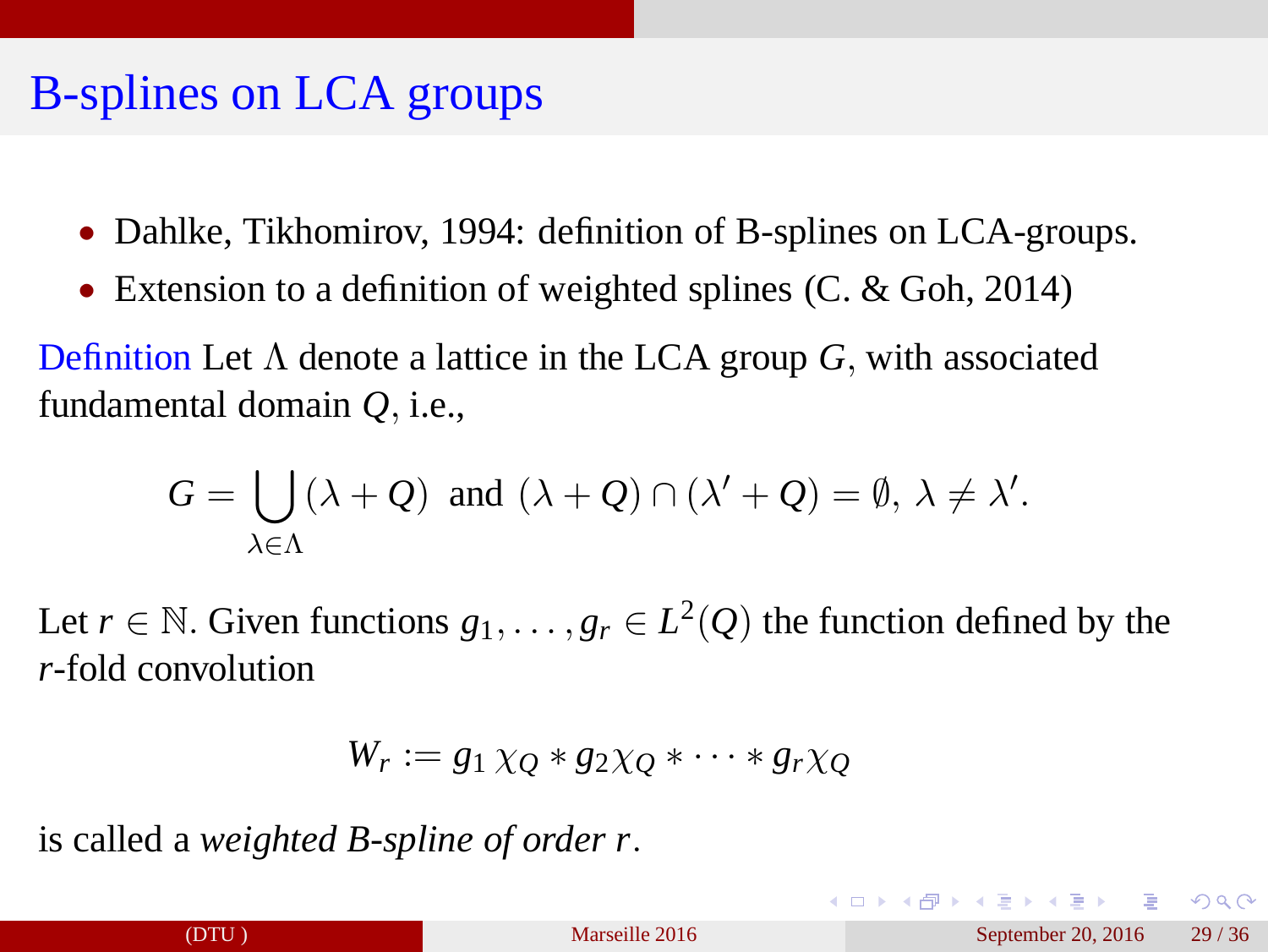#### B-splines on LCA groups

Lemma (C. & Goh, 2014) Let  $\Lambda$  denote a lattice in the LCA group *G*, with associated fundamental domain *Q*. Given functions  $g_1, \ldots, g_r \in L^2(Q)$ , the weighted B-spline

$$
W_r := g_1 \chi_Q * g_2 \chi_Q * \cdots * g_r \chi_Q
$$

has the following properties:

(i)  $\{T_\lambda W_r\}_{\lambda \in \Lambda}$  is a Bessel sequence with bound  $\prod_{j=1}^r ||g_j||_{L^2(Q)}^2$ .

(ii) supp  $W_r \subset \overline{rQ}$ 

- (iii) If  $r \geq 2$ , then  $W_r \in C_c(G)$ ; in particular,  $W_r \in L^p(G)$  for all  $p \geq 1$ .
- (iv) If  $g_i > 0$  on  $\text{int}(Q)$  for  $j = 1, \ldots, r$ , then  $W_r > 0$  on  $\text{int}(rQ)$ ;
- (v) If  $g_j = C$  for some  $j = 1, \ldots, r$ , then  $W_r$  satisfies the partition of unity condition up to a constant, i.e.,

$$
\sum_{\lambda \in \Lambda} W_r(x - \lambda) = \frac{1}{\mu_G(Q)} \prod_{j=1}^r \int_Q g_j(x) dx.
$$

 $\equiv$   $\cap$   $\alpha$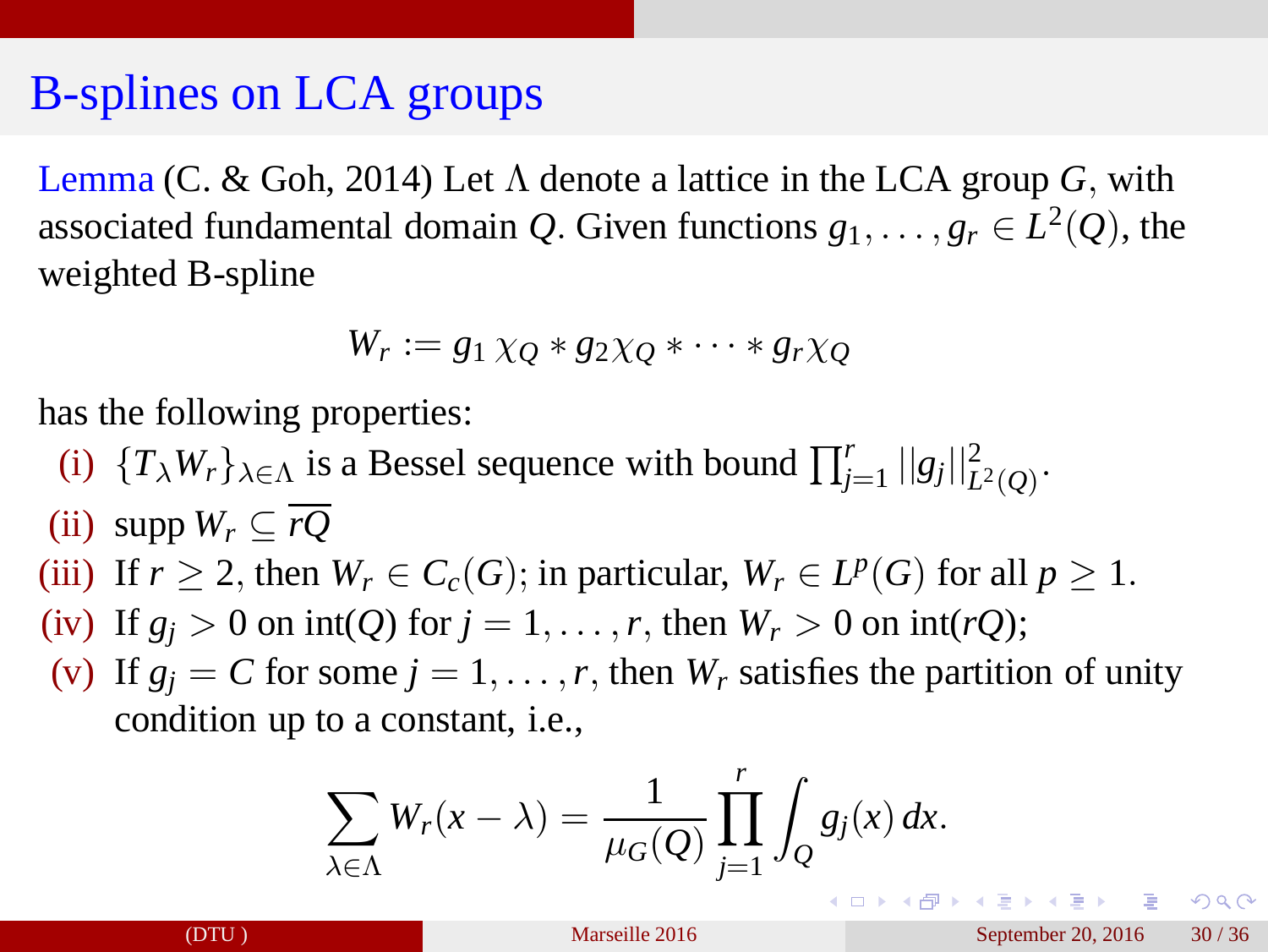#### Extra information for the "Atoll of spline lovers"

Theorem (C. & Goh, 2014) Given a lattice  $\Gamma$  in  $\hat{G}$ , let  $\Omega \subset \hat{G}$  denote a fundamental domain, i.e.,

$$
\widehat{G} = \bigcup_{\gamma \in \Gamma} (\gamma + \Omega). \qquad [\mathbb{R} = \bigcup_{n \in \mathbb{Z}} (nb + [0, b])]
$$

• For a fixed  $r \in \mathbb{N}$ , consider the function

$$
W_r := g_1 \chi_{\Omega} * g_2 \chi_{\Omega} * \cdots * g_r \chi_{\Omega},
$$

with the assumption that  $g_i > 0$  and  $g_j = C$  for at least one index  $j = 1, \ldots, r$ .

• Given a lattice Λ in *G*, and assume that the fundamental domain *V* associated with  $\Lambda^{\perp}$  satisfies that  $r\Omega \subseteq V$ .

Then  $\{M_{\lambda}T_{k}W_{r}\}_{\lambda \in \Lambda, k \in \Gamma}$  is a frame for  $L^{2}(\widehat{G})$ .

 $\Omega$ 

**K ロ ト K 何 ト K ヨ ト K**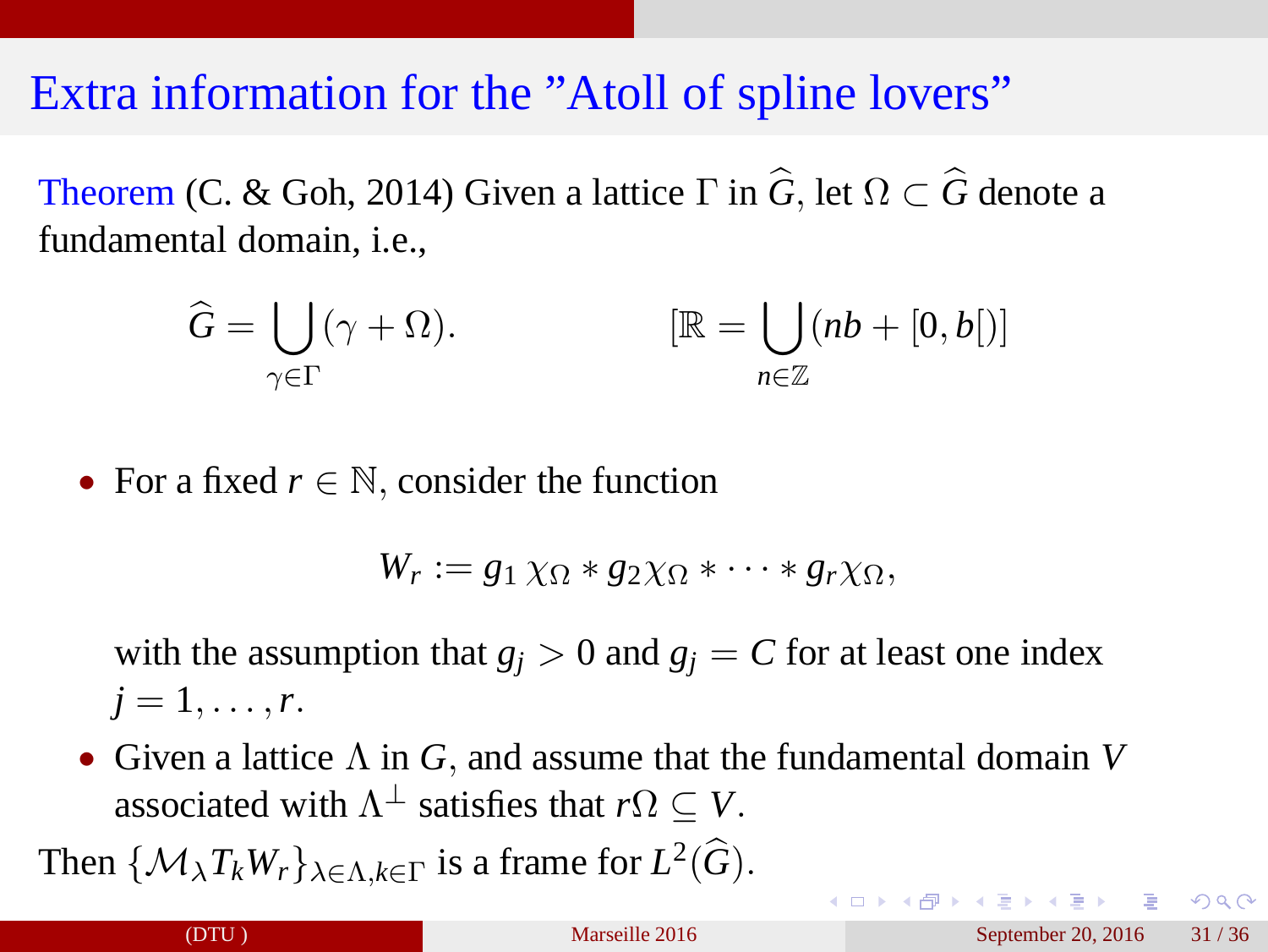#### Extra information for the "Atoll of spline lovers"

Example Consider a Gabor system  ${E_{mb}T_nB_N}_{m,n\in\mathbb{Z}}$  in  $L^2(\mathbb{R})$ , which corresponds to  $\{\mathcal{M}_{\lambda}T_{k}W_{r}\}_{\lambda \in \Lambda}$  *k*∈Γ with  $\Lambda = b\mathbb{Z}, \Gamma = \mathbb{Z}$ . Then

• 
$$
\Lambda^{\perp} = \frac{1}{b} \mathbb{Z}, V = [0, 1/b];
$$

- $\Omega = [0, 1];$
- The condition  $r\Omega \subseteq V$  means that  $[0, r] \subseteq [0, 1/b]$ , i.e.,  $r \leq 1/b$ ; this is exactly the classical Gabor condition:

Corollary:  $\{E_{mb}T_nB_N\}_{m,n\in\mathbb{Z}}$  is a frame for  $L^2(\mathbb{R})$  if  $b \leq 1/N$ .

 $\equiv$   $\cap$  Q  $\cap$ 

イロト イ押ト イヨト イヨト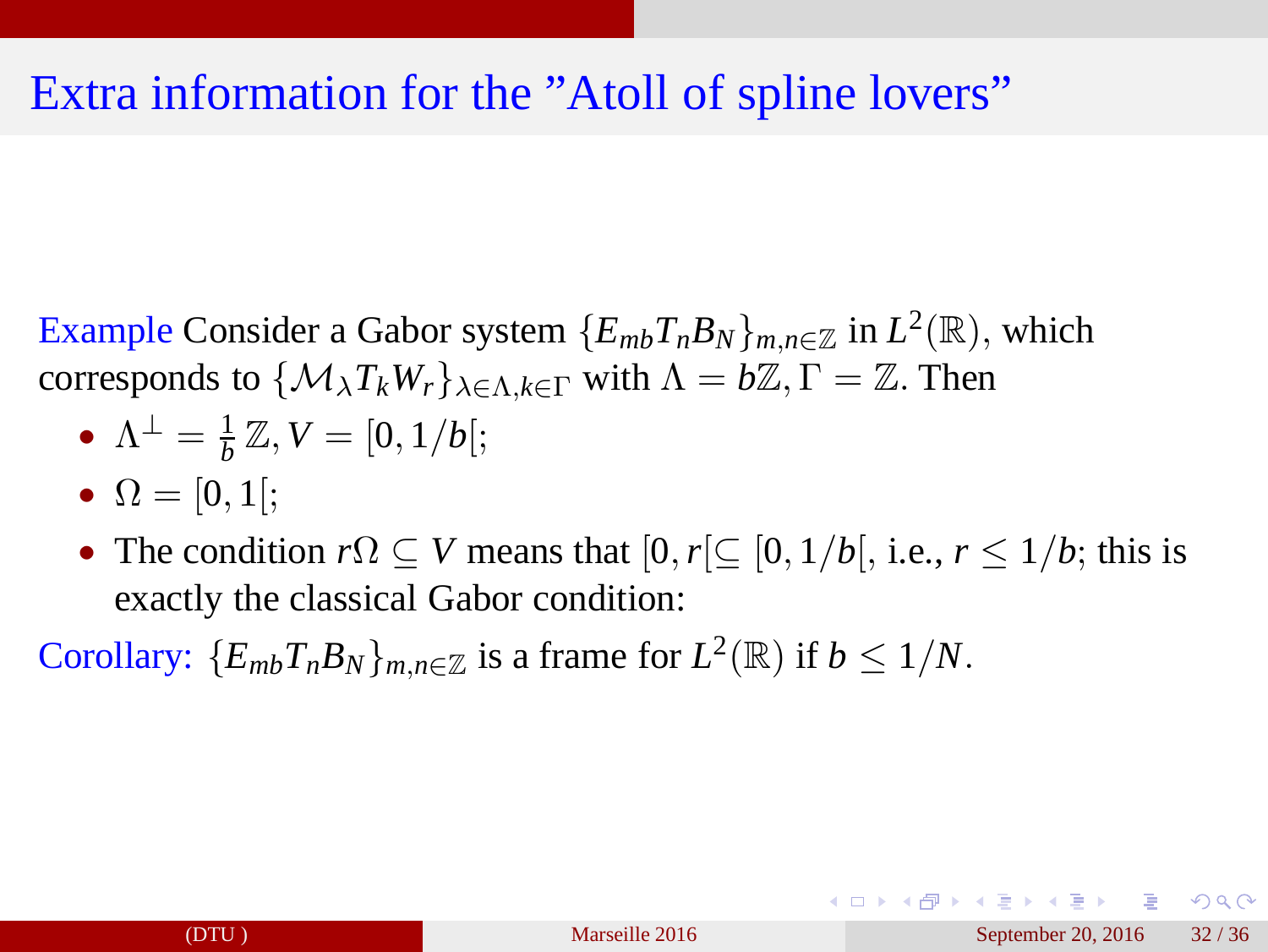#### <span id="page-43-0"></span>The UEP on LCA groups and B-splines

Given the fundamental domain  $Q_k$  associated with the lattice  $\Lambda_k$ , define the B-spline of *N*th order on level *k* by the *N*-fold convolution

$$
\phi_k := \mu(Q_k)^{-N+1/2} \chi_{Q_k} * \cdots * \chi_{Q_k}.
$$

Consider the functions  $\Phi_k$  defined by

$$
\Phi_k(\gamma) := \widehat{\phi_k}(\gamma) = \mu(Q_k)^{-N+1/2} \left( \int_{Q_k} (-x, \gamma) \, dx \right)^N.
$$

Lemma The function  $\Phi_k$  satisfies the scaling equation

 $\Phi_k(\gamma) = H_{k+1}(\gamma)\Phi_{k+1}(\gamma),$ 

where  $H_{k+1} \in L^{\infty}(V_{k+1})$  is given by

$$
H_{k+1}(\gamma) = \frac{1}{2^{N-1/2}} \left( 1 + (-\eta_k, \gamma) \right)^N
$$

for some  $n_k \in G$ .

 $\equiv$   $\cap$  a  $\cap$ 

 $\left\{ \begin{array}{ccc} 1 & 0 & 0 \\ 0 & 1 & 0 \end{array} \right.$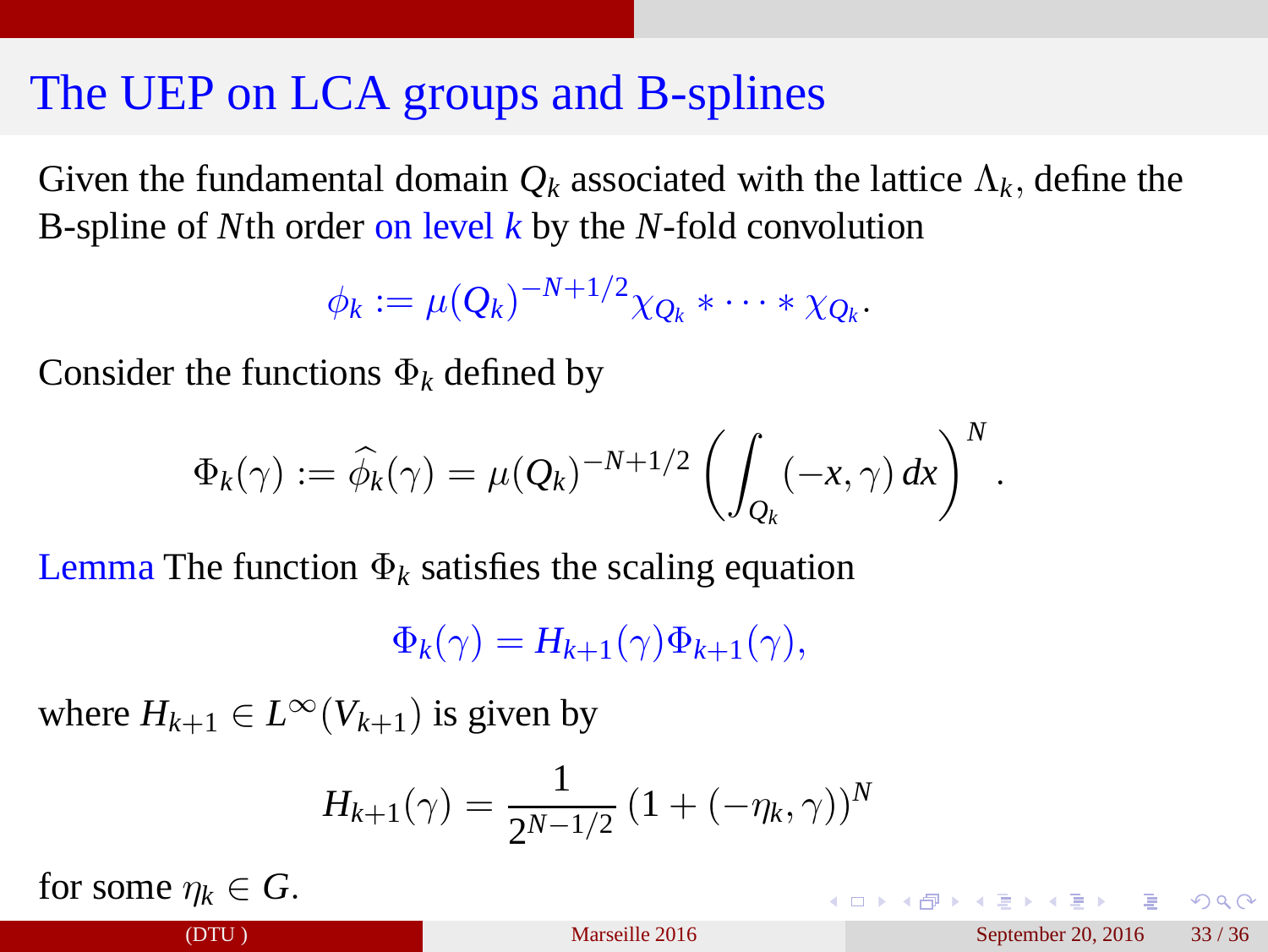#### <span id="page-44-0"></span>The UEP on LCA groups and B-splines

#### For the B-spline case:

• Provided that the group *G* has "enough lattices," there is a canonical way of choosing the filters  $G_k^{(m)}$  $k^{(m)}$  such that

$$
P_k(\gamma)^* P_k(\gamma) = \frac{\mu(V_{k+1})}{\mu(V_k)} I_{d_k}, \, a.e. \, \gamma \in V_k.
$$

- For  $G = \mathbb{R}$ , the classical UEP is obtained and leads to a tight frame with wavelet structure.
- All the technical conditions are satisfied for  $G = \mathbb{Z}$ , leading to a tight frame for  $\ell^2(\mathbb{Z})$  consisting of modulates of a finite collection of functions.

 $\Omega$ 

K ロ K K 伊 K K ヨ K K ヨ K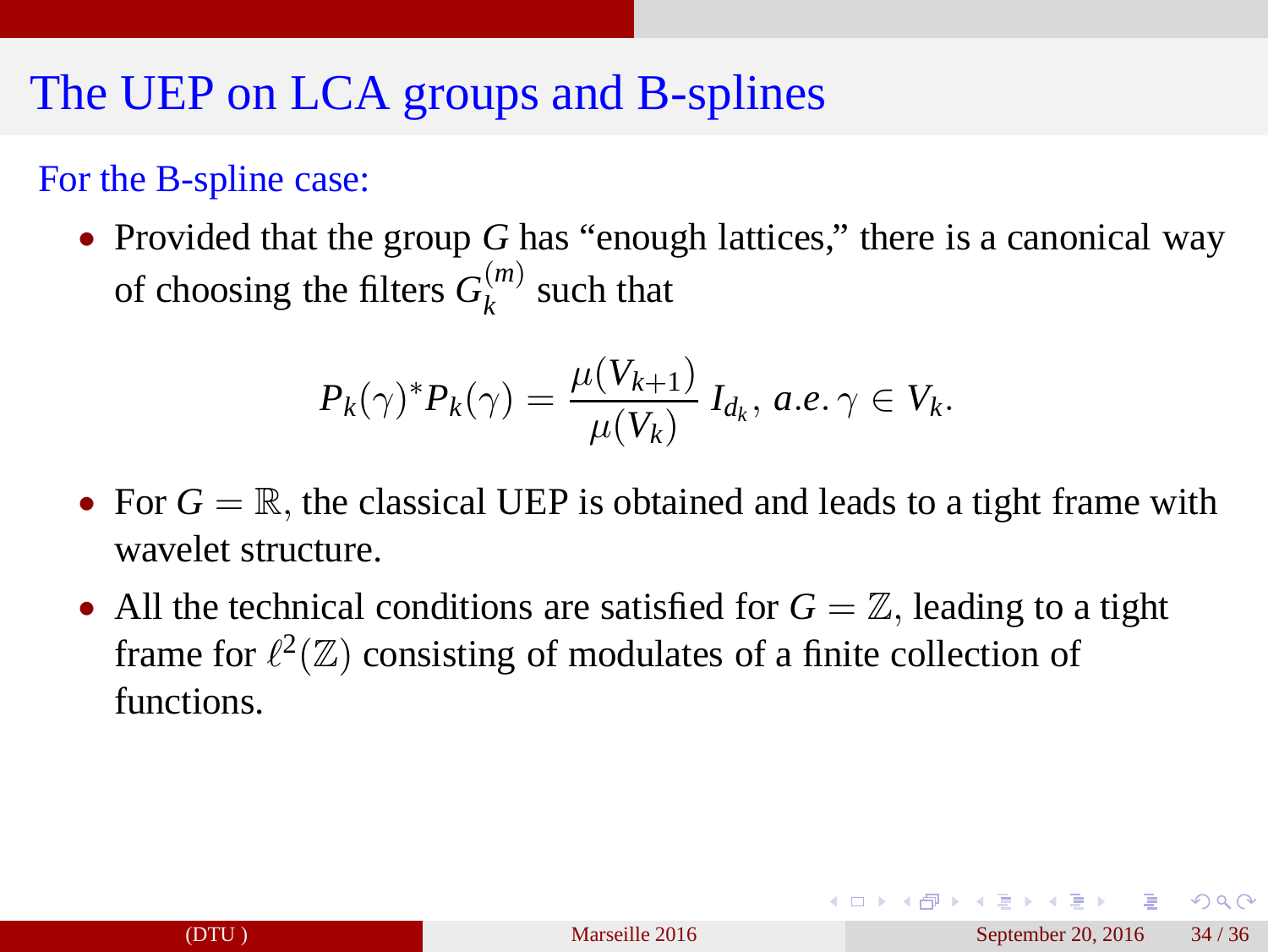### <span id="page-45-0"></span>The UEP on LCA groups and B-splines

#### For the B-spline case:

• Provided that the group *G* has "enough lattices," there is a canonical way of choosing the filters  $G_k^{(m)}$  $k^{(m)}$  such that

$$
P_k(\gamma)^* P_k(\gamma) = \frac{\mu(V_{k+1})}{\mu(V_k)} I_{d_k}, \, a.e. \, \gamma \in V_k.
$$

- For  $G = \mathbb{R}$ , the classical UEP is obtained and leads to a tight frame with wavelet structure.
- All the technical conditions are satisfied for  $G = \mathbb{Z}$ , leading to a tight frame for  $\ell^2(\mathbb{Z})$  consisting of modulates of a finite collection of functions.

#### Alternative construction:

- Shannon–type constructions, i.e.,  $\Phi_k = \chi_{\Omega_k}$  for some sets  $\Omega_k$  in *G*;
- Concrete applications to all the elementary L[CA](#page-44-0) [gr](#page-46-0)[o](#page-43-0)[u](#page-44-0)[p](#page-45-0)[s](#page-46-0)  $\mathbb{R}, \mathbb{Z}, \mathbb{T}, \mathbb{Z}_N$  $\mathbb{R}, \mathbb{Z}, \mathbb{T}, \mathbb{Z}_N$  $\mathbb{R}, \mathbb{Z}, \mathbb{T}, \mathbb{Z}_N$  $\mathbb{R}, \mathbb{Z}, \mathbb{T}, \mathbb{Z}_N$  $\mathbb{R}, \mathbb{Z}, \mathbb{T}, \mathbb{Z}_N$  $\mathbb{R}, \mathbb{Z}, \mathbb{T}, \mathbb{Z}_N$  $\mathbb{R}, \mathbb{Z}, \mathbb{T}, \mathbb{Z}_N$  $\mathbb{R}, \mathbb{Z}, \mathbb{T}, \mathbb{Z}_N$  $\mathbb{R}, \mathbb{Z}, \mathbb{T}, \mathbb{Z}_N$  $\mathbb{R}, \mathbb{Z}, \mathbb{T}, \mathbb{Z}_N$ [.](#page-47-0)

 $\Omega$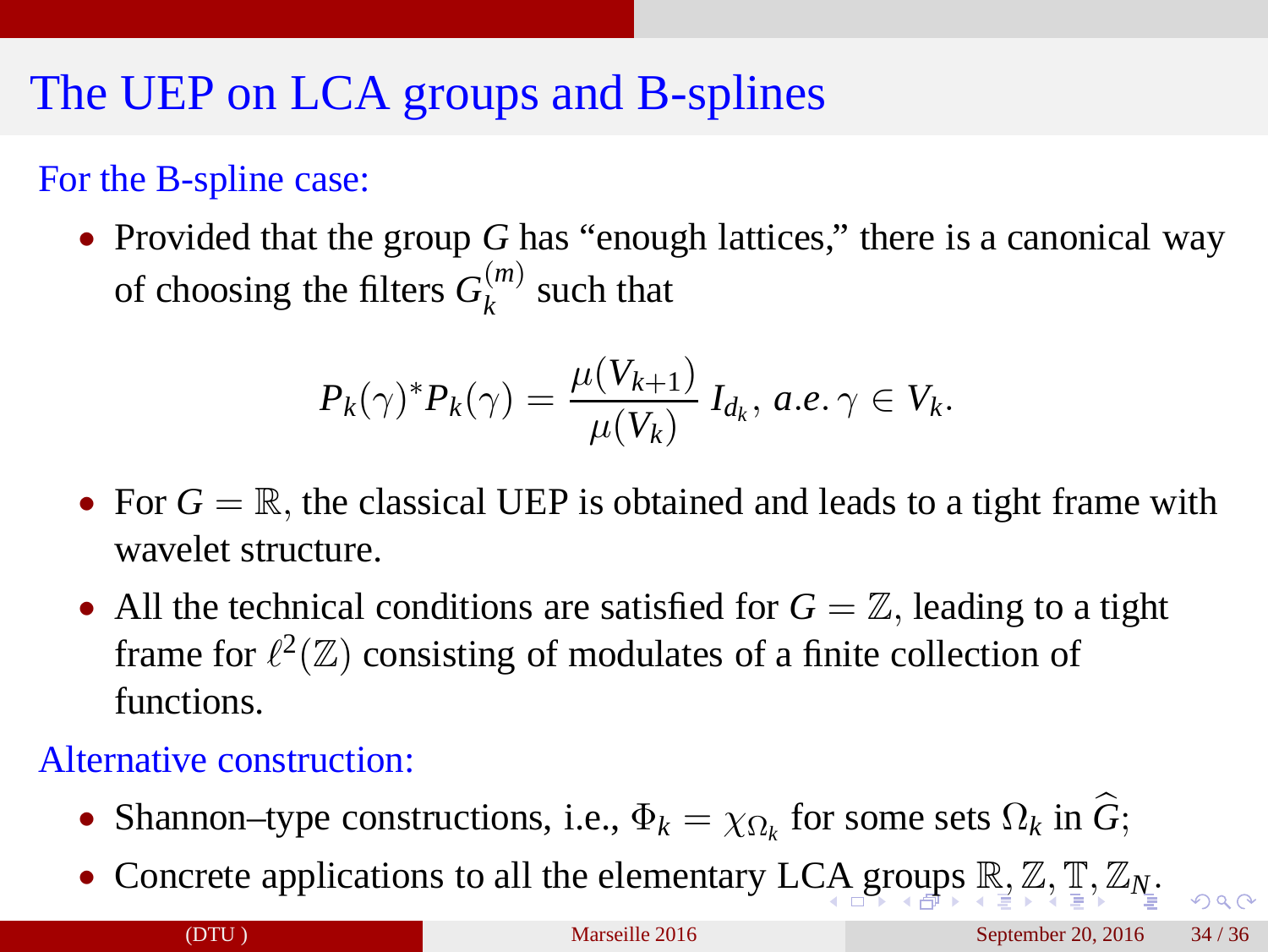#### <span id="page-46-0"></span>**Conclusion**

The UEP can be generalized to LCA groups, as well as the level of deriving the theorem as on the level of applications to B-splines and characteristic functions.

目

 $QQ$ 

 $\left\{ \begin{array}{ccc} 1 & 0 & 0 \\ 0 & 1 & 0 \end{array} \right.$